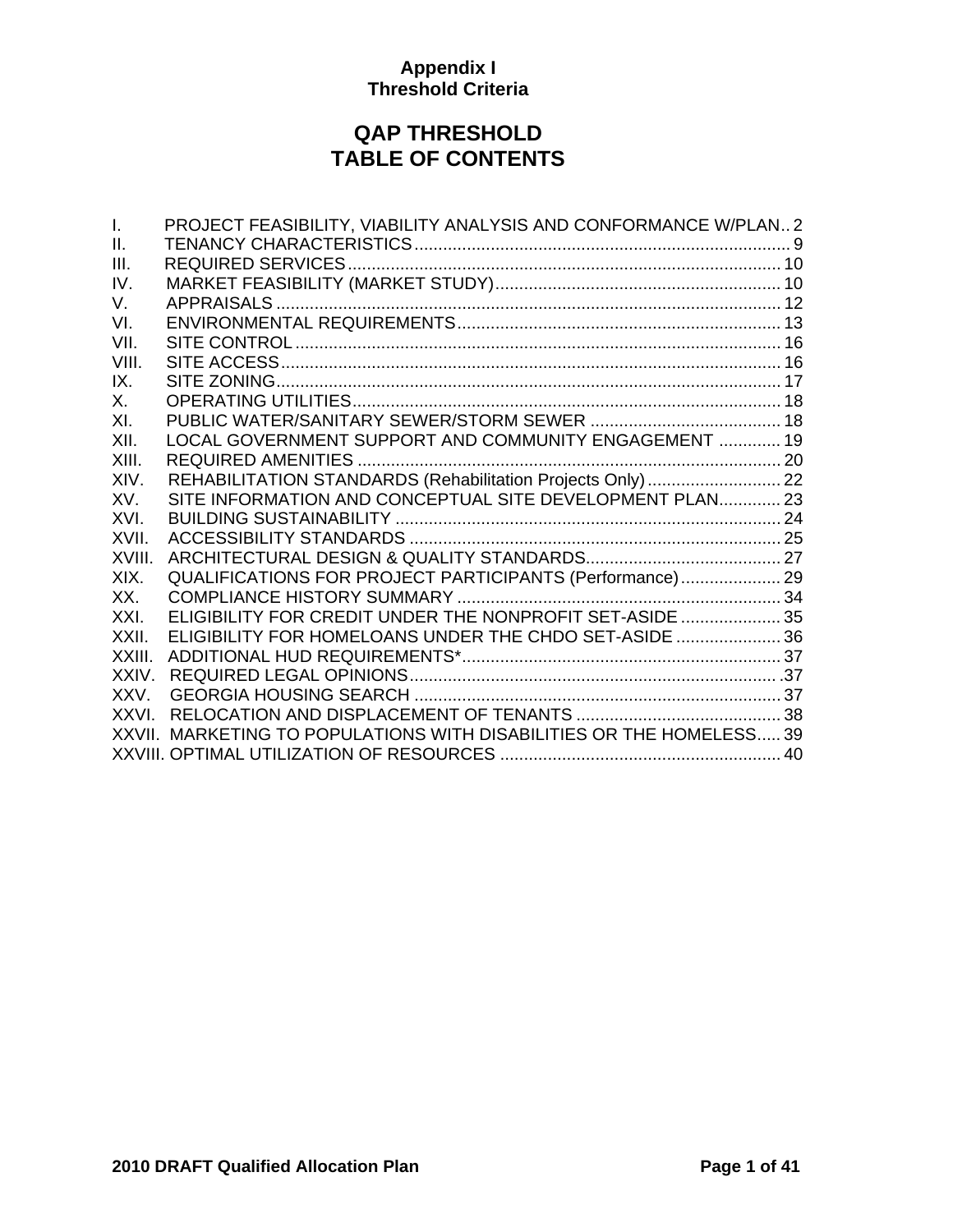<span id="page-1-0"></span>To be considered for an allocation of DCA resources, Applications must meet the Threshold requirements described below.

# **I. PROJECT FEASIBILITY, VIABILITY ANALYSIS AND CONFORMANCE WITH PLAN**

# **(Additional policies and requirements can be found in the Core Plan of the 2011 QAP, the Application Instructions and the Tab Checklist)**

**A.** OAH will require the development of properties that meet OAH financial underwriting requirements and which have sufficient long-term operating income to secure sustainability. DCA requires that all funding sources be clearly identified. The ownership entity must be structured as a single purpose entity and must be able to clearly show that the project is financially sustainable based on income from operations. Only rental income plus up to a maximum of 2% of gross potential rents in ancillary income will be used in the cash flow analysis. Tax abatements and exemptions, interest credit payments, and other documented sources of commonly accepted forms of expense off-sets will also be considered. However, income from commercial space, fees, charitable contributions or owner contributions will not be considered.

**B.** Construction costs must be reasonably estimated for the specific project when preparing the development budget. In determining whether an Applicant's estimate of construction costs is reasonable, DCA will review internal data from similar projects as well as estimating tools. DCA may request a breakdown of the hard construction cost line items in the event it determines that the proposed costs do not appear to be reasonable and consistent with the scope of work for the project. DCA reserves the right to obtain a review of costs from a qualified outside source.

**C.** Applications must also reasonably estimate operating expenses for the specific project. If insufficient documentation of the basis of real estate taxes is provided by the Applicant, DCA will utilize tax millage rates, construction costs and operating income to determine if real estate taxes are reasonably estimated. Applicants are encouraged to provide documentation support for their estimates of taxes and property insurance for the proposed project. Projects that do not provide a reasonable estimate of operating costs will be determined to be infeasible. Annual operating expenses which differ significantly from average costs for the project area will require clear documentation of the basis for the deviation.

**D.** Applicants must use DCA's Underwriting Policies assumptions and abide by the 2011 Plan, Appendices, Instructions and the Manual. Rent Standards derived from the most recent AMI, FMR, and applicable underwriting utility allowance must be used to determine project rents and rent restrictions. DCA will determine if the application has been submitted in compliance with all application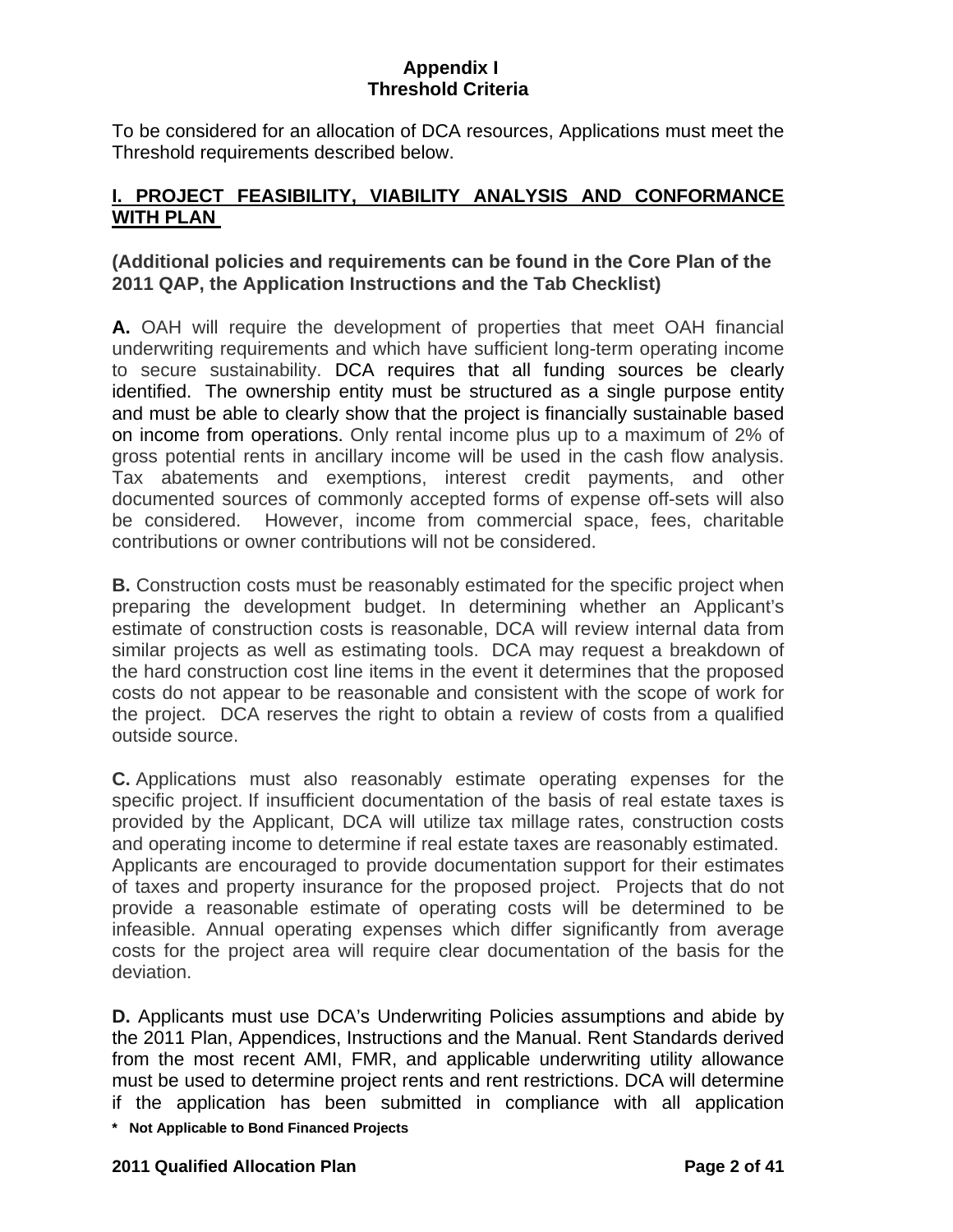instructions, tab checklist requirements, and QAP requirements for support documentation, necessary to make a full and complete assessment of the proposed project.

**E.** DCA may request applicants to clarify issues related to project feasibility during its Threshold Review. In response to such clarification requests, the Applicant can only submit documents that were in existence prior to Application Submission day with the exception of final commitments for government sources under consideration at the time of Application submission. Please note that DCA requires that Applications must be complete when submitted. Applicants cannot submit updated applications or new documents after that time. Applications that contain a significant number of missing or incomplete documents will be returned to the Applicant and be deemed a threshold failure.

**F**. Total development cost may be decreased or increased during DCA's review if it is determined that line items are not reasonable or do not accurately reflect the supporting documents. Development budget adjustments during threshold review must be covered by deferred developer fee and not by new financing sources. Applicants may not request that one line item be reduced in order to increase or add an additional line item during the threshold clarification period. Credits will be adjusted accordingly for each adjustment.

**G.** Projects that have a ten year commitment for PBRA will be underwritten utilizing Section 8 rents. However, projects with a commitment for PBRA that is less than ten years will be underwritten at the maximum tax credit rents and/or HOME rents, as applicable.

**H.** DCA may require documentation not specifically included in the minimum documentation requirements established in the Plan to verify the reasonableness of development and operating assumptions. DCA is under no duty to clarify or correct Application errors.

**I. Commitments.** Original preliminary commitments for all financing must be submitted with the Application including but not limited to the following:

| • Construction financing                        | • Operating subsidy agreements           |
|-------------------------------------------------|------------------------------------------|
| • Non-DCA permanent financing                   | • Deferred Developer Fee                 |
| • Equity bridge<br>loans,<br>applicable         | • Limited partner (Tax Credit)<br>equity |
| • Project Based Rental Assistance<br>Agreements |                                          |

- HUD letters by an authorized official from the Multifamily Housing Division stating that the application is under serious consideration and Lender Preliminary Commitments for HUD assisted projects under 221 (d)(3) or 221
- **\* Not Applicable to Bond Financed Projects**

#### **2011 Qualified Allocation Plan Page 3 of 41**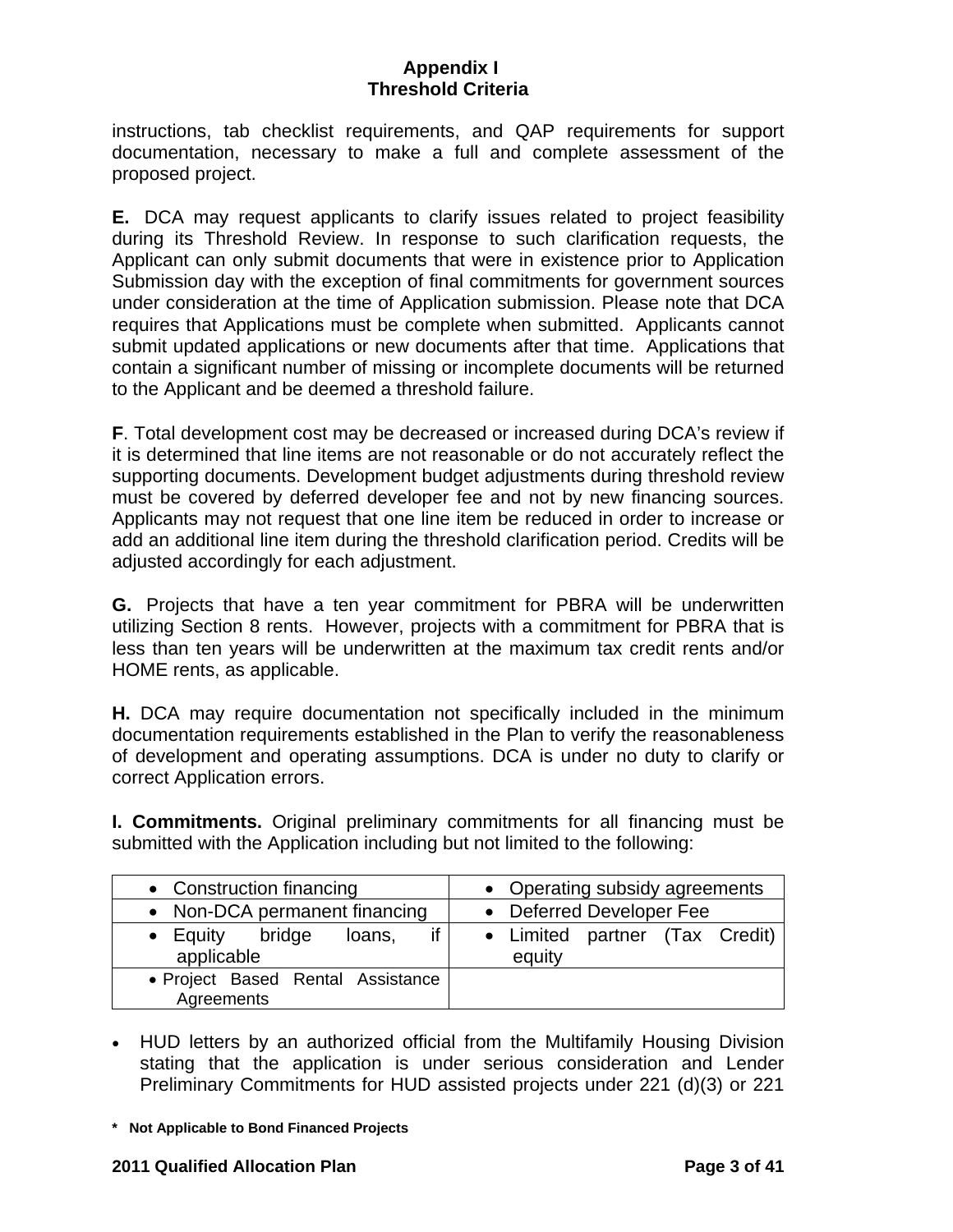(d)(4) program may be submitted with the Application but final MAP Invitations must be submitted by **July 29, 2011**.

- USDA Notice to Proceed with Application Processing and Lender Preliminary Commitment are required for loans to be guaranteed under the USDA Section 538 Guaranteed Rural Rental Housing Program.
- Any grants or other forms of assistance utilized during the construction period, or utilized as permanent financing must be documented.
- Applications that include cost associated with Pre-development Financing must provide copies of the loan documents (Note, Loan Agreement, Guarantees, Security Documents) if the loan has closed, or an original commitment from the proposed lender.
- Developer or general partner equity (financial statements to substantiate such equity must be included if such contribution exceeds or is in addition to the developer fee).
- Federal Home Loan AHP financing commitment from either the Federal Home Loan Bank to the non-profit entity or to the ownership entity is required. If the commitment is to the non-profit entity, then the non-profit should provide a preliminary commitment to the Ownership entity.
- Projects proposing the utilization of Historic Tax Credits must provide documentation of the National Historic designation for the subject project on or before **August 17, 2011**.

In the case of USDA, FHLB-AHP, or HUD loans which are under final consideration at the time of Application, but are not awarded funding, the Applicant may secure alternate financing provided revised Application documents are submitted to DCA on or before **August 17, 2011**. Failure to provide the required documentation for USDA, FHLB-AHP, HUD alternative financing and/or the National Historic designation as stated above may deem the application insufficient and the application may be subject to Threshold failure.

The preliminary commitments must disclose, at minimum, the following:

- The purpose of the loan and use of proceeds,
- The property address,
- The loan amount.
- The interest rate applicable to the construction period. If the construction period rate is floating, the rate index, spread and the frequency of adjustment must be clearly identified
- The interest rate applicable to the permanent period. If the interest rate is to be fixed at the time of funding, the rate index and credit spread must be clearly identified and the indicative rate as of the date of the preliminary commitment must be provided
- All "add-ons" to the base interest rate, including but not limited to MIP, USDA annual guarantee fee, servicing fees, Ginnie Mae guarantee fees, trustee fees, issuer fees, must be clearly identified in the commitment letter
- The general and specific terms and conditions of the loan
- **\* Not Applicable to Bond Financed Projects**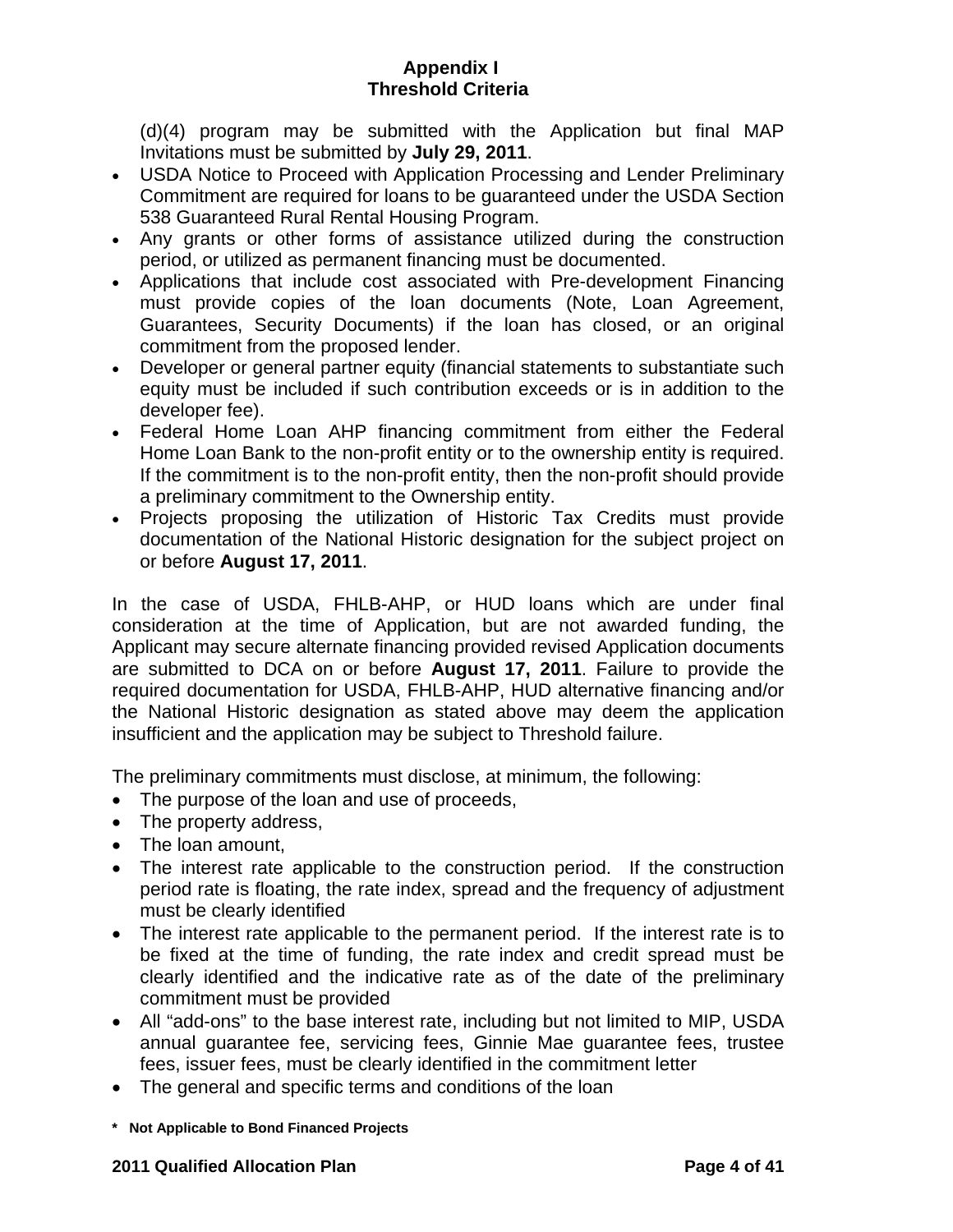- The amortization period and term of the loan
- All reserves by the lender/syndicator including, but not limited to, replacement reserve, operating deficit reserve, HUD required program reserves and USDA required program reserves
- In the case of a preliminary commitment from a tax credit syndicator to provide equity: the amount of the asset management fee, and whether or not the asset management fee will be increased annually; if increased, the rate of increase and the priority of payment of the Asset Management Fee
- All financing and related conditions and fees, including but not limited to, loan origination fees, loan placement fees, mortgage insurance premiums (in case of HUD insured loans) and annual guarantee fees (in case of USDA 538 guaranteed loans)
- In the case of loans to be guaranteed under the USDA Section 538 Guaranteed Rural Rental Housing Program, the lender must specify if the annual USDA guarantee fee will be paid out of the Lenders principal and interest payments.
- Applicants that propose financing structures with government programs loans are responsible for correctly reflecting the terms of the loan

**J. Assumption of Existing Debt**. The supporting documentation must disclose, at minimum, the following:

- A letter signed by an officer of the lender whose debt is being assumed which certifies, as of May 31, 2011, (1) the original principal balance of the loan, (2) the current outstanding principal balance of the loan, (3) the current accrued and unpaid interest (4) the current effective interest rate applicable to the loan, (5) the original date of the loan (6) the maturity date of the loan, (7) annual debt service (8) the amortization period applicable to the original loan, (9) that the loan is not currently in default, or if there exists an event of default, or an event that with the passage of time will constitute an event of default, all of the factual data pertinent to said default or said potential default and (10) that the loan has, or has not, been modified (if said loan has been modified and/or restructured in any way, copies of said modification/restructure documents must be provided), (11) the type and current balances of any outstanding reserve accounts.
- A copy of the original Promissory Note and any amendments and/or modification to said Promissory Note
- A copy of the original Loan Agreement and any amendments and/or modification to said Loan Agreement
- A copy of the original Mortgage, Deed to Secure Debt, Deed of Trust or such other security instrument providing security for the loan, and any amendments and/or modification to said security instruments

**K. Deferred Developer Fee**. Any owner's equity shown in the Application, excluding the general partner's contribution required by the Limited Partnership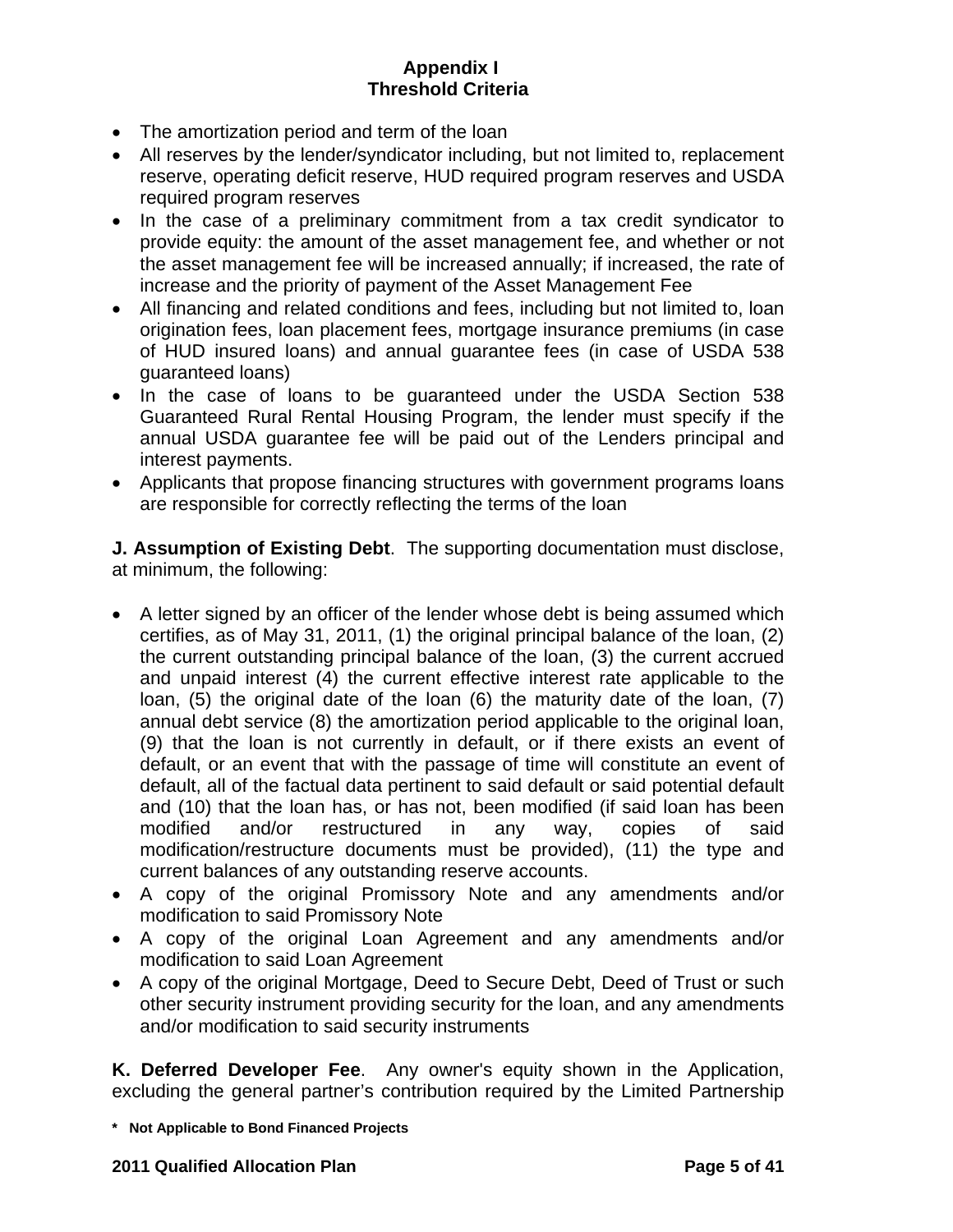Agreement will be included as a source of funding in the calculation of Credit. This policy will apply at application, carryover, and final allocation. A developer should either take the deferred Developer Fee in the form of a note, or incorporate the deferred Developer Fee into the limited partnership agreement along with a detailed repayment schedule and specific terms. Deferred Developer fee must be payable within fifteen years from available cash flow. The deferred portion cannot exceed 50% of the total amount of Developer Fee at initial application.

DCA will accept either method as long as the terms of the deferred Developer Fee meets the requirements as set forth in the Plan. For purposes of calculating the project's annual debt service coverage ratio, the deferred Developers Fee will not be included as debt service.

For purposes of calculation DCA will consider the terms and conditions contained in the debt and equity commitments in determining the project's debt service coverage and its ability to pay the deferred Developer's Fee within 15 years.

For Scattered Site Projects, all units must be developed under one master plan of financing and considered as a single project by all funding sources. The requirements of this threshold category are applicable to the project as a whole**.** 

### **L. Gross Rent Restrictions**

**Tax Credit (only) Rents.** For low-income units receiving Credits, the gross rents may not exceed 30% of 60% of the effective AMI table for the appropriate bedroom size. Applicants should assume 1.5 persons per bedroom.

**HOME Rents with Tax Credits.** For low-income units receiving HOME funds and tax credits, the gross rents may not exceed 30% of 50% of the effective AMI for at least twenty percent (20%) of the low income units, with the balance of low income units not exceeding 30% of the 60% AMI. It is important to note that *all* low income units are limited to HUD's Fair Market Rent for the appropriate bedroom size should it be less than the applicable rent at the proposed AMI. Applicants should assume 1.5 persons per bedroom. For HOME Loans, rents must be affordable at initial lease-up and must remain affordable over the term of the HOME Loan.

Dwelling unit rents must conform to the LIHTC and/or the HOME regulation's gross rent (contract rent and tenant UA) restrictions. Tenant UA must conform to the requirements set forth in the Plan and the Manual. In the event Credit, HOME, or other funds are requested, the most restrictive gross rents will govern. For Scattered Site projects, all units must meet the gross rent restrictions.

**M. Unit Cost Limitations.** The per unit cost limits are intended to reflect a cap on the maximum costs which would be approved as reasonable and necessary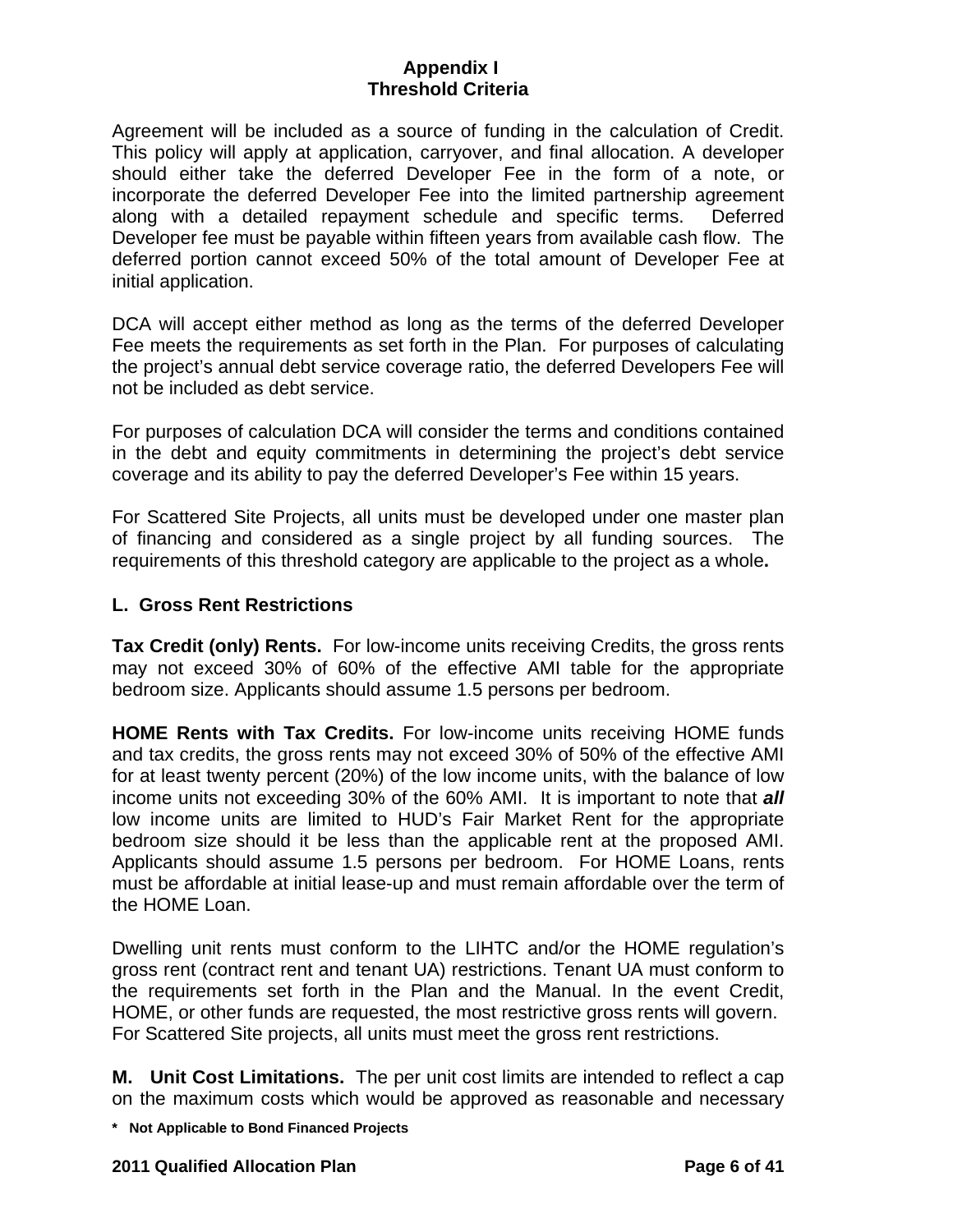to develop a project in the State of Georgia for purposes of determining tax credit allocations and developer fees. Projects that have estimated costs below these cost limits may still be determined to have costs that are not reasonable.

The maximum allowable developer fee will be calculated based on the allowable total development cost utilizing the Base Per Unit Cost Limits. The maximum amount of tax credits allocated to a project will be calculated using these limits. DCA will not accept any requests for unit cost limit waivers at the pre-application or Application**.** 

For new construction and acquisition/rehabilitation projects, the Base Per Unit Cost Limit for both Tax Credit and HOME funding must not exceed the following:

| Unit Type   | <b>Cost Limit</b> |
|-------------|-------------------|
| Efficiency  | \$110,481         |
| 1 Bedroom   | \$126,647         |
| 2 Bedroom   | \$154,003         |
| 3 Bedroom   | \$199,229         |
| 4 Bedroom + | \$218,693         |

For Brownfield projects, the unit cost limit is the following:

| Unit Type   | <b>Cost Limit</b> |
|-------------|-------------------|
| Efficiency  | \$132,577         |
| 1 Bedroom   | \$151,976         |
| 2 Bedroom   | \$184,804         |
| 3 Bedroom   | \$239,075         |
| 4 Bedroom + | \$262,432         |

For Historic Rehabilitation projects that qualify for scoring point(s) under Historic Designations, the unit cost limit is the following:

| Unit Type   | <b>Cost Limit</b> |
|-------------|-------------------|
| Efficiency  | \$121,529         |
| 1 Bedroom   | \$139,312         |
| 2 Bedroom   | \$169,403         |
| 3 Bedroom   | \$219,152         |
| 4 Bedroom + | \$240,562         |

The increased limits for historic rehabilitation projects will only be applicable to that portion of the project that qualifies as a historic development.

The total development cost for the project at the time of the Application cannot exceed the DCA per unit cost limitations unless the Applicant obtains funding from a foundation or other not-for-profit charitable organization in the amount

**\* Not Applicable to Bond Financed Projects** 

### **2011 Qualified Allocation Plan Page 7 of 41**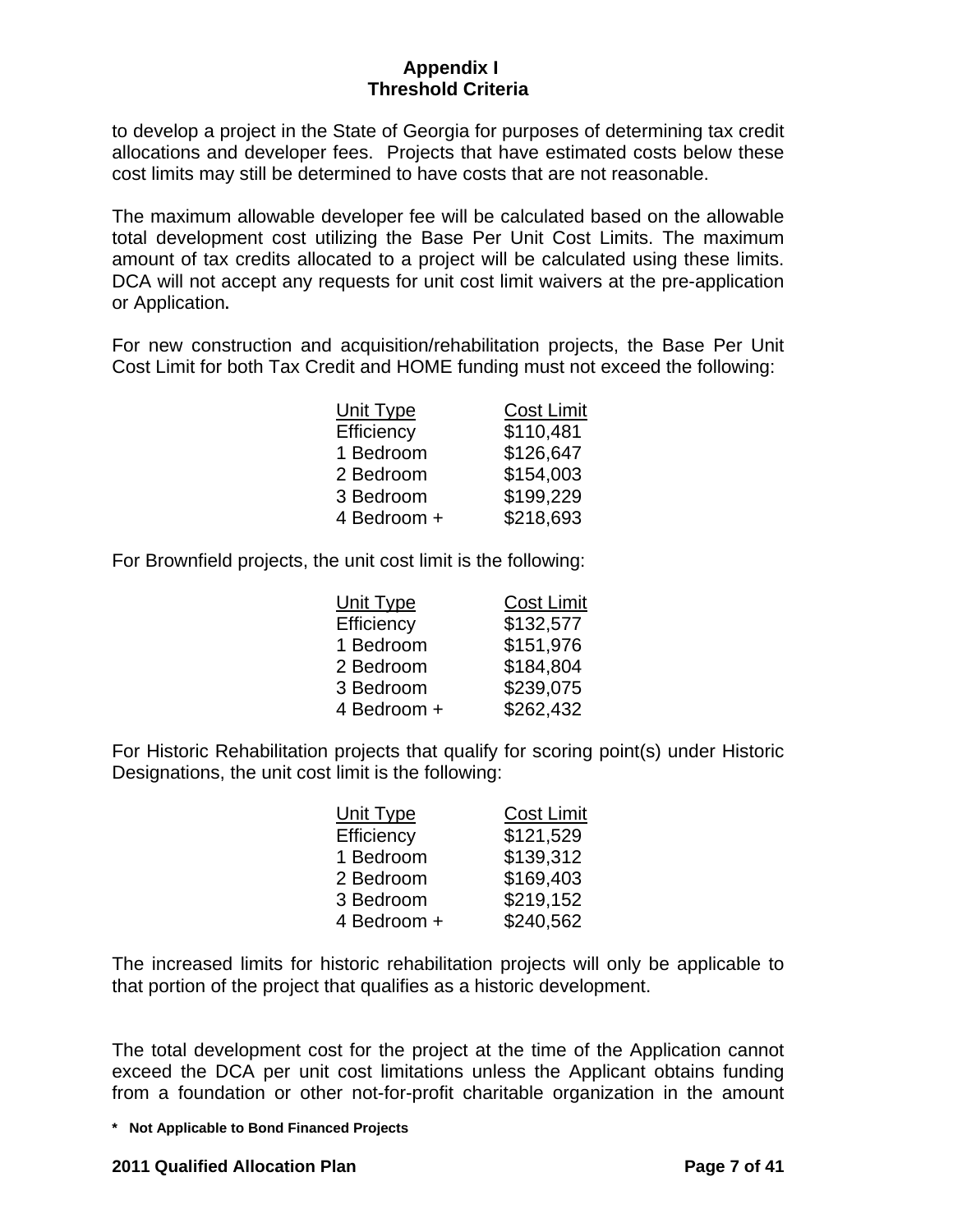equal to or greater than the development cost that exceeds DCA's unit cost limitations, in which case a funding commitment letter from such foundation or charitable organization must be included in the Application and such funds must be included as part of the project sources of funds in the Application and final cost certification if applicable. In calculating the maximum of credits which can be allocated to the project, DCA will not include these funds in the gap calculation.

For Scattered Site projects, all units must meet the per unit cost limitation requirements.

**N. Operating Utility Allowance (UA).** Applicants must establish utility allowances for the property prior to placing the first building in service through the compliance period or through the period of affordability. In Georgia, the following methods may be used:

- 1. *USDA–Assisted Buildings*. If a building receives assistance from the USDA (formerly called the Farmer's Home Administration, or FmHA), the USDAprescribed utility allowance applies to all rent-restricted units in the building. The USDA-approved allowance applies even if the building is assisted by any other program or agency. Examples of USDA assistance include assistance provided under the USDA Section 515 rural rental loan program and USDA rental assistance. Projects funded with USDA 538 loan guarantee must use the DCA Utility allowance.
- 2. *Buildings with USDA-Assisted Tenants*. If any resident of a building receives USDA rental assistance, the USDA-approved utility allowance applies to all rent-restricted units in the building. This is even the case if residents of some units receive rental assistance from the U.S. Department of Housing and Urban Development (HUD).
- 3. *HUD-Regulated Buildings*. If neither a building nor any resident in the building receives USDA assistance, and HUD annually reviews the rents and utility allowances for the property (such as for Section 8 and Section 236 projects), the HUD-prescribed utility allowance is used. This rule doesn't apply to buildings that have only FHA-insured mortgages.
- 4. *Other Buildings*. If a building is neither an USDA-assisted nor HUDregulated property, and no tenant in the building receives USDA rental assistance, there are two possible methods for establishing the utility allowance. These include:
	- A. The utility allowance established by the Public Housing Agency (PHA) that administers the Section 8 Program in the locality where the property is located. However, the electric allowances may be calculated as outlined in Section B below.

**<sup>\*</sup> Not Applicable to Bond Financed Projects**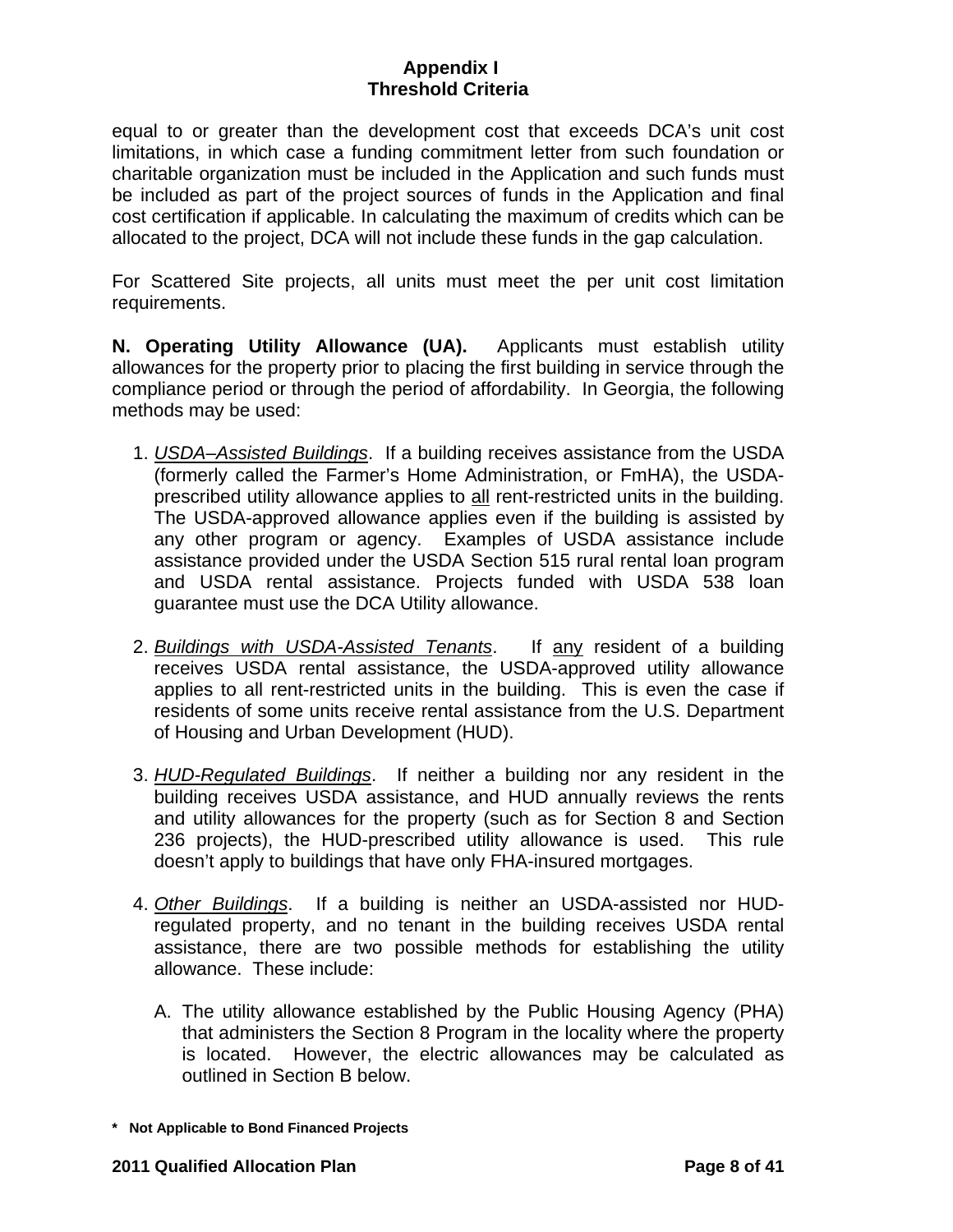<span id="page-8-0"></span>B. HUD Utility Schedule Model, or

Local Utility Provider Estimates/Estimates Based on Actual Usage, or

 Energy Consumption and Analysis Model (licensed engineer or qualified professions providing this model must be approved by DCA prior to submission of the Model.

# **Please note that for purposes of underwriting the 2011 Application, only method A above will be accepted for purposes of completing the Application pro forma.**

On July 29, 2008, the IRS issued amendments to the utility allowance regulations. This regulation does not include Internet, cable and phone service under the definition of "utility". On May 5, 2009, the IRS released Notice 2009-44 to clarify that utility costs paid by a tenant based on actual consumption in a submetered rent-restricted unit are treated as paid directly by the tenant for purposes of IRC  $42(q)(2)(B)(ii)$ , which requires that the rent for low income units include a utility allowance if the tenant pays the utilities. Additional guidance may also be found in the "8823 Guide".

# **II. TENANCY CHARACTERISTICS**

All Applicants must designate the proposed project as either a Family Project, or a Senior Project.

- **A. Family Project**. A Family project is designed to foster development of housing for families and to encourage community activities from within the neighborhood.
- **B. Senior Project**. A Senior project meets one of the following requirements:
	- It is intended for, and solely occupied by, individuals 62 years of age or older; **or**
	- It is intended and operated for occupancy by at least one individual 55 years of age or older per Unit, where at least 80% of the total housing Units are occupied by at least one individual who is 55 years of age or older; and where the Owner publishes and adheres to policies and procedures which demonstrate an intent by the owner and manager to provide housing for individuals 55 years of age or older

**C. Other**. Projects that have funding from a program which has a different tenancy definition than those set forth above should contact DCA for instructions on this section.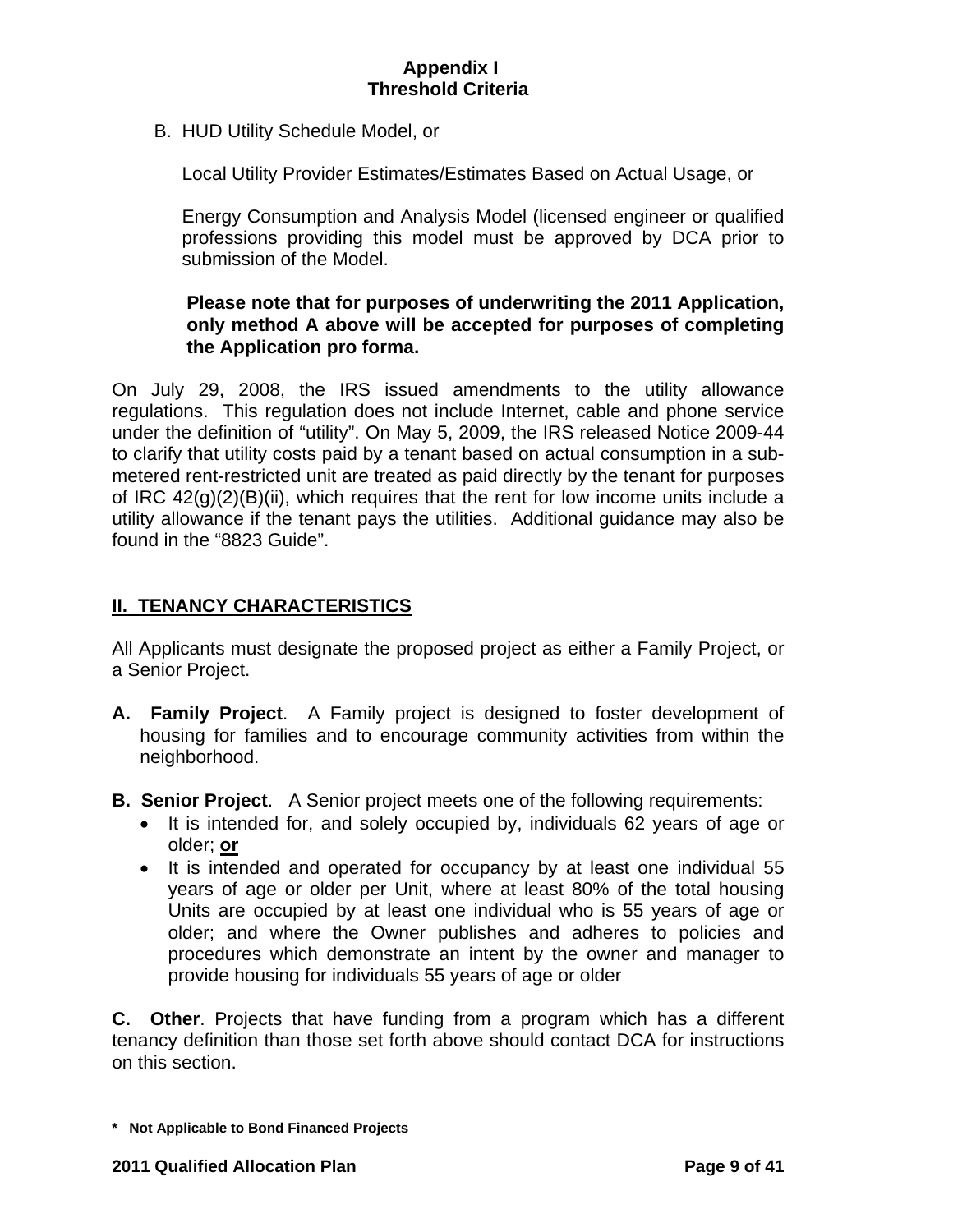### <span id="page-9-0"></span>**III. REQUIRED SERVICES**

All Family Projects must include at least one (1) basic ongoing service from the following categories and Senior Projects must include two (2) basic ongoing services from two different categories below:

- Social and recreational programs planned and overseen by the project manager (semi-monthly birthday parties/holiday dinners or parties/potluck dinners, movie nights, bingo, etc); or
- Semi-monthly classes conducted on site (example: arts and crafts, exercise, computer tutoring, gardening);
- Other services as approved by DCA.

Applicants must certify at Application Submission that they will designate the specific services and meet the additional policies related to services. These required services must be identified in the Threshold Criteria Tab on the Core Application Form.

## *Additional Policies Related to Services*

A final, binding contract for all proposed services must be submitted to the DCA Compliance Manager before issuance of IRS form 8609.

- Services must be committed for the Compliance Period or the Period of Affordability, whichever is greater.
- Services may be provided at a charge sufficient to cover the cost of the supportive services only, but the services must be clearly optional to the tenants.
- A full-time activities manager will be allowed in the operating budgets for those properties that are 100 units or more in size.
- Temporary staffing during lease-up to handle activities set-up and sign-up will be considered on a case-by-case basis.
- Part-time (on a proportional basis) activity managers will be allowed in the operating budgets for smaller projects.
- Owners will be required to submit annual certifications and documentation regarding the ongoing provision of the supportive services.
- For very small rural projects, Applicants may request a waiver of service requirements if there is insufficient participation in a service.

# **IV. MARKET FEASIBILITY (MARKET STUDY)**

Applicants must submit a market study by a DCA approved analyst showing that there is adequate market demand for the project. The study must be prepared by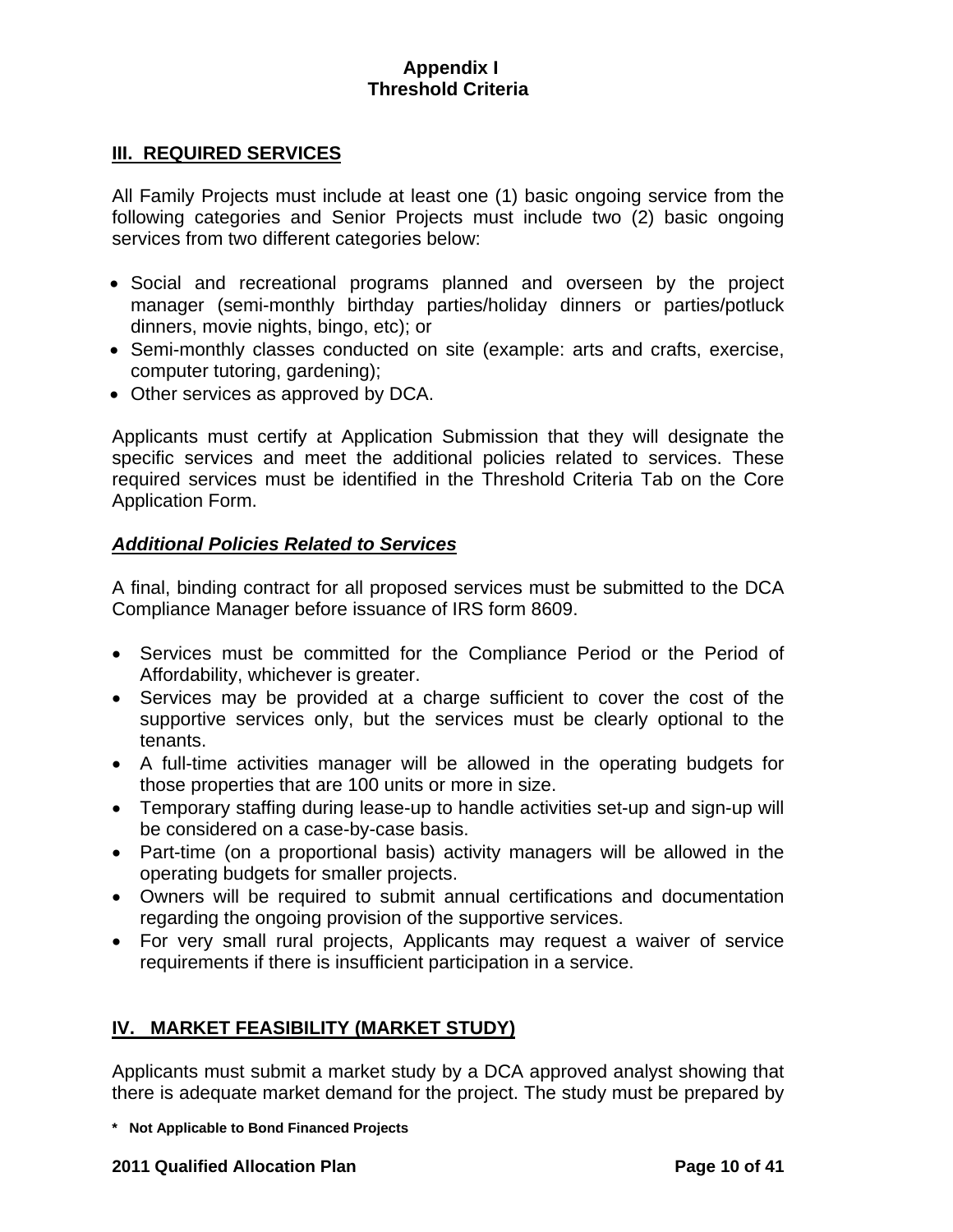a market analyst approved by DCA and clearly state that there is sufficient demand for the project and the project will stabilize within DCA requirements. The market study must be prepared in accordance with DCA guidelines and must be in the format required by the DCA Market Study Manual. Market studies must accurately reflect the rental structure and unit mix of the proposed project. It is applicant's responsibility to ensure that the market study accurately reflects the submitted application and meets all DCA requirements. The accuracy and outcomes of the Market study will be considered in the scoring of applications. While DCA will use the conclusions of the analyst in determining whether the project is marketable, DCA will not be bound by the opinion or conclusions reached by the market analyst. DCA will review the market study, rent rolls and project data of similar projects located in close proximity to the proposed project in determining whether the project will be able to achieve the desired lease up to be feasible.

DCA will also carefully analyze existing DCA projects located in close proximity to the proposed project to determine if selection of the project will have significant adverse financial impact on existing affordable housing inventory.

The following factors will generally be considered by DCA to be indicative of Market feasibility for HOME, 4% tax exempt Bond projects, and 9% Tax Credit projects.

- Market capture rates 30 percent or less for **all** 1 bedroom units, 30 percent or less for **all** 2 bedroom units, 40 percent or less for **all** 3 bedroom units and 50 percent or less for all 4 or more bedroom units in the project
- In Rural areas (as defined), market capture rates of 35 percent or less for **all** 1 bedroom units, 35 percent or less for **all** 2 bedroom units, 40 percent or less for **all** 3 bedroom units and 50 percent or less for all 4 or more bedroom units in the project
- The overall capture rate for **all** Tax Credit Units shall not exceed 30 percent for Urban Counties and 35 percent for Rural areas and the overall capture rate for **all** Market Rate Units shall not exceed 30% for Urban Counties and 35% for Rural areas
- Market capture rates for each AMI market segment type (i.e. 30%, 50%, 60% & market) for each **bedroom type** shall not exceed 70% for **all** bedroom types proposed in each segment
- An absorption period less than 24 months to reach stabilized occupancy
- Stabilized occupancy rate of 93% or above
- Unit mixes or target populations supported by the market
- No adverse impact to the occupancy and financial health of existing assisted rental housing properties in the market area. Assisted rental housing properties include those financed by Credits, USDA, HUD 202 or 811 (as appropriate), DCA or locally financed HOME properties, HTF, and HUD 221(d)(3) and 221 (d) (4) and other market rate FHA insured programs. DCA
- **\* Not Applicable to Bond Financed Projects**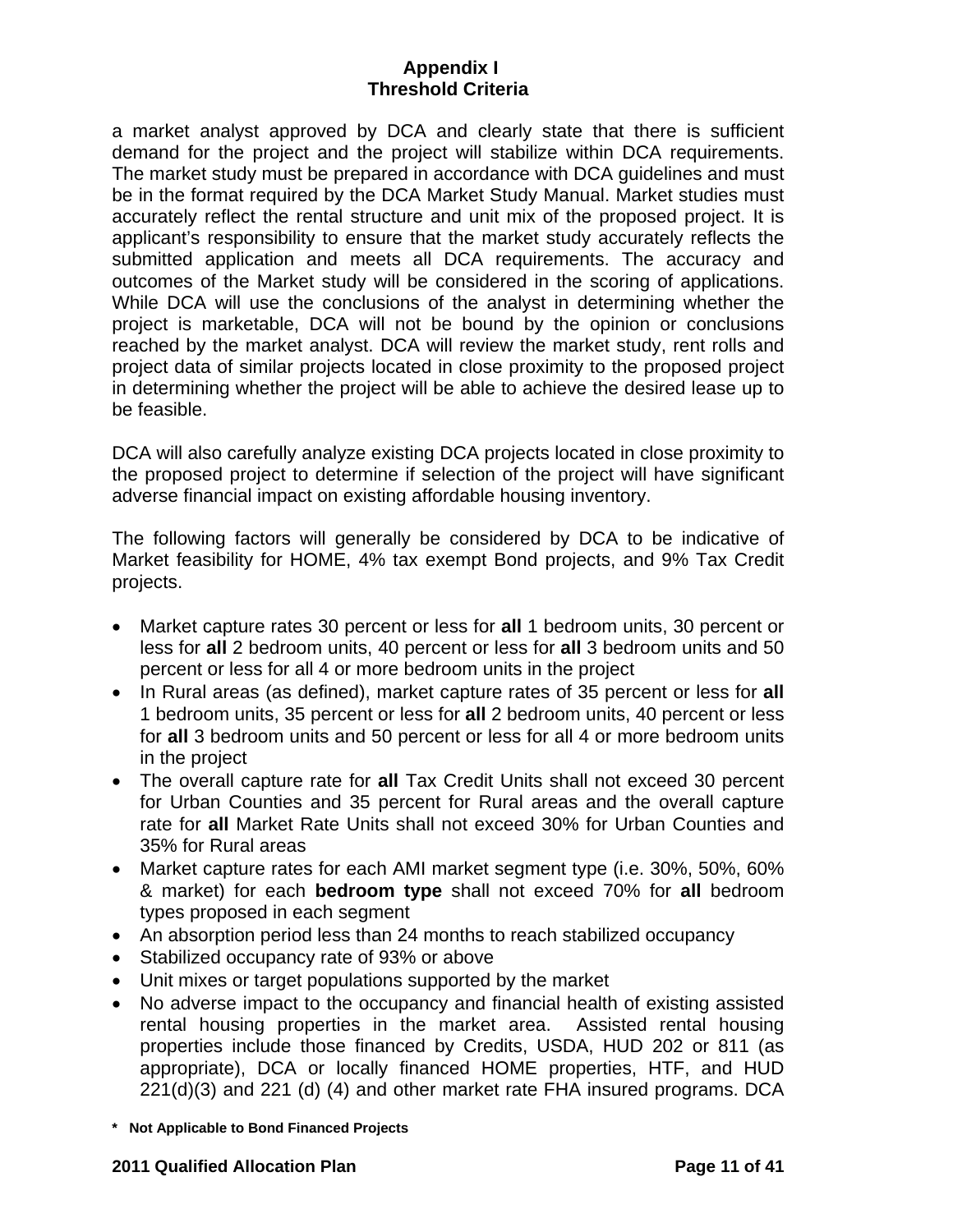<span id="page-11-0"></span>does not consider public housing properties in the adverse impact determination

- Competing proposed projects in the same geographic market area where, in part, location, unit mix, rent structure, market demand, and other factors favor one project compared to another;
- Units with project based rental assistance (PBRA)
- Ability of market rate units to lease at the projected rents
- All requirements as outlined in the Market Study Guide.

For existing occupied properties that are going to be rehabilitated, market analysts shall consider retention of current occupants in their demand calculations. Retention is measured by the number of tenants that are not rent burdened or over-income that are projected to reside at the property during and after the proposed renovations.

For Senior projects (Elderly and Housing for Older Persons), demand may include residents from outside the market area, converting from homeownership and seniors living with and/or supported by their children as documented by the market analyst. DCA reserves the right, in its sole and absolute discretion, to independently evaluate the demand for additional affordable rental housing in the geographic/market area. DCA's judgment will be the final determination. All requests for a DCA ordered market study for 4% tax credits submitted in May through September will need to have all pending 9% tax credit applications considered in demand calculations

For scattered site projects, the market study requirements must be met for the project as a whole.

# **V. APPRAISALS**

For all projects awarded HOME Loans, DCA will commission an appraisal prepared in accordance with DCA policies. DCA's determination is final with respect to the appraised value of the project.

Applicants will be charged a fee equal to the cost of the appraisal report. The fee will be due on the date specified in the HOME commitment letter. The commissioned appraisal reports shall include the "as is" value, "as built/as complete" (encumbered), "as built/ as complete " (unencumbered) values of the proposed subject property and, tax credit value. The "as is" value shall delineate the value of the land and building. The appraisal shall conform to USPAP standards. The appraisal will provide an estimate of the market value (unencumbered) of the property at loan maturity. The total hard cost of any project may not exceed 90% of the as completed unencumbered appraised value of the property. Upon completion of the commissioned appraisal, any project found not to meet this requirement will have their funding award revoked.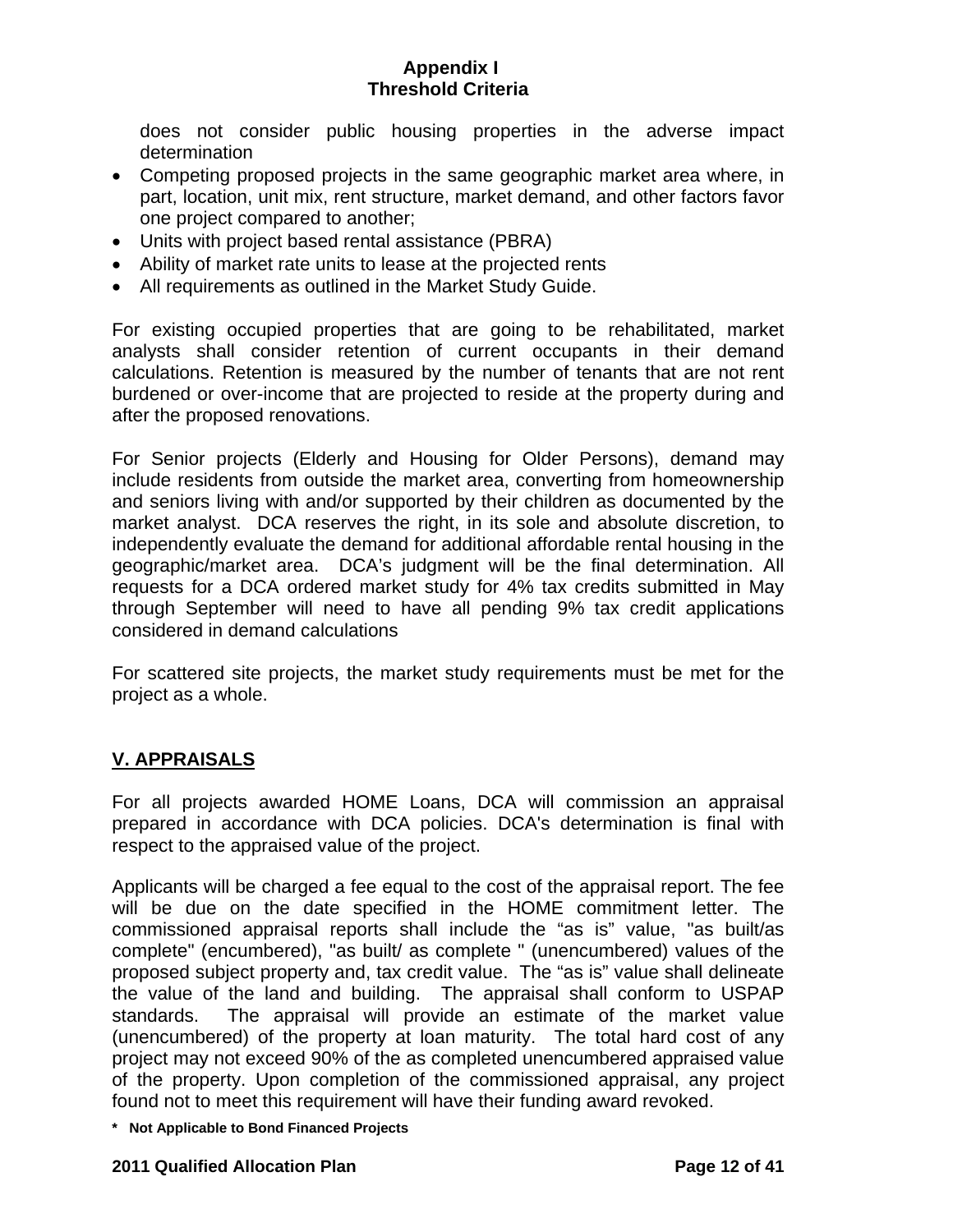<span id="page-12-0"></span>**The DCA appraisal may be assignable to other lenders. In instances where the senior lender obtains the appraisal, DCA will accept such appraisal as long as DCA's guideline requirements are met and DCA is given the right to rely on the appraisal by the appraiser.** 

## **A. Applicant Commissioned Appraisals**

1. *Identity of Interest.* DCA policy requires that the Applicant obtain an appraisal of the value of a property if there is an identity of interest between the buyer and the seller. This appraisal must be submitted with the Application. DCA will carefully scrutinize the sales price of land between related parties to ensure that the value has not been inflated. While the appraisal will be an indication of fair market value, DCA will consider tax values as well as actual sales price established as indicative of the value of a property. All property values shall associate a land value as well as a value for the improvements. The appraisal shall conform to USPAP standards.

Properties which have been in the control of the Applicant or a related party for a period of three (3) years or less will generally be valued at the acquisition cost at the time the related party obtained initial site control. Properties that have been rezoned, subdivided or modified will not be deemed to be of higher value based on the actions taken by the Owner/ Applicant or any related party.

For Scattered Site Projects, an appraisal establishing "as-is" value will be required for each non-contiguous parcel where an identity of interest exist between the buyer and seller.

2. *Selected Projects*. DCA may require that all tax credit only projects selected for funding provide an appraisal commissioned by a lender or a DCA approved appraiser on or before closing. This appraisal must support the purchase price as well as the value of the property upon completion.

# **VI. ENVIRONMENTAL REQUIREMENTS**

**(Applicants should note that many of the environmental requirements from the QAP have been included in the Environmental Manual and are incorporated herein by reference.)** 

## **A. General**

On-site and off-site specific environmental concerns identified in an environmental study are to be considered in the context of the criticality of the housing to be provided. DCA shall consider the public benefits of the housing and

**\* Not Applicable to Bond Financed Projects** 

### **2011 Qualified Allocation Plan Page 13 of 41**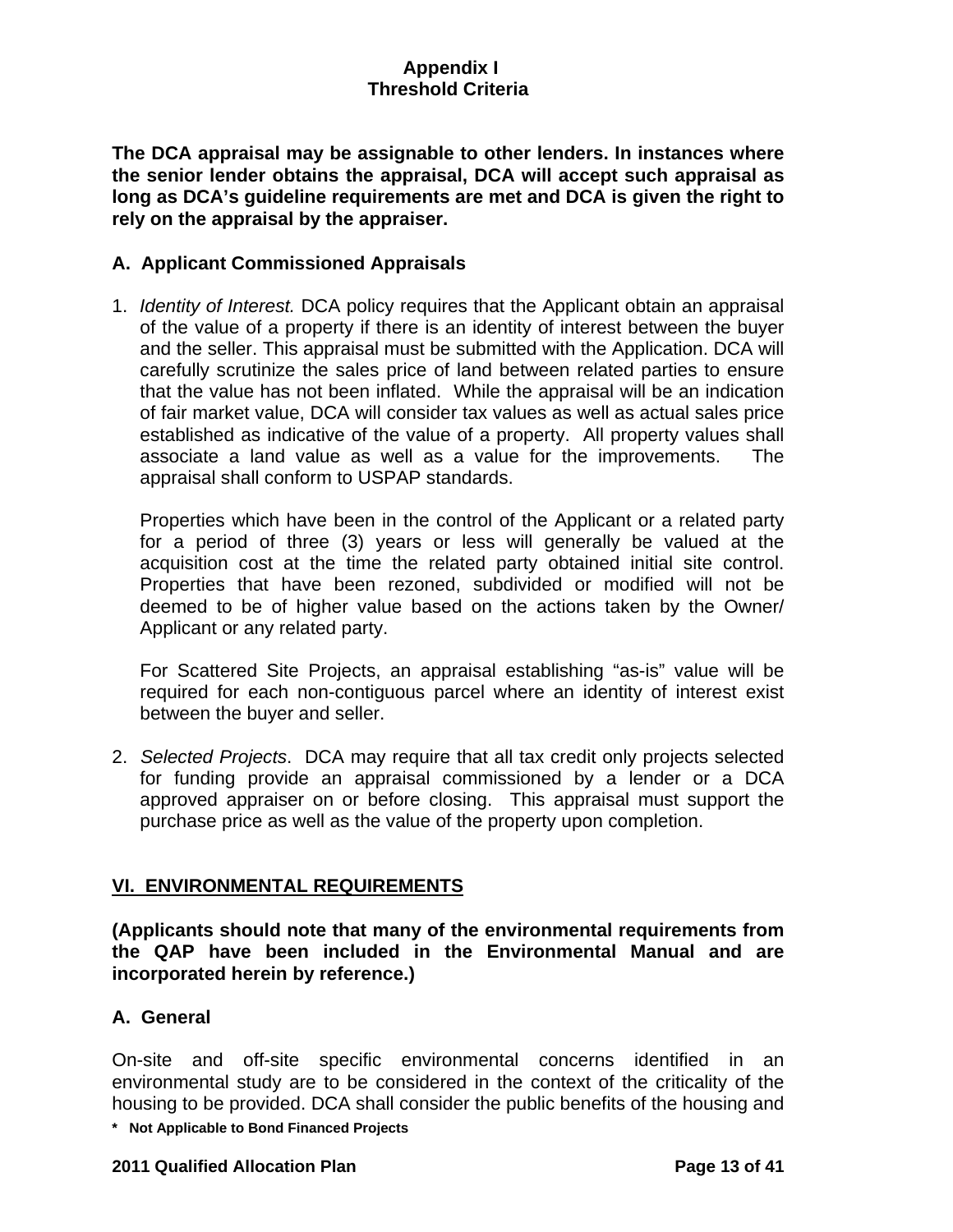then weigh the benefits against the costs to mitigate the hazard, the potential health risks, and other financial and public policy implications. The project will not pass Threshold until all environmental matters are resolved in a manner satisfactory to DCA, in its sole and absolute discretion.

For Scattered Site Projects, the environmental requirements must be met for each noncontiguous parcel.

## **B. Environmental Study**

Applicants must include a Phase I and all required Phase II environmental studies in the Application. These studies must be prepared in accordance with the DCA 2011 Environmental Manual. The Applicant and the Qualified Environmental Professional must sign the environmental certification form and include it in the Application.

The Phase I Environmental Study must fully address all recommendations of the consulting environmental engineer. If a Phase II is recommended, all testing must be completed prior to Application Submission.

The Phase I (and Phase II when recommended by the Environmental Professional) Environmental Study must have been conducted within six (6) months of the Application Submission. If an Environmental Study was completed prior to this six-month period, a copy of this earlier Environmental Study (and any others that are available) must also be included in the Application along with a new Environmental Study.

In addition to compliance with the standards developed by the American Society for Testing and Materials' ("ASTM") and set forth in the "Standard Practice for Environmental Site Assessments, Phase I Site Assessment Process.", ASTM 1527-05, DCA requires the following non-scope items be investigated:

- a. Flood Plains/Floodways
- b. Wetlands
- c. State waters/streams/buffers & setbacks
- d. Lead based paint
- e. Asbestos containing materials
- f. Noise
- g. Water leaks , mold and lead in drinking water
- h. PCBs
- i. Radon
- j. Endangered species
- k. Historic designation

### **Additional Environmental Requirements for HOME/HUD funded Projects, including but not limited to PBRA**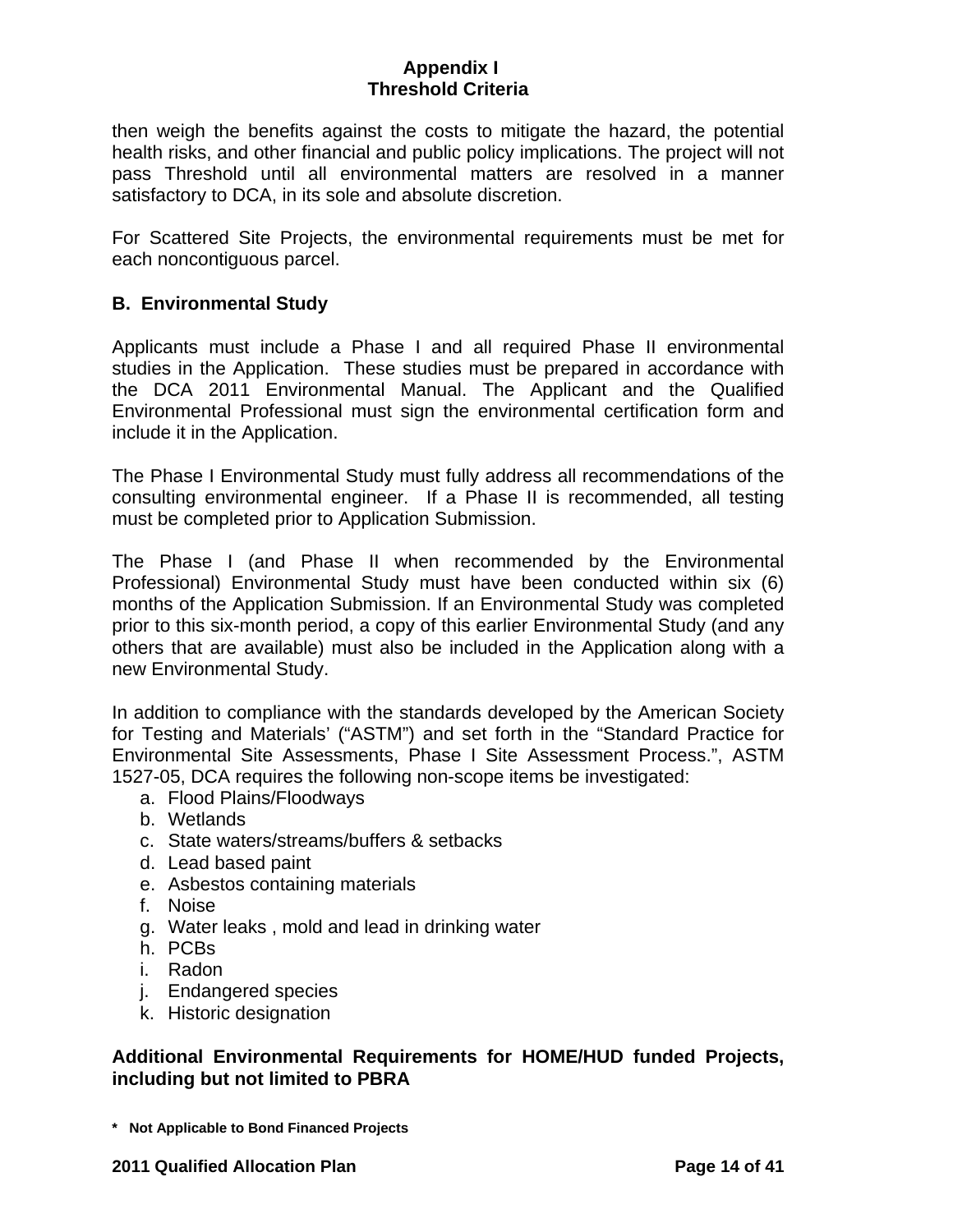All developments utilizing HOME or HUD funds are required to assess the environmental effects of that activity in accordance with the provisions of the National Environmental Policy Act of 1969 (NEPA) and HUD regulations at 24 CFR Part 58. DCA requires applicants to conduct various activities required for the environmental review process at HOME application, including a Phase I Environmental Assessment (EA), as outlined in the Environmental Manual.

The Applicant, as outlined in the HOME/HUD Environmental Questionnaire, must complete additional requirements for HOME/HUD funded projects including, but not limited to, the Eight-Step process and HUD publication procedures. Evidences of the Eight Step process must be submitted either in the Application or no later than August 17, 2011.

- **Eight-Step Process**: Projects located within a flood hazard area or designated wetland are subject to Executive Order 11988 (Floodplain Management) and Executive Order 11990 (Protection of Wetlands) respectively. HUD's implementing regulations at 24 CFR Part 55 -- "Floodplain Management" prescribe measures for protecting floodplains, and when amended, for protecting wetlands. Under the provisions of these Executive Orders, HUD must avoid financial support for covered activities, unless it can demonstrate that there are no practicable alternatives outside the floodplain or wetland. Therefore, if jurisdictional wetlands will be filled or impacted and/or construction and landscaping activities will occupy or modify a floodplain/floodway, documentation that the Eight-Step process has been followed as mandated by 24 C.F.R. §55.20 for wetlands and floodplains must be provided as a part of the HOME and HUD Environmental Questionnaire. The decision making process for compliance with this part contains eight steps, including public notices and an examination of practicable alternatives. The steps to be followed in the decision making process are outlined in the 2011 Environmental Manual. **Applicants should note that the 8-step process must be commenced prior to Application and completed no later than September 15, 2011. The process also now has a new requirement regarding FEMA notification. Applicant is responsible for providing documentation to DCA upon completion of the process.**
- **HUD Environmental Clearance & Publication Requirements**: DCA, as the responsible entity (RE) referred to in 24 CFR §58.43, Environmental Review Procedures for Entities Assuming HUD Responsibilities, is responsible for undertaking environmental reviews for proposed HOME projects. In this capacity, DCA must ensure that the environmental review process is satisfied before certain HUD funds are committed to specific projects. Therefore, when initial awards of HOME funds are announced, DCA will publish notices of its intent to allocate HOME funds in local newspapers in the proposed project's areas. After comments, if any, have been received, HUD will review the comments to determine if there has being a finding. Once that process is complete and there has been no finding, DCA will seek HUD's approval of its
- **\* Not Applicable to Bond Financed Projects**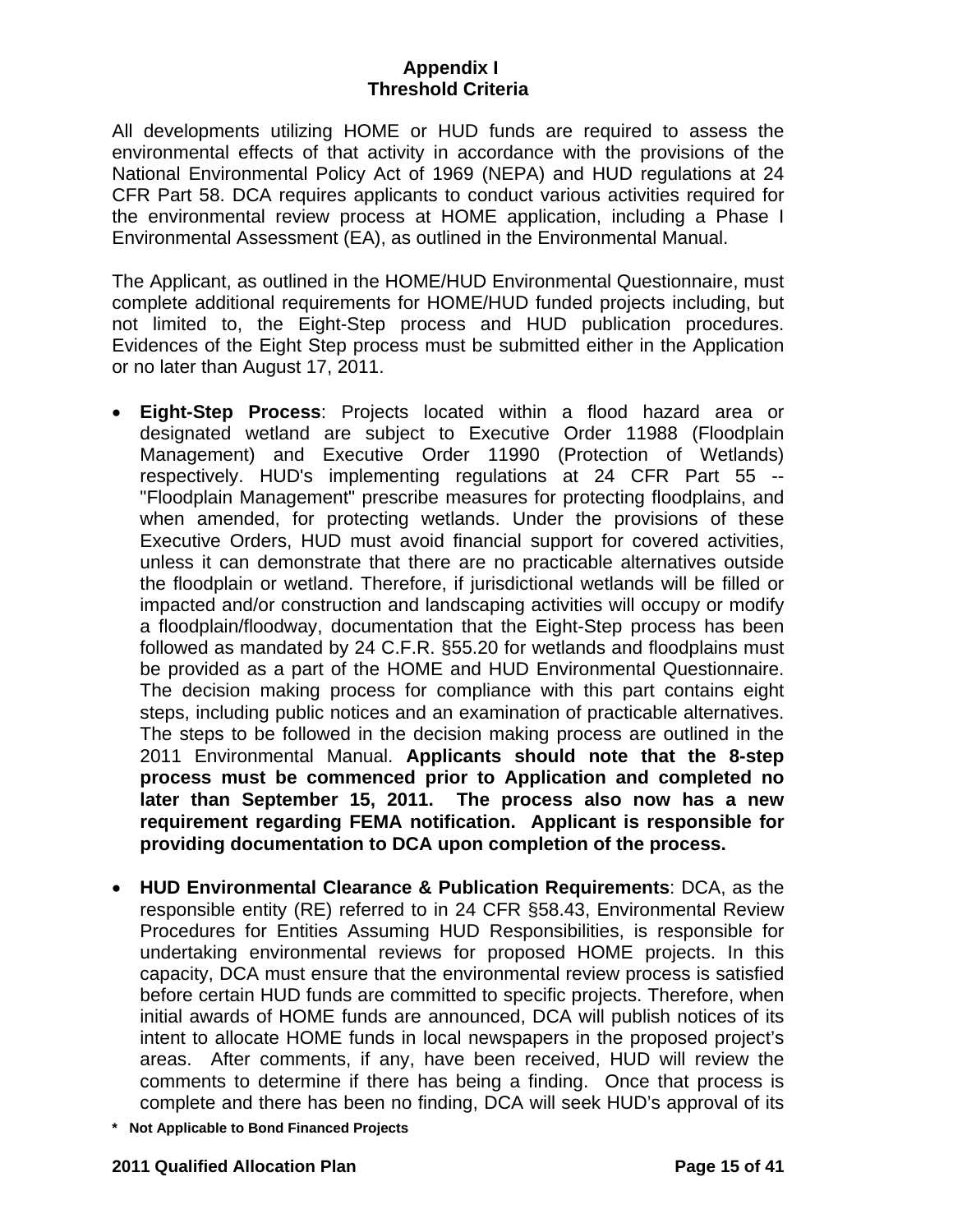<span id="page-15-0"></span>commitment of HOME funds to the proposed project. In order to ensure that the environmental review process is not challenged, Owners and/or Developer of proposed projects must, once applications are submitted, refrain from undertaking activities that could have an adverse environmental impact prior to the receipt of an environmental clearance letter from DCA removing the stipulated conditions. Such activities include: acquiring, rehabilitating, converting, leasing, repairing, or constructing property. As a result, an Applicant can not commit or expend HUD or non-federal funds until the environmental review process has been completed.

For Scattered Site Projects, the environmental requirements must be met for each noncontiguous parcel.

## **VII. SITE CONTROL**

Site control must be in the form of (1) a warranty deed that conveys title to the subject property to the current General Partner or proposed LP or 2) a legally binding contract to purchase the proposed project site in the name of the General Partner or proposed LP (or which provides for an assignment to the General Partner or proposed LP), or (3) a binding long-term ground lease or an option for a binding long-term ground lease, with a minimum term of forty-five (45) years. For competitive applications, contracts must be executed prior to Application Submission deadline, must include a discernable contract price, must be signed by the purchaser and seller, must include a legal description of the property and must provide legal control of the site to the proposed General Partner or proposed LP at least through October 31, 2011. Site control must be in place through estimated bond closing date for a 4% tax credit project.

In the event the contract provides the Applicant with the option to renew the contract for specific periods of time, with the initial period ending prior to October 31, 2011, the renewal option in such contract must be enforceable by the Applicant until October 31, 2011. A copy of a recorded warranty deed or a fully executed contract must be submitted with the Application. All Contracts evidencing site control must meet the specifications set forth in the Manual.

For Scattered Site Projects, evidence of site control is required for each noncontiguous parcel.

## **VIII. SITE ACCESS**

All sites proposed for development must be legally accessible by paved roads. The Application must include the appropriate drawings, survey or other documentation that reflects such paved roads. If such paved roads are not in place at the time of the Application Submission, documentation evidencing a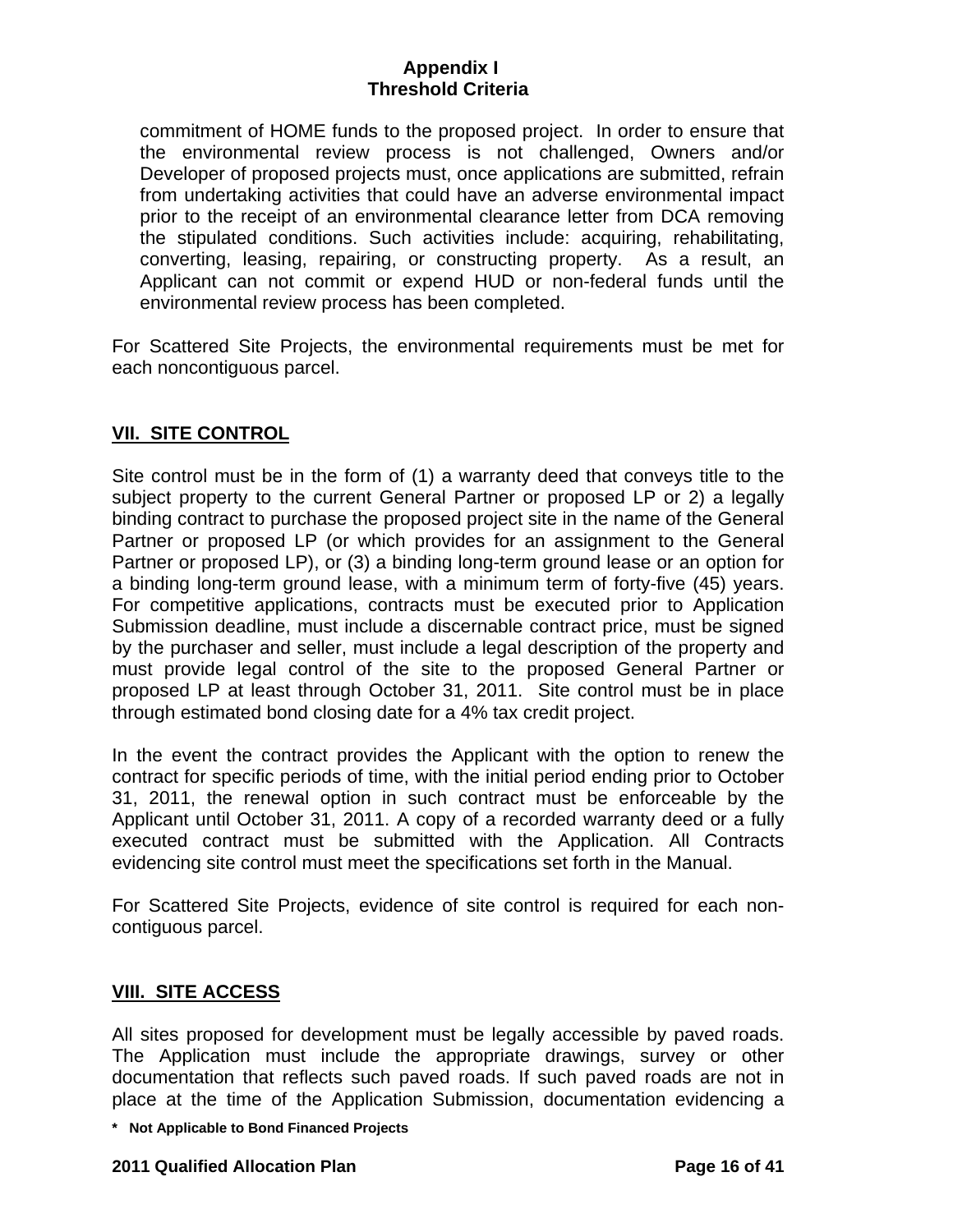<span id="page-16-0"></span>local commitment for funding and the timetable for completion of such paved road must be included in the Application. This restriction does not apply to private driveways accessing only the proposed project through property that is not part of a proposed site. However, if the use of such a private drive is proposed, site control of the private drive must be documented by proof of ownership or by a properly executed easement on the private drive, and the plans for paving the private drive, including associated development costs, must be adequately addressed in the Application.

For Scattered Site projects, each non-contiguous parcel must meet the above criteria.

# **IX. SITE ZONING**

Zoning must be in place on or before the Application Submission deadline. Zoning of the development site must conform to the site development plan and must be confirmed, in writing, by the authorized Local Government official. The letter from the authorized Local Government official must be included in the Application. The letter must include the zoning and land use classification of the property and be accompanied by a clear explanation of the requirements (copy of the applicable sections of the zoning ordinance for the stated classification) and all conditions of these zoning and land use classifications. If the project is requesting HOME or HUD funds, the Local Government official must also comment on whether the project will include the development of prime or unique farmland (Please see the HOME and HUD Environmental Guidance for additional information). If the Local Government does not have or enforce a zoning ordinance, the Applicant must include a letter from a local government official to that effect.

The Applicant must provide documentation that demonstrates that the site layout conforms to any moratoriums, density, setbacks, or other imposed requirements of the Local Government. This documentation must be demonstrated on the Architectural Site Conceptual Development Plan either graphically or in written form.

It is the responsibility of the Applicant to ensure that all issues and questions surrounding the zoning and land use classification of a proposed site are clearly defined prior to Application Submission. Any unclear or unresolved issues of zoning and land use could result in Threshold failure of the Application.

For Scattered Site Projects, site zoning requirements must be met for each noncontiguous parcel.

**<sup>\*</sup> Not Applicable to Bond Financed Projects**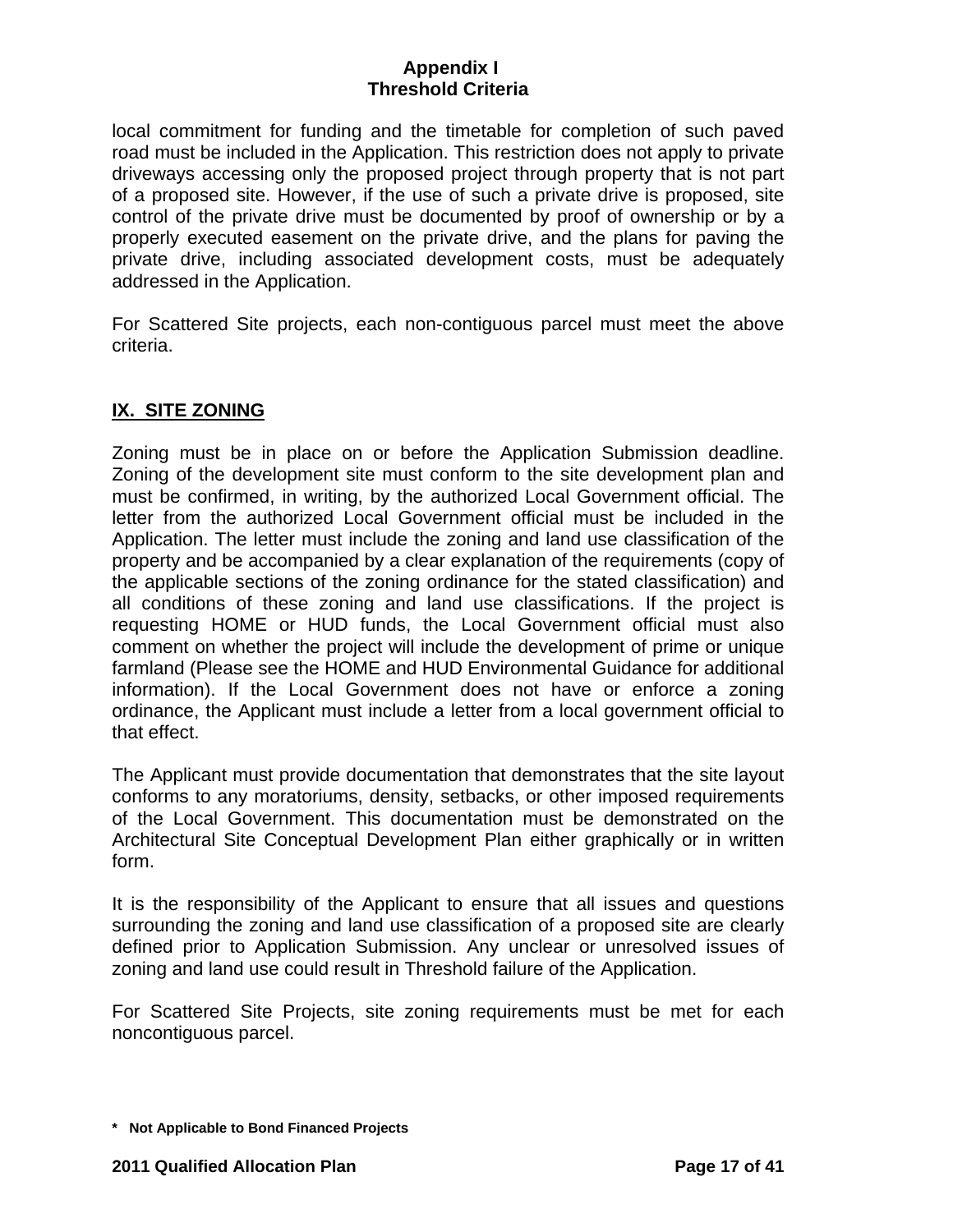# <span id="page-17-0"></span>**X. OPERATING UTILITIES**

Required project operating utilities (gas and electric service), as applicable, must be available to the proposed development site as of the Application Submission. To be considered "available" for the purposes of this section, all easements necessary for the utility providers to extend utilities to the property, and commitments from the utility providers to extend utilities to the property must be secured at the time of Application submission. Evidence of such easements and commitments from the utility provider must be included in the Application.

The Application must include a letter from the appropriate utility company confirming the availability and capacity of operating utilities at the proposed development site. The letters must be on letterhead, bear signatures from the appropriate utility companies must be included in the Application. Any charges for the off-site extension of utility services are not eligible for funding as project costs under the funding resources in the Plan. The requirements for Operating Utilities must be met for each non-contiguous parcel or each non-contiguous multifamily property.

Operating utilities cannot be contingent on annexation of the property, improvement of infrastructure or funding to the utility provider from an outside source. Verification of the annexation and improvements must be submitted with the Application. Any unclear or unresolved issues regarding operating utilities may result in Threshold failure of the Application.

For Scattered Site Projects, operating utilities requirements must be met for each noncontiguous parcel.

## **XI. PUBLIC WATER/SANITARY SEWER/STORM SEWER**

Public water and sewer service must be available at the proposed development site as of the Application Submission. To be considered "available" for the purposes of this section all easements necessary for the water and sewer authorities to extend the existing water and sewer services to the project, and commitments from the water and sewer authorities to extend the existing water and sewer services to the property must be secured at the time of Application Submission. Evidence of the easements and commitments from the water and sewer authorities must be included in the Application. A commitment can be subject only to conditions within the control of the Applicant. Letter(s) from the local public water and sewer authorities must document the availability and capacity of the existing public water and sewer service to the site. These letters from the appropriate public water and sewer authorities must be on letterhead and be included in the Application. Any charges for the extension of off-site services are not eligible for funding as project costs under the funding resources in the Plan. Public water and/or sewer availability cannot be contingent on the

**<sup>\*</sup> Not Applicable to Bond Financed Projects**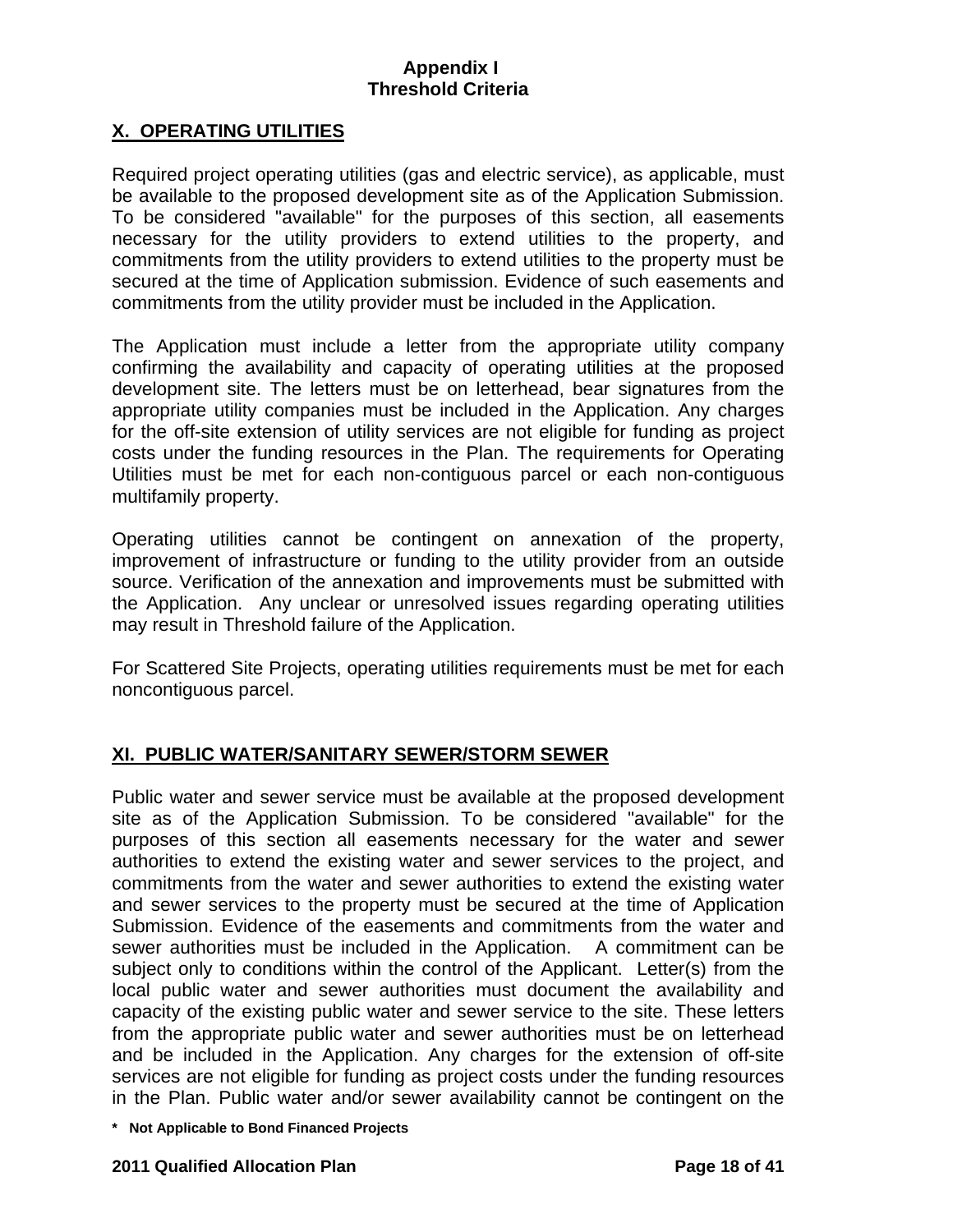<span id="page-18-0"></span>construction of a water/sewer system, annexation of the property or funding to the utility provider from an outside source. Verification of the annexation and improvements must be submitted with the Application.Any unclear or unresolved issues regarding the public water/sanitary sewer/storm sewer may result in threshold failure of the Application.

Applicants may request a waiver of these requirements for the development of single family detached units located in rural areas where no existing public water or sewer systems are available. Waivers will only be considered where each single family home is served by a separate system. No shared systems will be permitted and the waiver request must be accompanied by an engineering report confirming the availability of water and the percolation of the soil. The report must provide an opinion on the suitability of the location to make these options a viable alternative.

For Scattered Site Projects, Public Water/Sanitary Sewer/Storm Sewer requirements must be met for each noncontiguous parcel.

## **XII. LOCAL GOVERNMENT SUPPORT AND COMMUNITY ENGAGEMENT**

No proposed project shall be entitled to receive a tax credit allocation unless the local government and residents of the community are notified and provided with a reasonable opportunity to comment on the proposed project. Local government support and community participation in the decision process are important to the long term sustainability of a project. DCA will consider the response of the local government in determining whether there is sufficient local government support to ensure the success of the proposed project.

**Documentation should include evidence of public meetings and presentations regarding the proposed project to local government and residents of the community. Additional documentation such as resolutions of support or letters of support from local government officials may also be included but are not required. DCA will also give each local government an opportunity to comment on the project during the formal review process.**

## **XIII. REQUIRED AMENITIES**

## **A. Standard Site Amenities**

All properties must include the following on-site amenities**:** 

- A community room or building,
- An exterior gathering area such as a gazebo or exterior covered porch located in a central area,
- **\* Not Applicable to Bond Financed Projects**

#### **2011 Qualified Allocation Plan Page 19 of 41**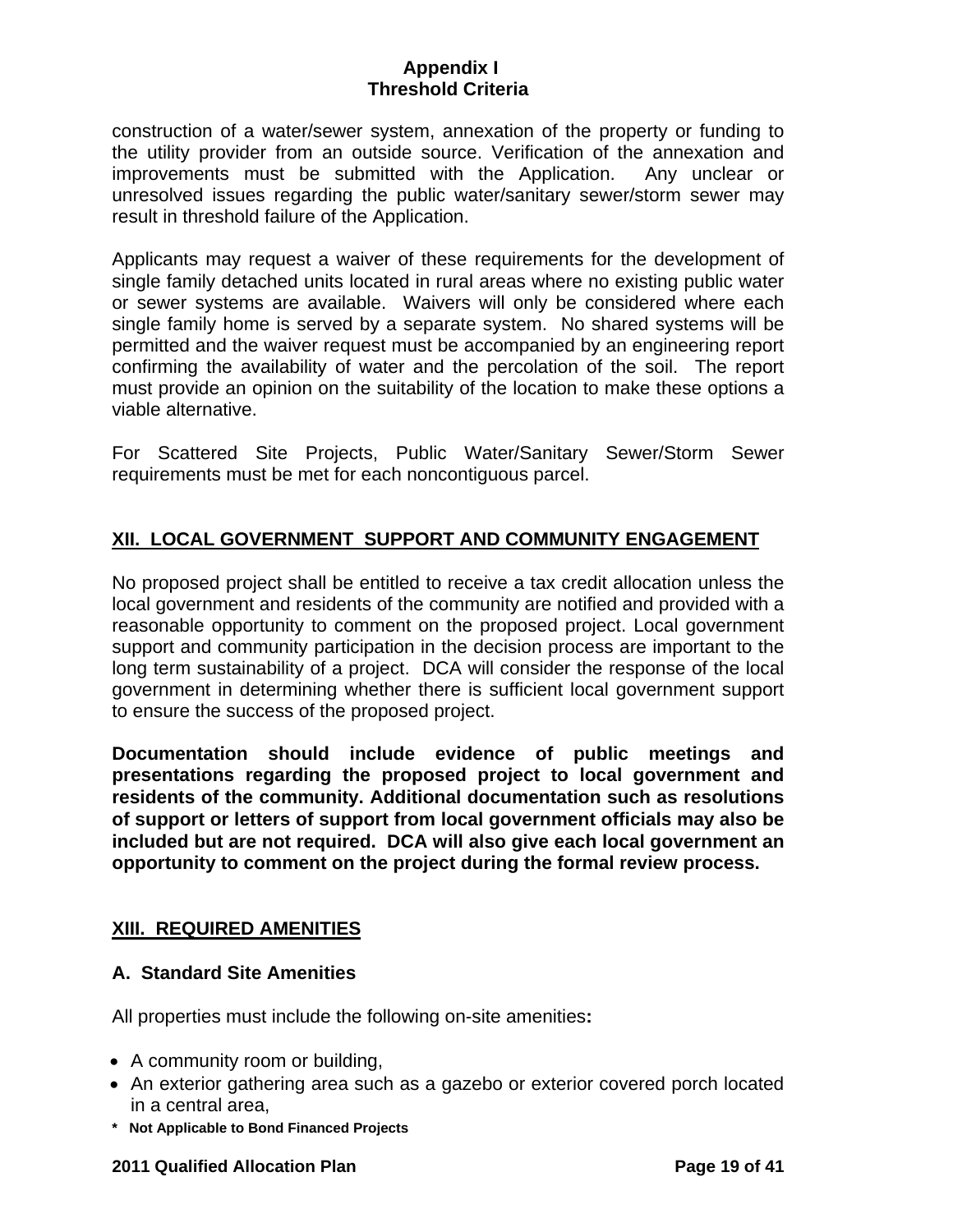• An on-site laundry (1 washer and 1 dryer per every 25 units) or washers and dryers installed and maintained in every unit.

All the above amenities, with the exception of the on-site laundry, must be available to the tenants at no additional charge.

A Phased Tax Credit project with a previously funded phase generally should not share amenities. In limited circumstances, DCA may grant a waiver of this requirement.

## **B. Additional Site Amenities**

All properties must include at least two Additional Site Amenities for projects that have 125 units or less. Properties with more than 125 units must include at least four Additional Site Amenities.

A Phased Tax Credit project with a previously funded phase may be able to share some additional amenities. Applicants must contact DCA prior to Application Submission to determine the number of additional amenities that must be included in the new phase. DCA will consider the proximity and quality of the shared amenities in determining whether some amenities may be shared.

All amenities must meet the criteria set forth in the Amenities Guidebook which can be found on the DCA website under the architectural manual section.

### *Additional Amenity Pre-Approvals*

 Additional amenities not contained in the Amenities Guidebook must be approved by DCA prior to Application Submission. Applicants should submit a request for approval of additional amenities in accordance with Exhibit A to the Core Plan: Request for approval of additional amenities must include a detailed description of the amenity following the description format of the Amenities Guidebook and must include justification of the appropriateness of the option for the targeted population.

## **C. Unit Amenities**

All units must include the following:

- HVAC systems
- EnergyStar refrigerators
- EnergyStar dishwashers
- Stoves
- Powder-based stovetop fire suppression canisters installed above the range cook top, or electronically controlled solid cover plates over stove top burners
- **\* Not Applicable to Bond Financed Projects**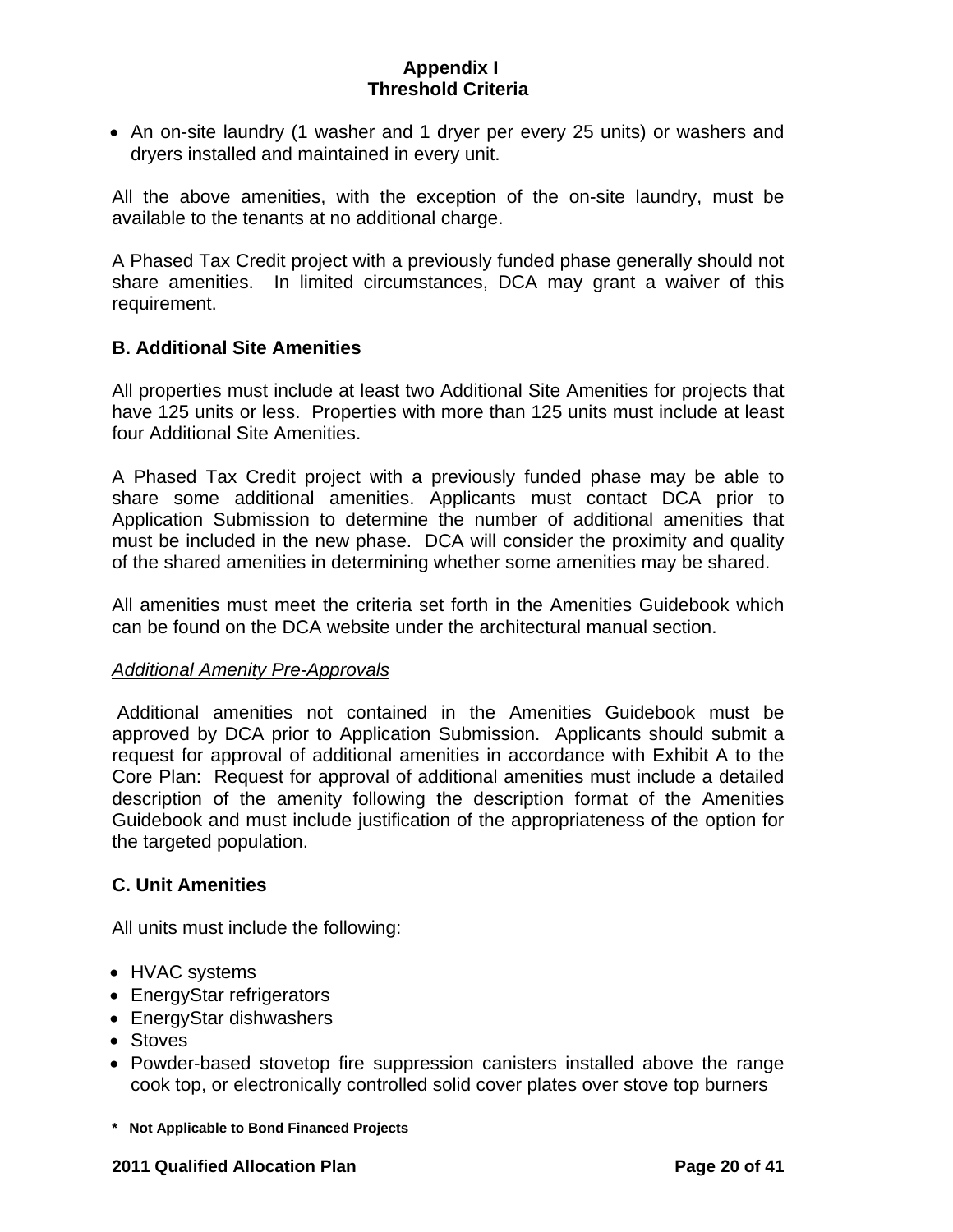# **D. Additional Requirements and Amenities for Senior projects (Elderly and Housing for Older Persons)**

- Elevators must be installed for access to all units above the ground floor
- Buildings more than two story construction must have interior furnished gathering areas in several locations in the lobbies and/or corridors
- 100% of the units must be accessible and adaptable, as defined by the Fair Housing Amendments Act of 1988

Applicants must enter all selections in the Threshold Criteria tab on the Application Form.

For Scattered Site Projects, required amenities must be met for each noncontiguous parcel unless a waiver is granted by DCA.

# **XIV. REHABILITATION STANDARDS**

# **A. Rehabilitation Construction Hard Costs**

DCA will review the type of construction and associated hard construction costs. Applications for the rehabilitation of a substandard property will not be funded if, in the opinion of DCA, the rehabilitation will not result in improved, safe and decent long-term housing, the proposed rehabilitation does not meet DCA standards, or if new construction would be more appropriate.

The minimum review standards for rehabilitation projects are as follows:

- The expected life of the completed property must be fifteen years
- All construction must meet the requirements set forth in the Manual.
- Average per unit rehabilitation hard costs equal or exceed:
	- − \$25,000 for properties 20 years old or less
	- − \$30,000 for properties that exceed 20 years old
- The costs of community buildings and common area amenities are not included in these amounts.
- The total hard cost of any rehabilitation project must not exceed 90% of the as-completed unrestricted appraised value of the property. (DCA may commission or request an appraisal of a proposed property for purposes of determining whether this requirement has been met.)
- DCA may grant a waiver to projects that will not meet the above per unit average rehabilitation hard cost only if the physical needs assessment clearly documents that the existing property does not require a comprehensive rehabilitation. A certification from the architect must also be provided documenting that the proposed work scope is sufficient to ensure that the completed project will be viable and meet the DCA Useful Life Requirements.
- **\* Not Applicable to Bond Financed Projects**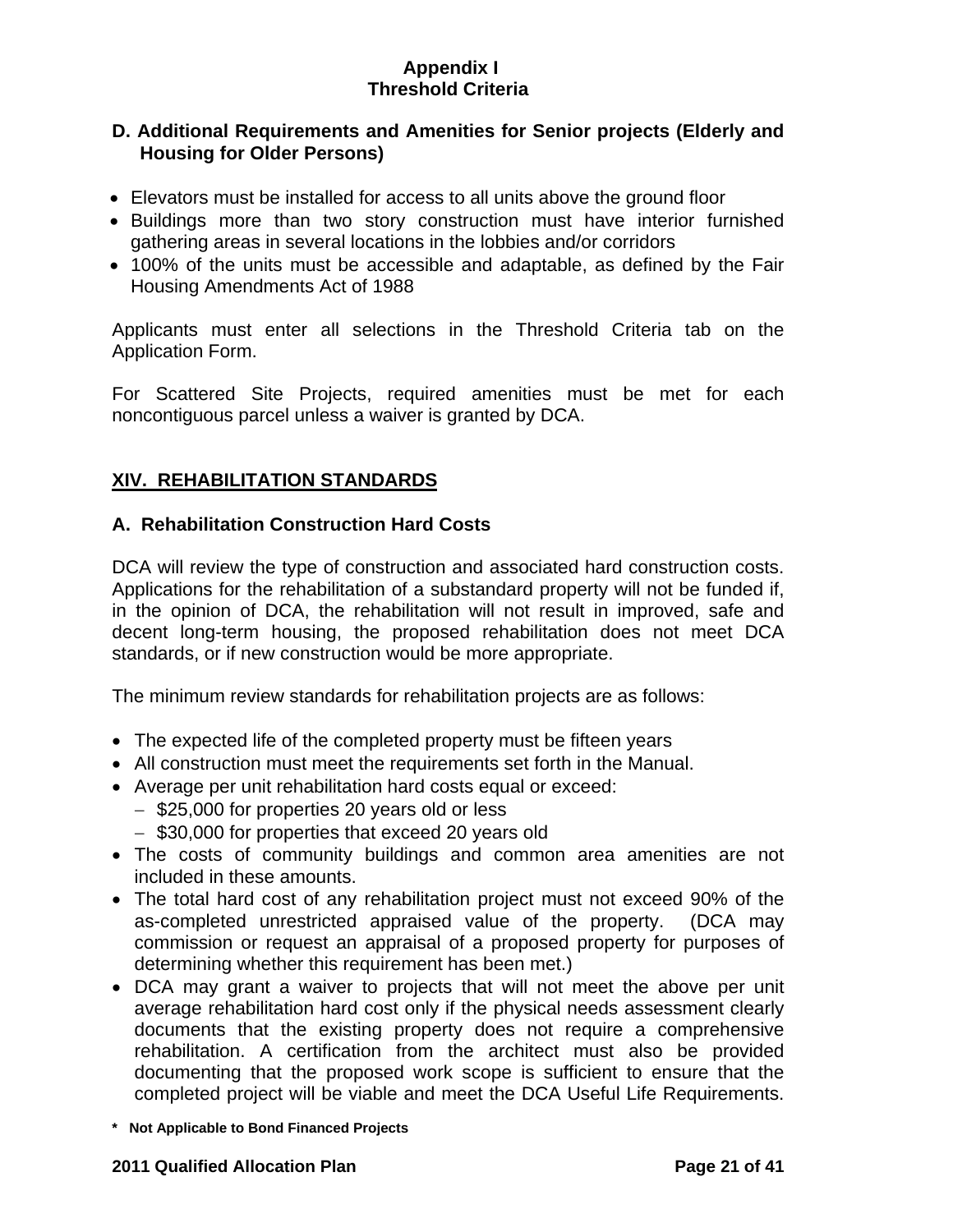DCA may require as a condition of the waiver, that the financial pro forma clearly provide for the full funding of the capital replacement reserve.

- All projects that propose rehabilitation must comply with building codes for new construction Life Safety Code regarding stairs, handrails, guardrails, smoke detectors, fire alarms, and unit fire separation (attic draft stops, fire separation, rated party walls and floor/ceiling components, and caulking of all penetrations in the fire assemblies). Life Safety items that do not meet current codes will not be 'grandfathered' in.
- DCA does not distinguish between new construction and rehabilitation regarding accessibility requirements. This may include moving partitions to accommodate required clearances.
- Upon completion of rehabilitation activities, the property will be in full compliance with the Uniform Physical Conditions Standards (UPCS). This may include significant investment in asphalt paving and concrete sidewalks.

# **B. Physical Needs Assessment**

For rehabilitation projects, a Physical Needs Assessment (PNA) completed by a DCA qualified consultant must be included in the Application, and prepared in accordance with instructions set forth in the Rehabilitation Guide in the Architectural Manual. Physical Needs Assessments are also required for adaptive reuse projects.

In the event DCA determines that the PNA does not address a major structural issue, Building Code, health, safety and/or marketing issues, DCA reserves the right to perform its own PNA and the Application may fail this Threshold requirement.

## **C. Work Scope and Budget**

A comprehensive work scope with budgeted construction costs including must be included in the same tab with the Physical Needs Assessment. DCA must be able to determine that the work scope addresses:

- all immediate needs identified in the PNA and
- all application threshold and scoring requirements
- all applicable architectural and accessibility standards
- all remediation issues identified in the Phase I Environmental Site Assessment
- This comprehensive work scope should be completed by the Owner/Applicant, Architect and Contractor. DCA must be able to determine that all major issues identified in the PNA and Environmental Reports are included in the work scope and construction budget.
- The work scope shall be presented in the format included in the Rehabilitation Guide which will include materials quantities and line item costs.
- Scope of work shall not include repairs on an "as needed" basis.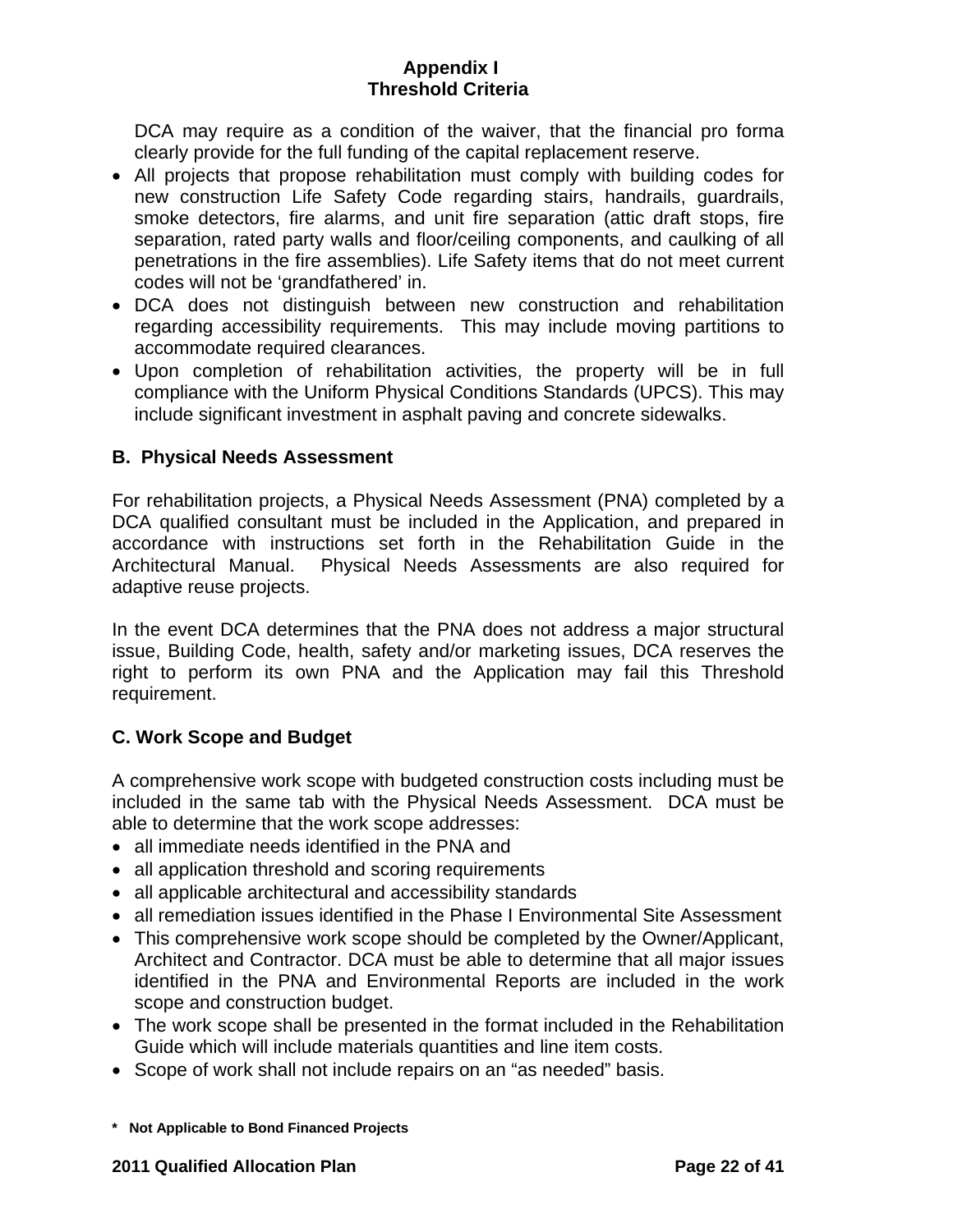- <span id="page-22-0"></span>• The final construction documents outlining the scope of work must be submitted to DCA in accordance with the timelines outline in the Core section of the QAP.
- DCA will not allow material changes in the scope of work between selection and the commencement of construction.

In the event DCA determines that the work scope and budget fail to address a major structural issues, Building Code, health, safety and/or marketing issues, the Application may fail this Threshold requirement.

For Scattered Site Projects, Physical Needs Assessment requirements must be met for each noncontiguous parcel.

# **XV. SITE INFORMATION AND CONCEPTUAL SITE DEVELOPMENT PLAN**

A Conceptual Site Development Plan must be included in the Application, and prepared in accordance with instructions set forth in the Architectural Manual. The Conceptual Site Development Plan must include the following:

- Easements to be defined and indicated on plan;
- Wetlands, floodplains, and state waters located with areas of disturbance calculated for the Wetlands;
- Use of all adjacent properties clearly defined both graphically and in written form;
- Zoning setbacks and restrictions graphically indicated;
- Indication of all existing structures, tanks, slabs and any other improvements existing on the property;
- Indication of any other items, physical or otherwise that would affect the development of the subject property;
- Indication of the entrance access to the property and a layout of all buildings, roads, and parking areas defined all site development amenities; and,
- All site amenities indicated in the Scoring Criteria on the Application Form must be located on the site plan;
- All areas of tree and vegetation preservation must be defined.

DCA does not require an ALTA Survey for purposes of developing the conceptual site development plan. DCA may require a boundary survey if the precise location of the subject project is in question.

Waivers for variances from any architectural standard in the Architectural Manual must be submitted to DCA prior to the Application Submittal in accordance with Exhibit A to the Core Plan: DCA Pre-Application Deadlines and Fee Schedule.

**<sup>\*</sup> Not Applicable to Bond Financed Projects**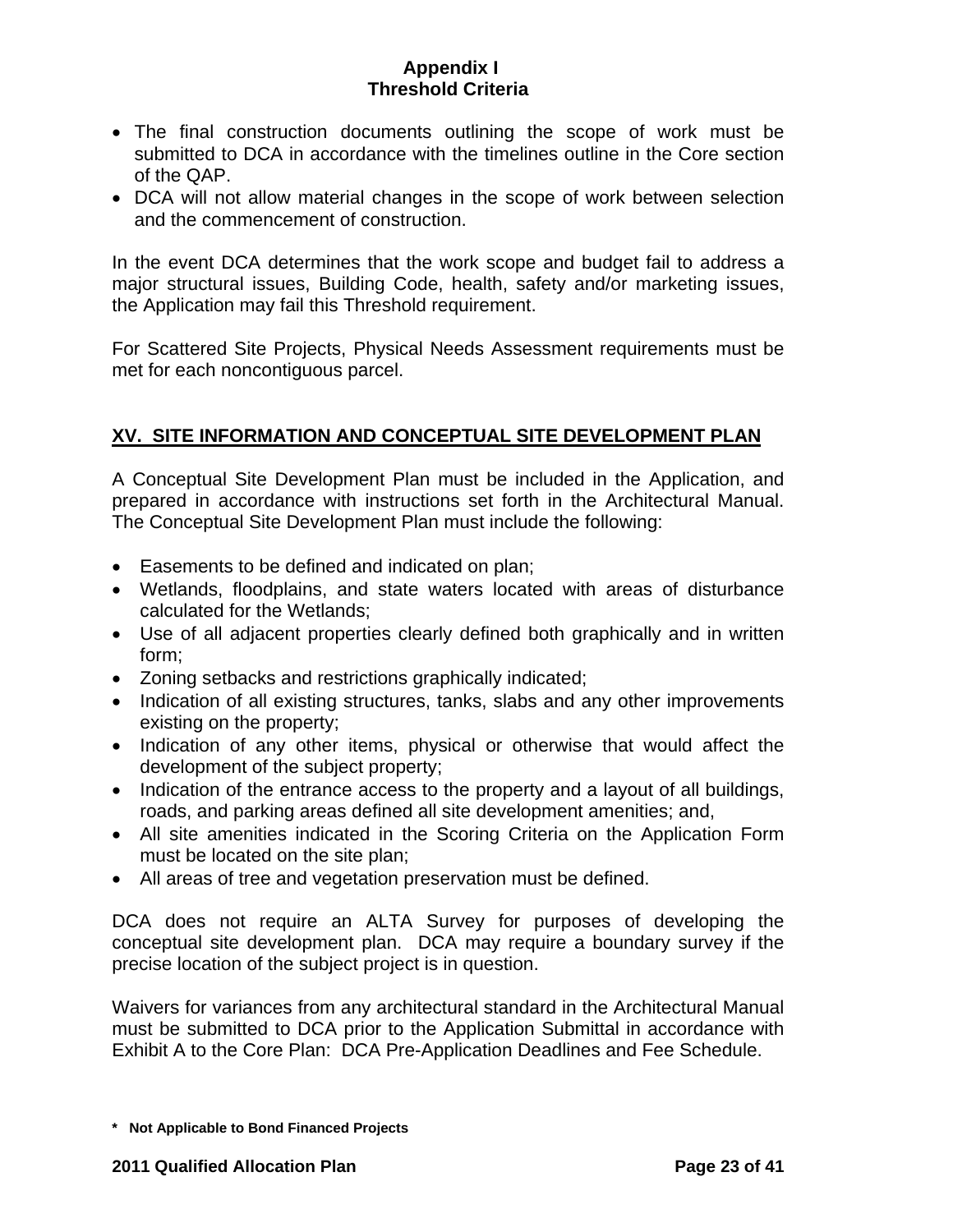<span id="page-23-0"></span>For Scattered Site Projects, Site Information and Conceptual Site Development Plan requirements must be met for each noncontiguous parcel.

# **XVI. BUILDING SUSTAINABILITY**

All completed properties must achieve a minimum standard for energy efficiency and sustainable building practices. At minimum, all units at all projects must comply with the following**.** (Historic properties may apply for an exemption when compliance means loss of historic character-defining features and finishes)

- HERS rating of 85 or less. Obtain verification by a certified HERS rater that the worst case unit has a pre-construction index of 85 of less. Written verification of compliant energy modeling must be provided with Step II design documents submittal. The HERS Index is a scoring system established by the Residential Energy Services Network (RESNET) in which energy modeling software compares a proposed home design to a home built to 2006 International Energy Conservation Code specifications. The lower a home's HERS Index, the more energy efficient it is in comparison to the code model.
- Measured duct and building envelope leakage. Verification by certified HERS rater of a HVAC system duct leakage rate and dwelling unit air infiltration rate that meets or exceeds the EnergyStar BOP (Builder Option Package) requirements for the appropriate project specific climate zone (the duct leakage rate for all climate zones in Georgia is  $<$  4 cfm/100 square feet; dwelling unit air infiltration rate for climate zone 2 is an ACH 50 of 7 and for climate zones 3 and 4 is an ACH 50 of 6). Verification testing must follow the EnergyStar testing protocol. Test reports verifying compliance must be submitted at either the LIHTC final certification or HOME Loan final construction draw, whichever comes first. Projects that plan to utilize Packaged Terminal Air Conditioners (PTAC's) or mini-splits for all units are exempt from this requirement.
- Attic insulation R-38
- Wall insulation R-15
- Bathroom fans. Maximum allowable sound level of 2.0 sones, minimum 80 cfm, minimum efficiency level of 1.4 cfm/watt. Connect fans to the light switch or provide fans with motion sensor.
- Lighting. Install fluorescent lights for at least 80% (by fixture count) of the required indoor lighting
- Glazing. Install double-pane low-e windows and door glazing with U-Value  $<$  0.4, SHGC  $<$  0.4.
- Plumbing fixtures. In all units: shower heads <2.0 gpm, bathroom faucets < 2.0 gpm
- Community Laundry. All washers in community laundry are front-loading, EnergyStar rated
- Low VOC wall and floor finishes
- **\* Not Applicable to Bond Financed Projects**

### **2011 Qualified Allocation Plan Page 24 of 41**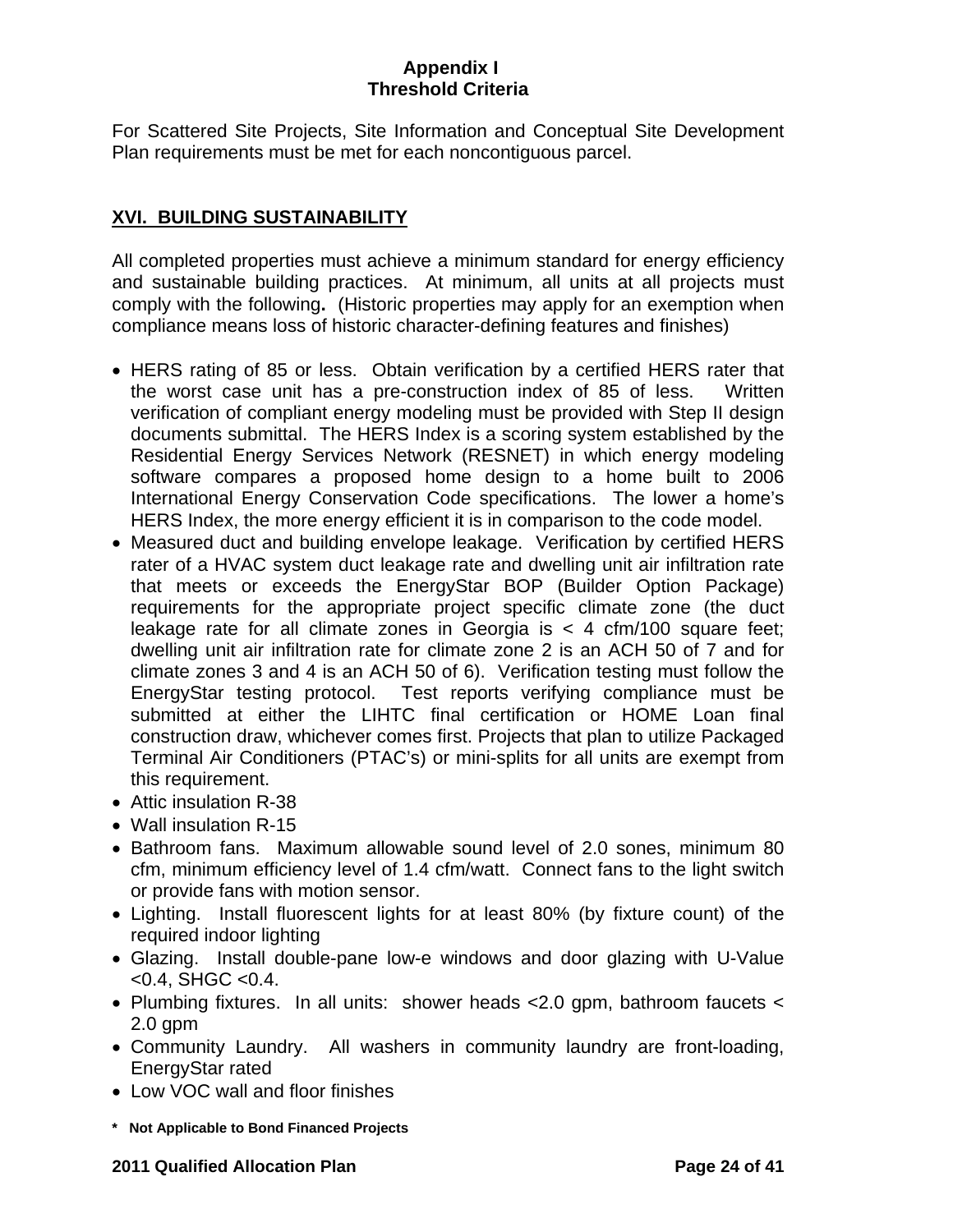- <span id="page-24-0"></span>• Water heaters: Energy Factor .62 for gas or .93 for electric
- EnergyStar appliances (refrigerators, dishwashers, washing machines provided by owners in units

The final construction documents must clearly indicate all components of the building envelope and all materials and equipment that meet these requirements. Refer to the Architectural Manual for additional information on basic design, appliances, and equipment

For 4% LIHTC Bond financed properties only, each project must also include additional sustainability items as outlined in the Exhibit A to Appendix I Building Sustainability Certification. The Building Sustainability Certification must be submitted with the Step II architectural documents submission detailing how the minimum standard will be achieved.

# **XVII. ACCESSIBILITY STANDARDS**

## **A. All projects funded under the Plan must meet the following accessibility standards at the time of project completion:**

- All projects that receive allocations or funding under the Plan must comply with all applicable Federal and State accessibility laws including but not limited to: The Fair Housing Amendments Act of 1988, and Americans with Disabilities Act, Georgia Fair Housing Law and Georgia Access Law as set forth in the 2011 Accessibility Manual. All New Construction projects that receive allocations or funding under the Plan must comply with Section 504 of the Rehabilitation Act of 1973 When two or more accessibility standards apply, the applicant is required to follow and apply both standards so that a maximum accessibility is obtained, and
- All applicable DCA accessibility requirements detailed in the Architectural Standards of the 2011 Architectural and Accessibility Manuals.

# **B. Regardless of whether a project anticipates using federal funds as a funding source, all proposed projects must include the following DCA requirements:**

- At least 5% of the total units (but no fewer than one unit) must be equipped for the mobility disabled, including wheelchair restricted residents. Roll-in showers must be incorporated into 2% of these units (but no fewer than one unit); and
- At least an additional 2% of the total units (but no fewer than one unit) must be equipped for hearing and sight-impaired residents.

**<sup>\*</sup> Not Applicable to Bond Financed Projects**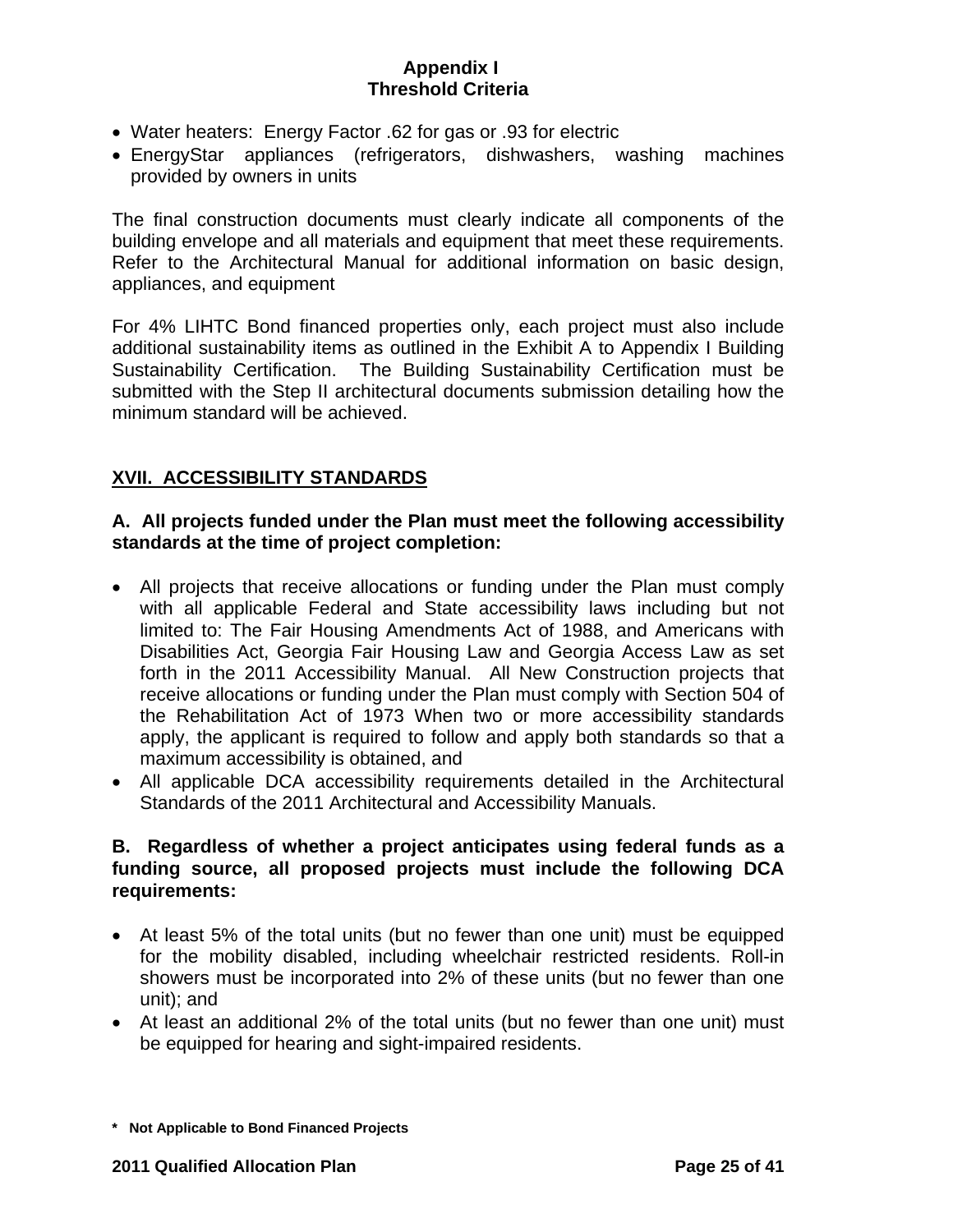• DCA does not distinguish between new construction and rehabilitation regarding accessibility requirements. This may include moving partitions to accommodate required clearances.

The same unit cannot be used to satisfy the 5% and 2% requirement.

**C. Each project selected for allocation is required to retain a DCA Qualified consultant to monitor the project for accessibility compliance.** The consultants must perform a pre-construction plan review and inspect the project at least 3 times during construction, presumably to monitor grading operations, framing, and final compliance. DCA must be copied on all reviews/reports.

Any exemptions to the applicable federal, state and local accessibility laws must be supported by a legal opinion that supports such exemptions. In addition, DCA will review requests for exemptions from the DCA Accessibility Standards set forth in the Accessibility Standards section of the Application Manual.

For Scattered Site Projects, the 5% and 2% requirements are applicable to the project as a whole; however, distribution of the units must be across the noncontiguous parcels.

# **XVIII. ARCHITECTURAL DESIGN & QUALITY STANDARDS**

All applications must meet the Architectural Standards contained in the Architectural Manual for quality and longevity. The standards are intended to promote the integration of new construction/rehabilitation into the existing community and to promote sustainable design and the protection of resources. The marketability of the property and appearance of the site are important components in the final product.

## **A. Constructed and Rehabilitation Construction Hard Costs**

DCA will review the type of construction and associated hard construction costs. Applications for the rehabilitation of a substandard property will not be funded if, in the opinion of DCA, the rehabilitation will not result in improved, safe and decent long-term housing, the proposed rehabilitation does not meet DCA standards, or if new construction would be more appropriate. A similar review of project financial feasibility and economic viability will be conducted for all Applications proposing new construction to ensure that each project's construction hard costs will produce high quality housing for the targeted tenant market**.** 

### **The minimum review standards for rehabilitation projects are as follows:**

**<sup>\*</sup> Not Applicable to Bond Financed Projects**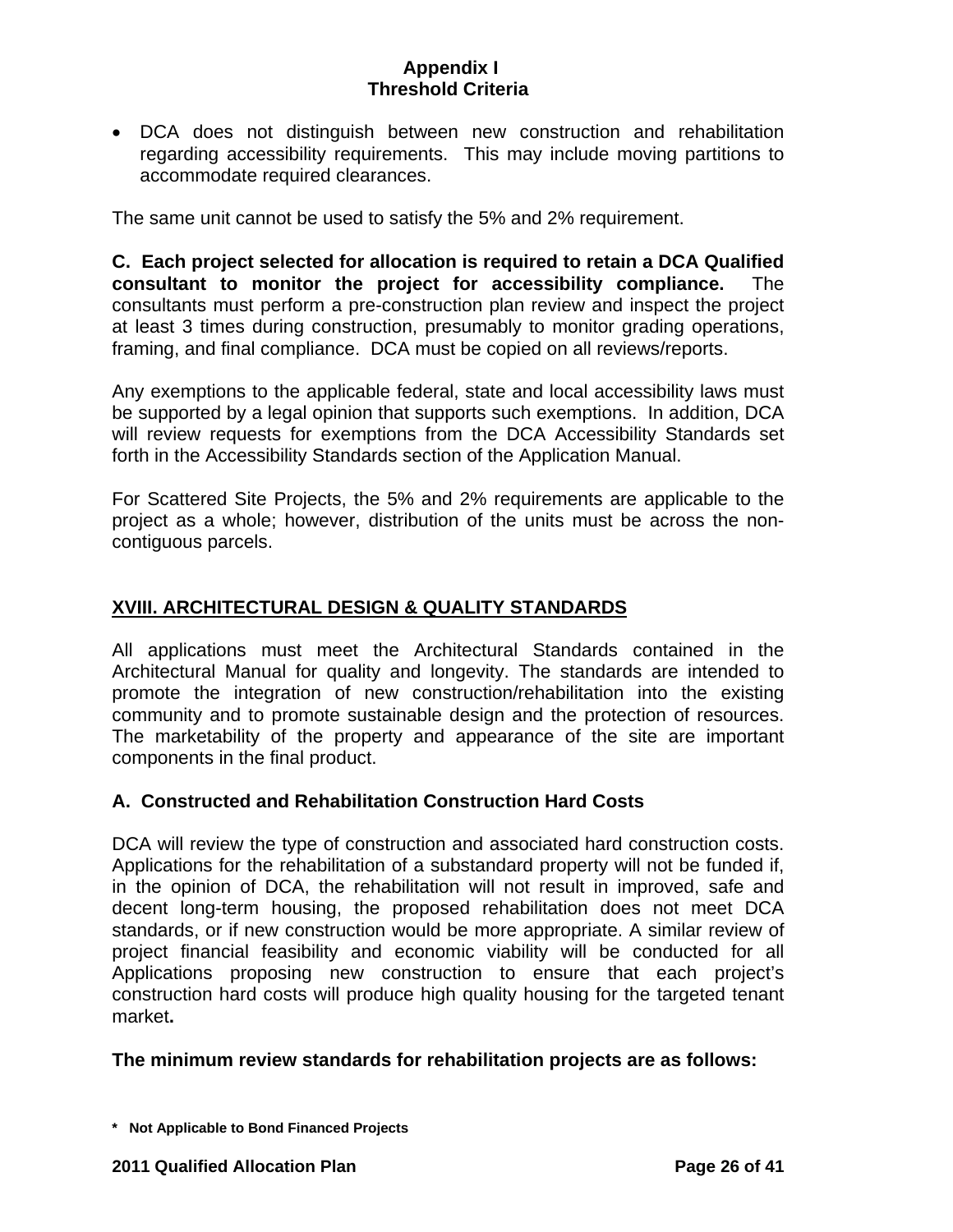- The expected life of the completed property must exceed by five years the greater of the Compliance Period or the Period of Affordability; and
- All construction must meet the requirements set forth in the Manual.
- Rehabilitation projects will be considered for funding only if the average per unit rehabilitation hard costs equal or exceed \$25,000 for properties 20 years old or less and the average per unit rehabilitation hard costs equal or exceed \$30,000 for properties that exceed 20 years old.
- The total hard cost of any rehabilitation project must not exceed 90% of the as-completed unrestricted appraised value of the property.
- The costs of furniture, fixtures, construction of community buildings and common area amenities are not included in these amounts.
- DCA may grant a waiver to projects that will not meet the above per unit average rehabilitation hard cost only if the physical needs assessment clearly documents that the existing property does not require a comprehensive rehabilitation. A certification from the architect must also be provided documenting that the proposed work scope is sufficient to ensure that the completed project will be viable and meet the DCA Useful Life Requirements. DCA may require as a condition of the waiver, that the financial pro forma clearly provide for the full funding of the capital replacement reserve.

# **B. Standard Design Options for All Projects**

Projects must choose from the standard design options as detailed below and enter each selection in the Threshold Criteria tab of the Application.

## *1. Exterior Wall Finishes*

Select and enter in the Threshold Criteria tab of the Application **one** category from this list:

- Exterior wall faces must have an excess of 40% brick or stone on each of the total wall surfaces. This is applicable to all sides of the buildings including the front wall face, each side's wall face and the rear wall face of the buildings. On all exterior walls the brick/stone must extend to all areas of grass, landscaping and other areas of soil or mulch.
- For the rehabilitation of buildings that are eligible for historic preservation credits, maintain and, if necessary, replace with matching materials, the existing or original exterior finish surfaces including the front wall face, rear wall face and both side wall faces.
- For the rehabilitation of buildings that do not have existing brick or stone in excess of 40% (and are not eligible for historic credits), replace and upgrade the existing exterior finish surfaces on all wall faces including the front wall face, rear wall face and both side wall faces with brick or a product that provides a 40 year warranty.

**<sup>\*</sup> Not Applicable to Bond Financed Projects**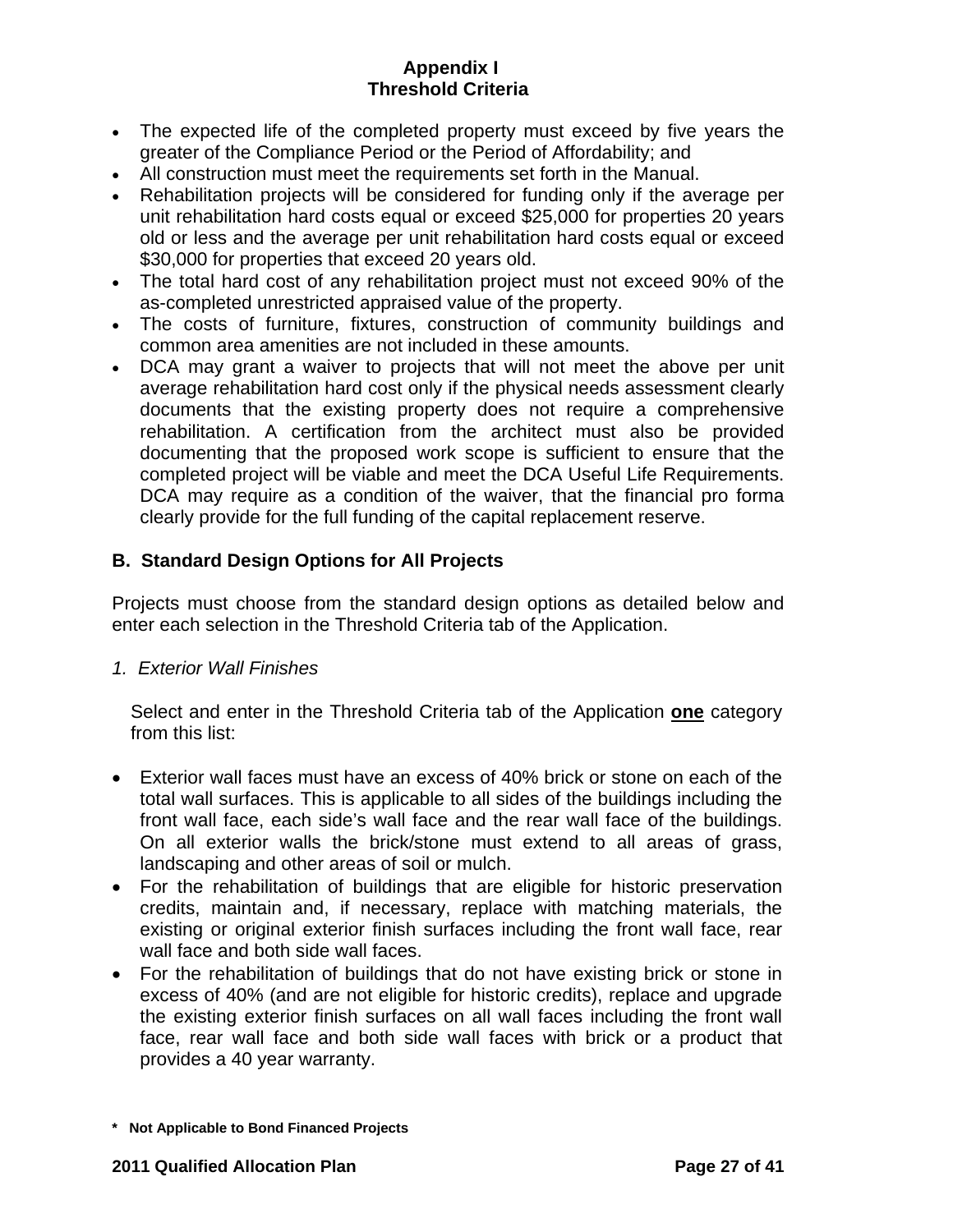• For single story buildings, the total building envelope shall have 35% minimum brick coverage; remaining 65% must be fiber cement siding or stucco.

Additional materials with proven longevity may be approved by DCA prior to Application Submittal. Applicants should submit a request for approval in accordance with Exhibit A to the Core Plan:

### *2. Attractive Features*

Construction must exhibit attractive features that must be included on all sides and rear of all buildings. Select **two** of the following features and enter in the Threshold Criteria tab of the Application:

- The recreation of existing or missing known historic decorative elements on all sides of existing historic or non-designated buildings. (Note: The addition of conjectural decorative elements is not eligible for this option)
- The addition of decorative elements such as new shutters and ventilation elements for both new and non-historic existing construction.
- The addition of or the redesign of existing covered entries to all buildings and units for both new and existing construction.
- The addition of new or redesign of existing durable attractive stair and railing elements at stairs and porches/patios for both existing and new construction.

## *3. Major Building Component Materials and Upgrades*

For all construction types major building component materials may be upgraded from the minimums as delineated in the Architectural Manual. Select **one** from the following list and enter in the Threshold Criteria tab of the Application:

- Fiber cement siding, hard stucco and/or wood siding installed on all exterior wall surfaces not already required to be brick (Rehabilitation projects that do not propose adding 40% brick or maintaining existing 40% brick are not eligible for this option.)
- Upgraded roofing shingles, or roofing materials (warranty 25 years or greater)
- Interior package upgrade:
	- − upgraded interior doors with lever hardware (Doors must have paneled facing with superior core construction)
	- − upgraded interior cabinetry. (All wood construction. Exterior finishes may be wood or plastic laminate)
	- − upgraded flooring materials, both carpet and other resilient flooring materials. (All flooring materials must be upgraded to qualify. The
- **\* Not Applicable to Bond Financed Projects**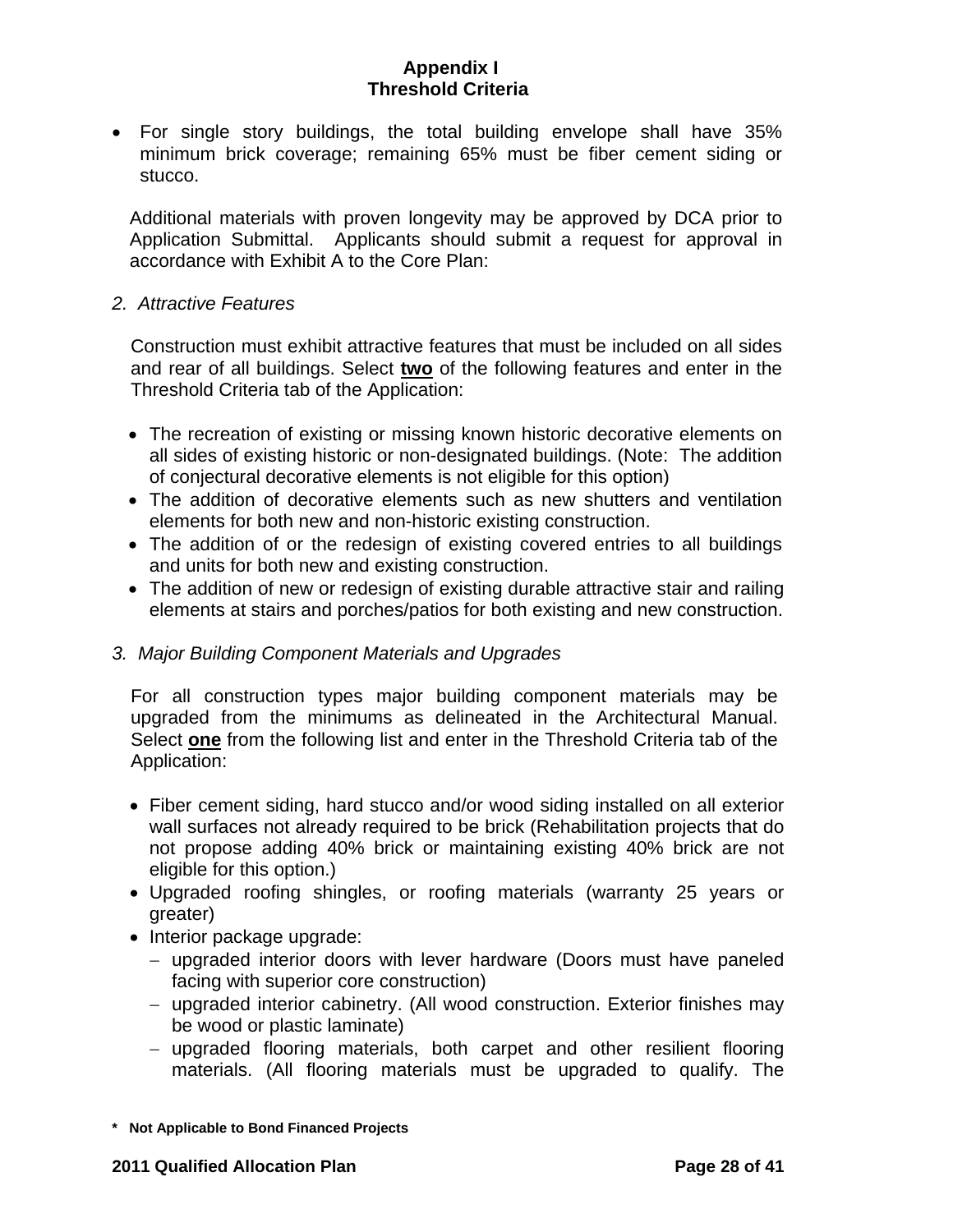installation or restoration of wood flooring with a high impact sealed finish would qualify)

## *4. Landscaping and Site Design Features*

Select **two** landscaping and site design features from the following list and enter in the Threshold Criteria tab of the Application:

- Site entry location(s) delineated with permanent, illuminated entry sign and decorative fence and seasonal plantings
- Freestanding shelters (not included in the amenities requirements), such as mail pickup areas and transportation stops
- Preservation of existing trees and vegetation covering at least 25% of the acreage of the site, and integration of these areas within the new landscaping layout. This must include existing major trees and areas of vegetation within the body of the property as well as that existing at the edges of the property to qualify for this option
- Where there are no existing trees or vegetation on the property that can be preserved, there must be substantial replanting of trees and integrated vegetation. The trees must be a minimum of two-inch (2") diameter and at a ratio of one tree for every 8 units. For properties where the density is greater than 20 units per acre, a ratio of one tree for every 16 units will be acceptable. The trees must be integrated with other areas of planting throughout the property.

Consideration will be given to additional design options not listed above if proposed by the Applicant prior to the Application Submittal in accordance with Exhibit A to the Core Plan: DCA Pre-Application Deadlines and Fee Schedule. Proposals must include a detailed description of the design option and justification of the appropriateness of the option for the targeted population.

# **XIX. QUALIFICATIONS FOR PROJECT PARTICIPANTS (Performance)**

## **A. Overview of Qualification Requirements**

**\* Not Applicable to Bond Financed Projects**  Each Project Participant Team (general partner and developer, or their principal(s) thereof) must demonstrate the qualifications necessary to successfully own, develop and operate the proposed tax credit project. DCA will undertake a comprehensive review of the proposed Project Participant team as a whole to determine that it has the financial capacity, credit history, technical skill, and performance history to successfully own and develop a tax credit project that receives an allocation of credits under the 2011 Qualified Allocation Plan. While DCA recognizes the importance of developing capacity in the development community, current economic conditions require that Project Participant Team as a whole demonstrate proven ability to develop a project concept and financing

#### **2011 Qualified Allocation Plan Page 29 of 41**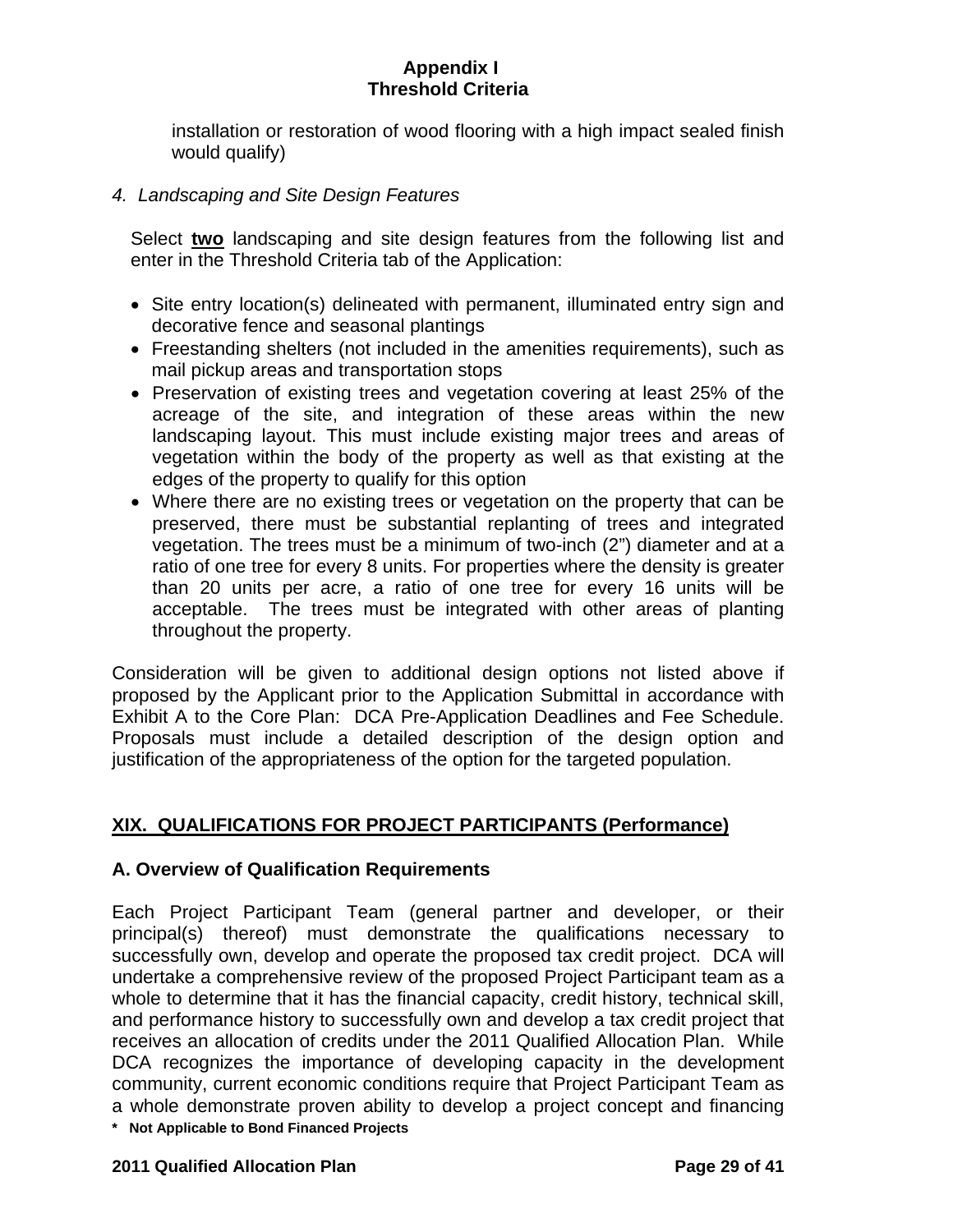structure, complete a competitive application for tax credits, obtain financing and syndicator commitments quickly, close on the financing, negotiate and contract with general contractors for the construction or rehabilitation of the project, oversee construction, comply with tax credit program regulations, meet statutory deadlines and successfully lease up and operate the completed project. For purposes of reviewing the qualifications of the proposed Project Participant Team, DCA will review the proposed project team's experience and capacity to perform all of these functions.

## **Full Disclosure - DCA requires full disclosure of who is involved in a proposed tax credit development. The following are the rules of disclosures for this category.**

- 1. DCA requires complete disclosure of **all** entities and individuals in the Project Participant Team organizational structures.
- 2. DCA requires complete disclosure of all real estate and commercial loans for the project team through the submission of a complete and accurate real estate properties disclosure.
- 3. Any relationship between individuals or entities of the Project Participant Team that could constitute a conflict of interest or identity of interest between the parties must be disclosed.
- 4. Complete organizational charts must be submitted for the Owner and Developer entity that clearly show all principals down to individuals involved in the ownership and development of the project. Please note that no change to the project owner/developer structure can be made without the express consent of DCA.
- 5. **All** Development fee sharing arrangements must be disclosed. DCA considers all individuals or entities that receive a portion of the Development fee to be part of the Development structure.
- 6. **All** Guarantor agreements must be disclosed.
- 7. **All** consulting agreements direct or indirect, paid or unpaid shall be disclosed.
- 8. Any Project Participant Team member that has withdrawn or been involuntarily removed from a HOME or Tax Credit project in the last thirty-six months must disclose this information to DCA as part of its eligibility submission.
- 9. All pending litigation.
- 10. Significant non performance in a government program must be disclosed.
- 11. Any Project Participant Team member that has an adverse credit history including but not limited to a default in the payment of any commercial or personal loan must disclose that information.

**Principal** shall generally be defined as an individual who has at least a direct ownership interest in the general partner and developer entity and who materially participates in the ownership, development and operation of the project through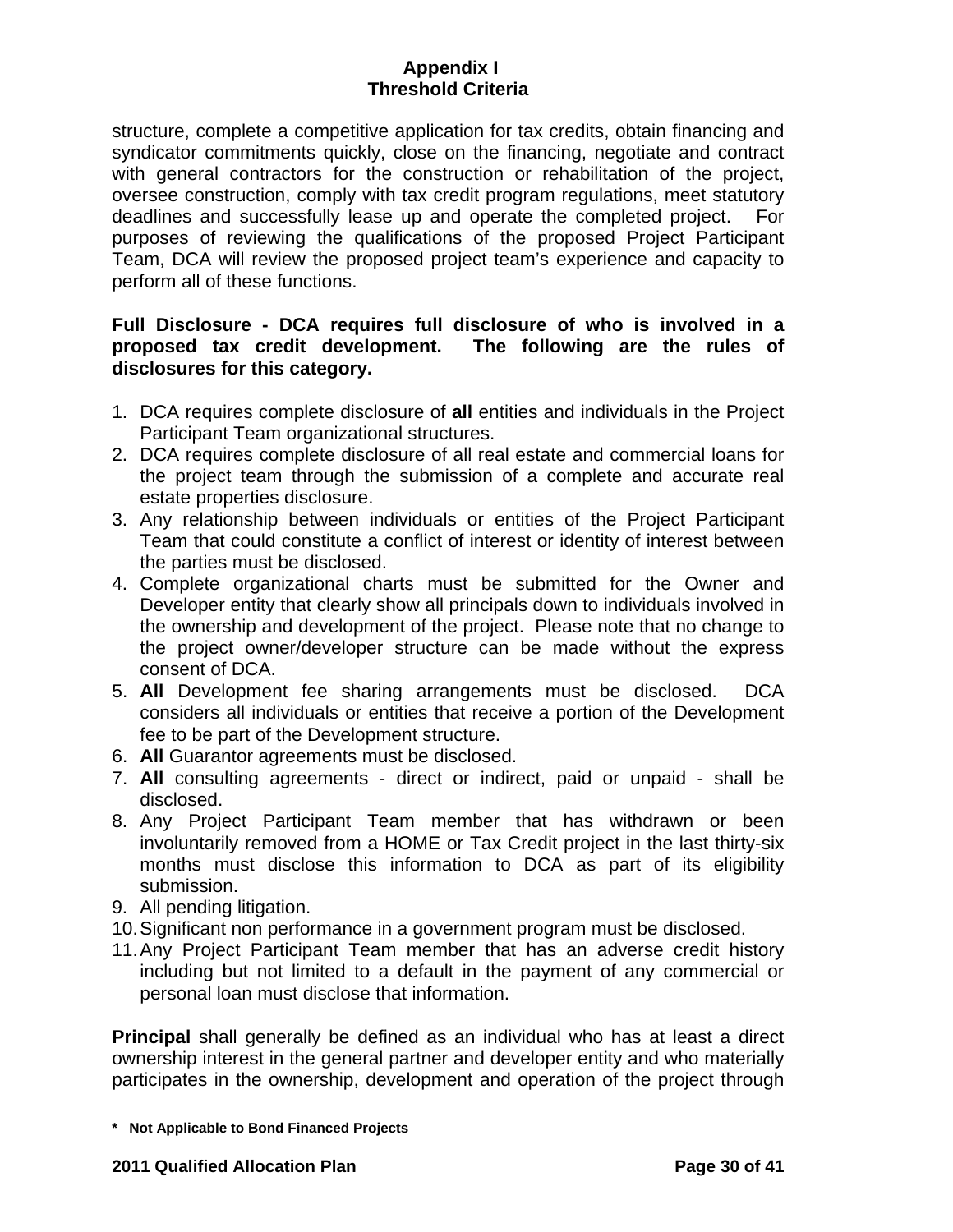regular, continuous and substantial involvement. For purposes of a non profit entity, DCA will consider the executive director as a principal.

In the event a Project Participant Team undergoes a personnel change which results in the departure of key experienced staff, DCA at its discretion, may determine that previous projects owned and developed under the direct supervision of the departed staff will not be considered in this analysis.

### *Adverse Conditions*

In the event that DCA determines that there are adverse conditions which may effect any of the Project Team members as a result of their credit history or past involvement in real estate development, DCA may determine that a Project Team is not qualified. For purposes of determining whether adverse conditions will affect the qualifications of a project team, DCA may look beyond the principals to those within the sphere of influence as that term is defined by HUD.

The following are some, but not all adverse conditions that may affect the ability of a team to qualify for funding.

- Affordable Housing properties that have significant physical conditions or uncured Level 3 UPCS violations or life safety issues
- Outstanding flags in HUD's national 2530 National Participation
- Projects awarded tax credits in 2009 or earlier (with or without ARRA funding) for which the construction financing or equity investment has not closed;
- Adverse Credit history including bankruptcy, foreclosure or litigation.
- Mortgage default or arrearage of three months or more within the last five years on any multifamily housing project.
- Ineligible to participate in any government funding program.
- Project Failure or closure

Examples of Conditions

- Additional third party oversight of certain functions such as construction management.
- Front end analysis of proposed costs.
- Evidence that projects not completed are proceeding as scheduled.
- Reduced owner/developer caps
- Limitations on size of proposed projects.
- Limitations on ability to partner for purposes of meeting qualification requirements.
- Consultant or Partnership Requirements.
- Additional Documentation

*Overview of Qualification Categories* 

**\* Not Applicable to Bond Financed Projects** 

#### **2011 Qualified Allocation Plan Page 31 of 41**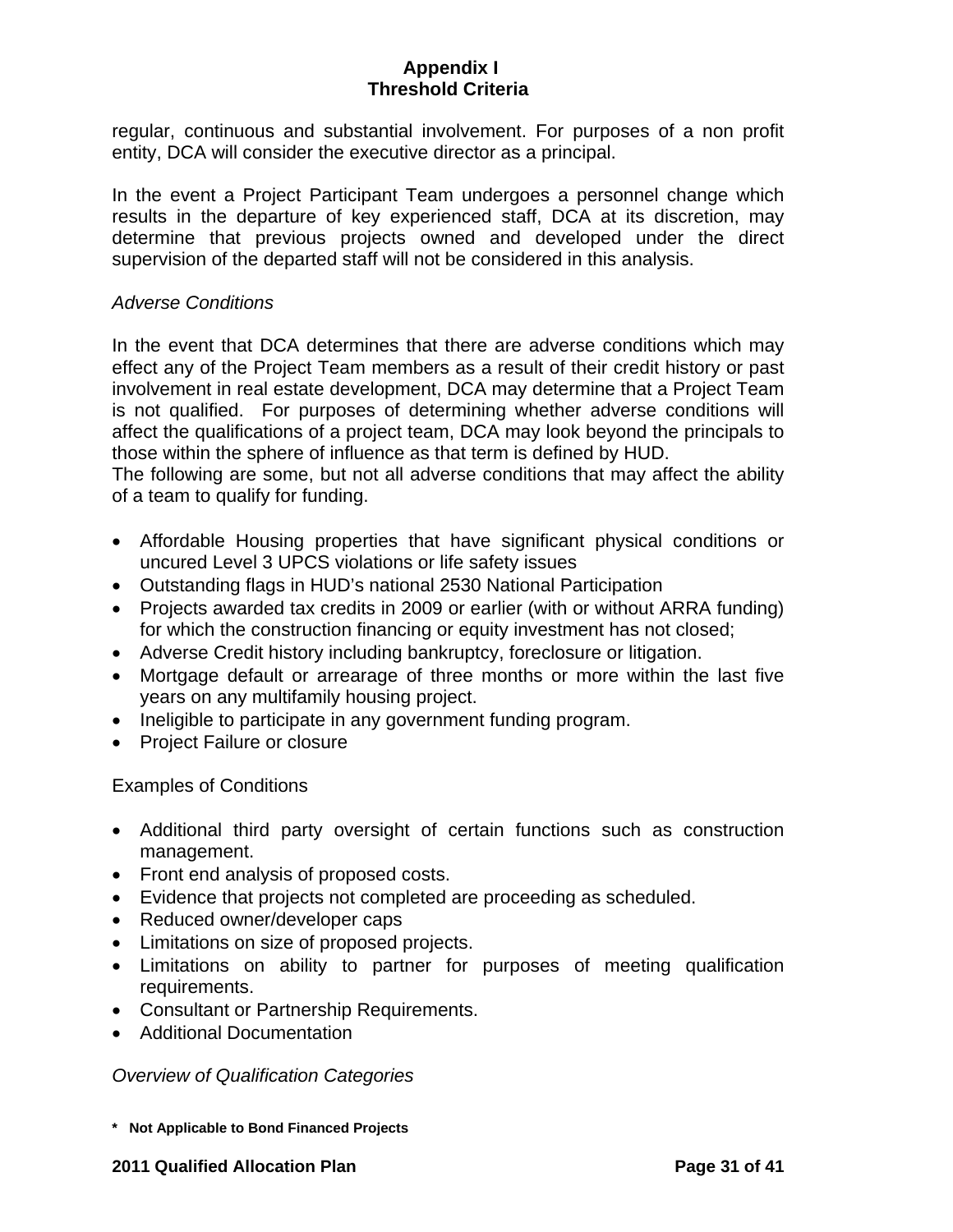After analysis of all submitted information, DCA will make a determination that a project team falls within one of the following categories:

- a. Qualified without conditions
- b. Qualified with conditions
- c. Not Qualified

# **B**. **Qualification Categories**

- *1. Qualified without Conditions* 
	- (a) A Project Team that can conclusively demonstrate that they currently own and operate 5 (five) or more successful tax credit projects in which they own a minimum 20% interest in the General Partner and Development entities will generally be deemed Qualified without Conditions if DCA determines that no adverse conditions affect any of the team members. Only projects which have been completed (including permanent loan conversion) and which are currently 90% occupied will be counted towards the requisite 5-project minimum. The Project Team must have been involved in each of the five projects from the initial allocation of credits.
	- (b) A Project Team that can conclusively demonstrate that they currently own and operate 2 (two) or more successful tax credits projects in which they own a minimum 20% interest in the General Partner and Development entities may be deemed qualified without conditions if DCA determines that no adverse conditions affect any of the team members. In making this determination, DCA will consider recent project history that reflects the ability to close equity deals, interests of less than 20% in tax credit projects where the team member has issued personal guarantees, and recent successful development experience. Only projects which have been completed and which are currently 90% occupied will be considered.
- 2. *Qualified with Conditions*
	- (a) A Project Team that can not demonstrate that they meet the requirements to be deemed qualified without conditions or has experienced a material change in their key staff, organization structure or financial status, may be deemed qualified but subject to one or more of the conditions as determined by DCA. Project Participant Teams that are deemed qualified to participate will generally fall within the following categories:
		- The Project Participant Team has successfully developed multiple tax credit projects in the past, but does not currently own or operate the requisite number of projects.
		- The Project Participant Team successfully developed and owns the requisite number of tax credit projects, but does not have the required 20% interest in those projects.
- **\* Not Applicable to Bond Financed Projects**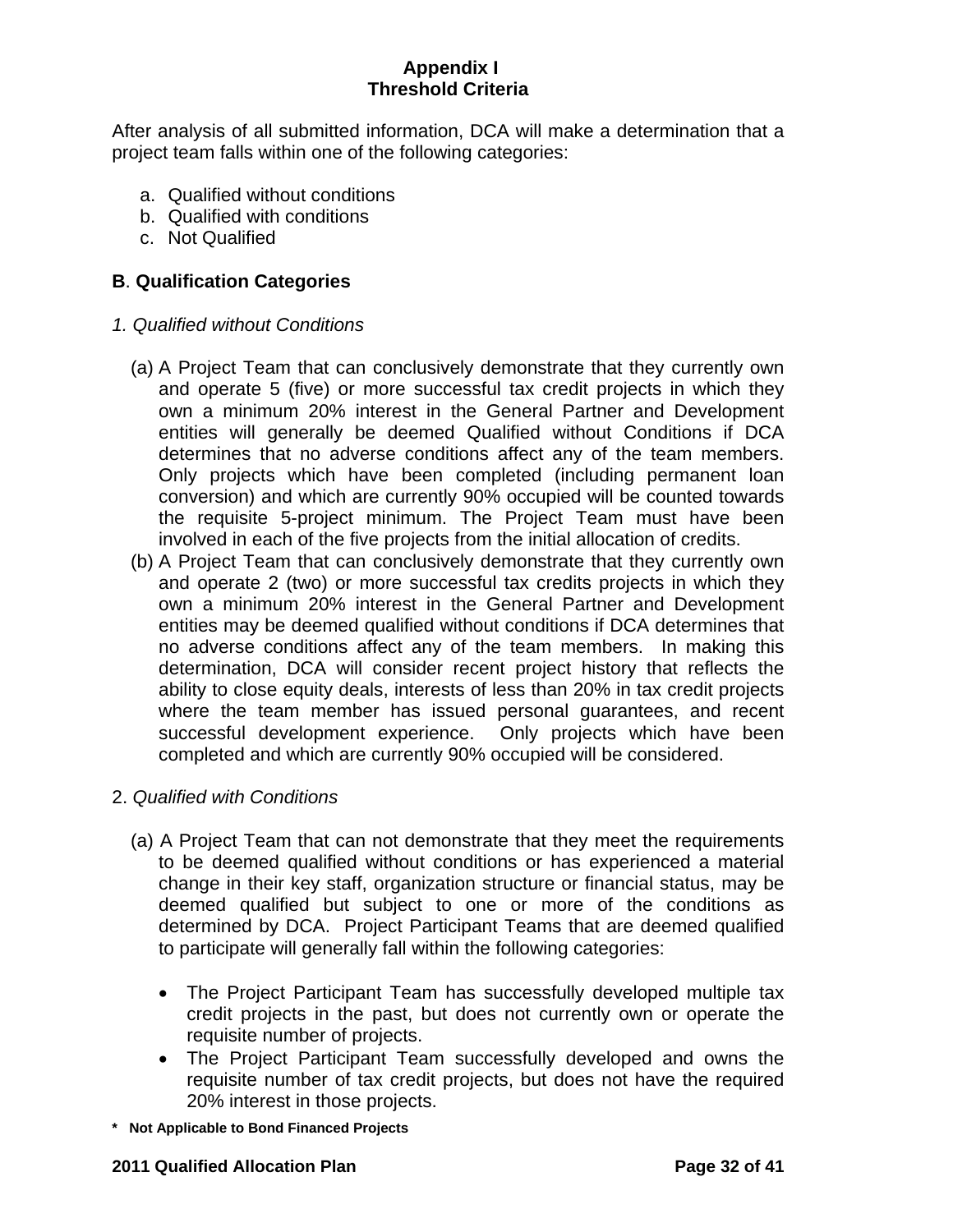- The Project Participant Team can demonstrate successful developer and ownership experience, but has one or more adverse conditions that might but will not conclusively affect the ability of the Team to complete the proposed project.
- The Project Participant Team has demonstrated successful developer and ownership experience, but has a material change in its key personnel or organization.
- (b) A Project Participant Team that has extensive experience in the tax credit industry but who does not have the requisite successful tax credit development experience may also be deemed qualified under a probationary designation with conditions. In order to be deemed qualified under a probationary designation, the following additional documentation must be submitted:
	- Evidence of full time employment in the tax credit industry for a minimum period of five years.
	- Evidence of material participation in the successful development of at least two Tax Credit projects during that period. (Ownership interest is not required).
	- Complete resume
	- Completed release to allow DCA to perform a personal credit check and a criminal background check
	- Business Plan which outlines how the Project Team will address different areas required for successful development of tax credit project.

DCA reserves sole discretion to look at the totality of the experience of proposed teams in this category and determine whether a probationary designation will be granted.

- (c) A non profit entity or individual that has fostering of affordable housing as part of its mission in its organizational documents may also be allowed to participate if the following facts are found to exist
	- The entity is a community based non profit engaged in the primary business of providing housing for low income residents or engaged in the primary business of providing housing and counseling to residents with special needs.
- The entity has as its core mission the provision and development of affordable housing.
- The entity has had real estate experience in a government affordable housing program.
- The entity can provide evidence that it is financially secure and that it has financial support for multiple government sources, private foundations or charitable sources.
- **\* Not Applicable to Bond Financed Projects**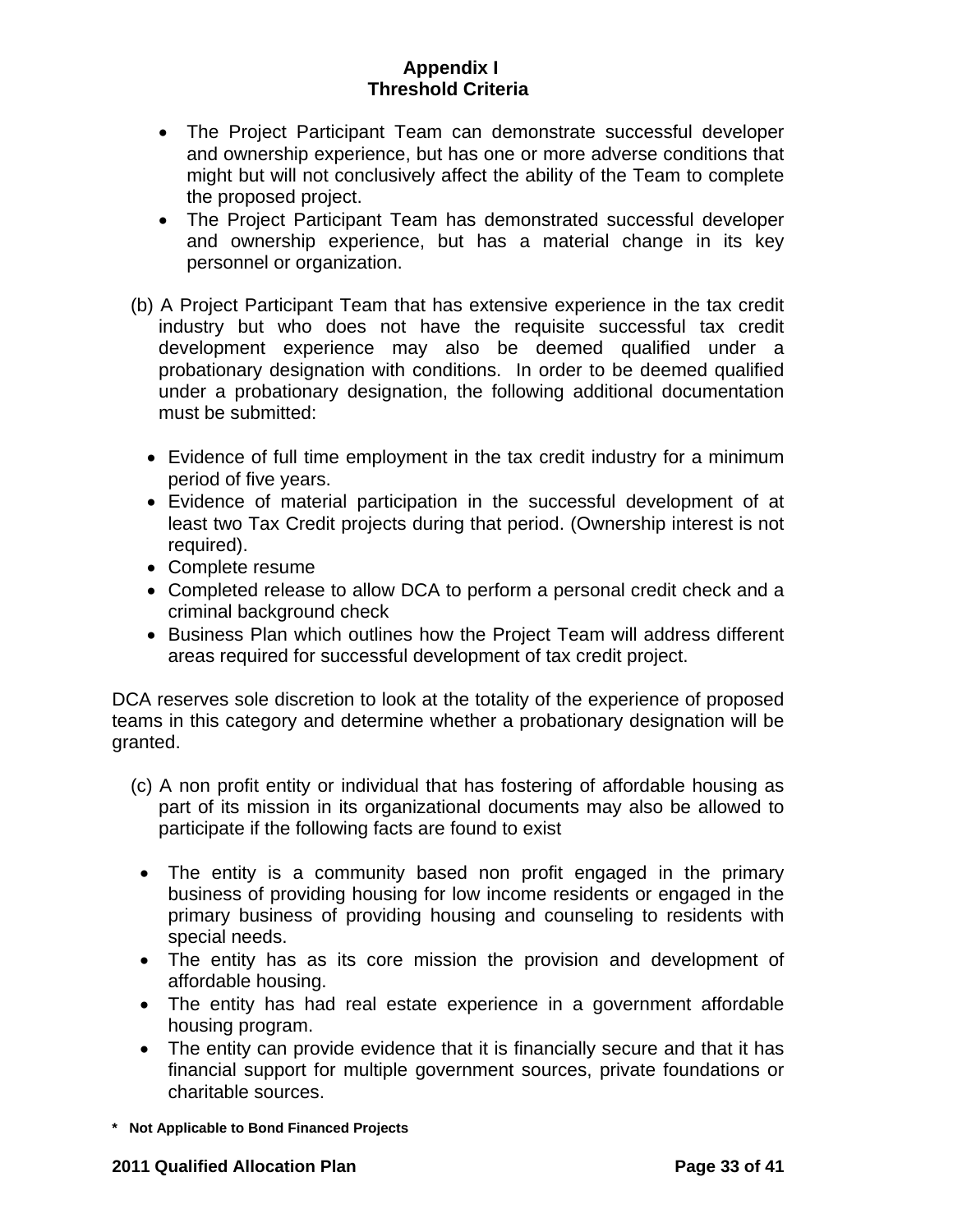- <span id="page-33-0"></span>• The entity is supported by a qualified entity without conditions that is willing to act as a guarantor or partner. (In very limited circumstances, DCA at its discretion may waive the project cap for a qualified entity to partner with a non profit under this exception).
- The entity has not had any failed affordable multifamily housing projects or projects that are in material non compliance with any government program or regulations.

## *3. Not Qualified.*

DCA reserves the right to determine that, in its sole and absolute discretion, a Project Team is not qualified to participate in the Tax Credit Round. That determination may be based on the proposed **Project Participant Team**'s lack of capacity to successfully complete the proposed development due to the current condition or past performance of its portfolio of affordable housing projects. DCA may also consider projects in progress, prior performance in meeting construction commencement, projects with recaptured credits and completion deadlines, as well as the number of outstanding incomplete DCAfunded developments when determining qualifications and capacity. DCA may also determine that a proposed Project Team does not have sufficient credit history or financial strength to participate in the tax credit process.

### **C. Management Company's Experience**

A proposed property management company can meet this Threshold criterion by demonstrating successful property management experience as follows.

- 1. The proposed property management company must demonstrate prior experience in the management of at least four (4) Tax Credit multifamily rental housing projects of similar size (number of dwelling units) to the proposed project.
- 2. To be considered, the management company's experience with a project must extend for at least two (2) years and include project lease up experience and stabilization (90% occupancy within one year of placed in service date).
- 3. Only property management experience that occurred subsequent to January 1, 2002 will be considered under this criterion.
- 4. This Management Experience requirement may be met only through the experience of the Management Company or through the experience of its principal(s).
- 5. Management companies must maintain a regional office located in GA or one of the contiguous states to GA.

# **XX. COMPLIANCE HISTORY SUMMARY**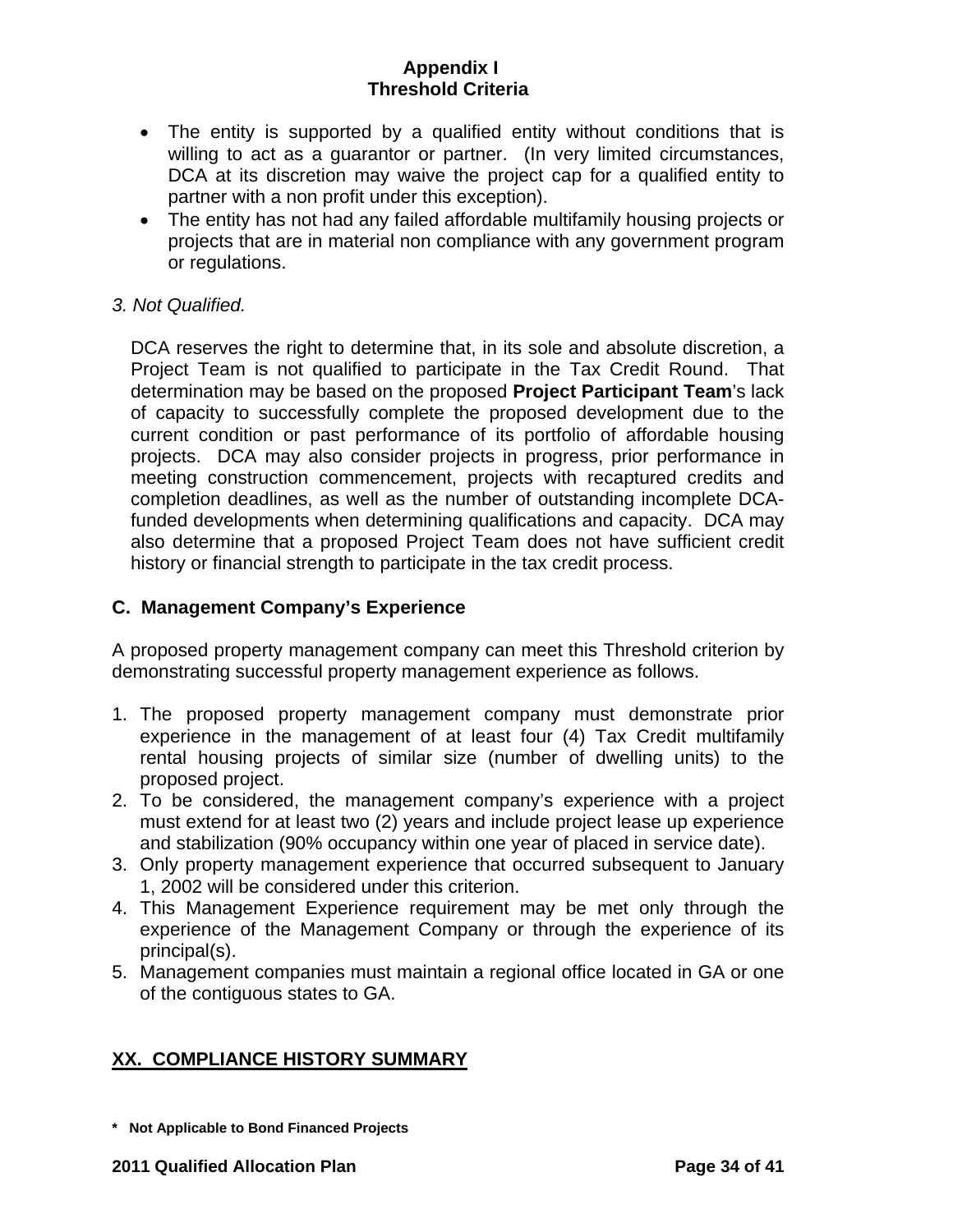<span id="page-34-0"></span>The principal and entities of each General Partner, Developer, Management Company and Project consultant (used to meet DCA experience requirements) must submit a complete and correct DCA Performance Workbook, as required in the electronic core application. Each Compliance History Summary (CHS) form must list all projects in which an entity or principal has participated in the ownership, development or management in the State of Georgia and in any other state. Compliance audit detail should be completed for only the last three years. In addition, the following documentation must be included in the application as detailed in the Performance Workbook:

- Completed Compliance Questionnaire for each General Partner, Developer, Management Company and Project Consultant.
- Organizational Chart
- DCA Compliance history form executed by other State Housing Agencies pursuant to DCA instructions. In the event an Owner is unable to obtain documentation from another State Housing Agency, written documentation of the attempts should be submitted to DCA. DCA will contact the Agency directly to obtain the required information.

In the event an Applicant fails to provide correct and complete information, DCA may request additional clarification. Clarifications may be utilized to decrease an Applicant's Compliance History score, but will not be used to increase the score.

Note: Internal Revenue Service Form 8821 may be requested by DCA for any Project Participant listed on the Experience Summary or Organizational Chart at anytime during DCA's review of a Project Participant's compliance history.

Owners/Developers and Managers of Tax Exempt Bond projects must also complete these forms. DCA will score each entity in accordance with the scoring requirements set forth in Appendix II. Entities that do not meet DCA minimum scoring requirements will be deemed to have not met this Threshold requirement.

## **XXI. ELIGIBILITY FOR CREDIT UNDER THE NONPROFIT SET-ASIDE**[\\*](#page-34-1)

To be eligible for Credit under the nonprofit set-aside:

- The organization must be a qualified nonprofit, defined as a 501(c)(3) or 501(c)(4) organization, which is not affiliated with or controlled by a for-profit organization and has included the fostering of low income housing as one of its tax-exempt purposes.
- The qualified nonprofit(s) must materially participate in the project as described in IRC Section 469(h).

<span id="page-34-1"></span>**<sup>\*</sup> Not Applicable to Bond Financed Projects**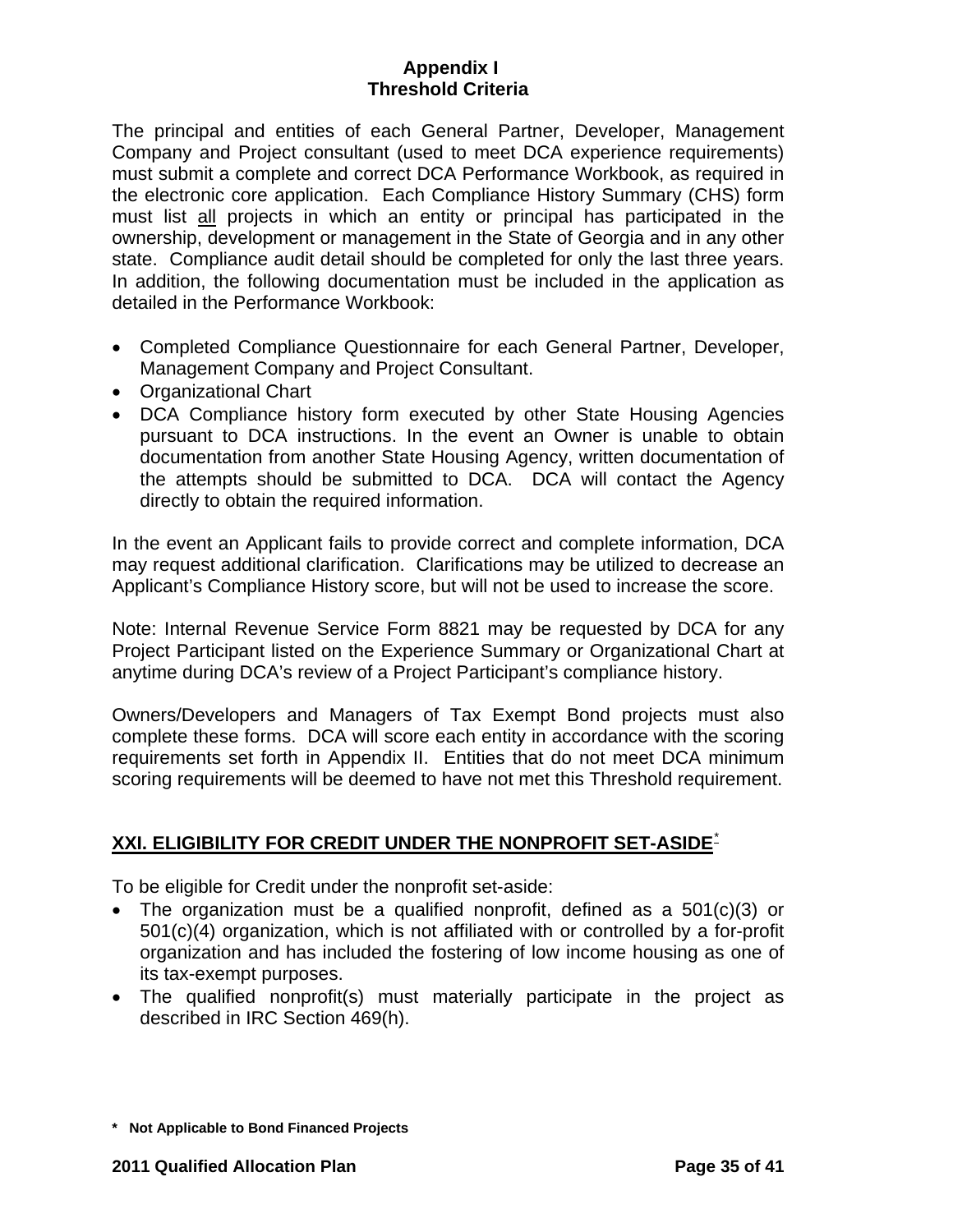- The qualified non profit(s) must own at least 51% of the general partner's interest in the proposed project and be the managing general partner of the ownership entity.
- For purposes of this set aside, the term "qualified non profit" includes any corporation if 100 percent of the stock of such corporation is held by one or more qualified non profit organizations at all times during the period such corporation is in existence.
- If the non-profit is also a developer of the project, the nonprofit must receive a percentage of the Developer Fee greater than or equal to its percentage of its ownership interest.
- A copy of the general partnership joint venture agreement that indicates the nonprofit's general partnership interest and Developer Fee amount must be included in the Application.

Nonprofit organizations applying for Credit under the nonprofit set-aside must include in the Application an opinion of a third party attorney who specializes in tax law on the non-profit's current federal tax exempt qualification status in accordance with the prescribed format contained in the Manual. If such an opinion has been previously obtained, this requirement may be satisfied by submitting the opinion with documentation demonstrating that the non-profit's bylaws have not changed since the legal opinion was issued.

For Scattered Site projects, the eligibility for Nonprofit Set-aside requirements must be met by the project as a whole.

# **XXII. ELIGIBILITY FOR HOME LOANS UNDER THE CHDO SET-ASIDE**

All nonprofits that received an initial HOME commitment as a CHDO and are being considered under the CHDO set aside are required to submit a copy of the State CHDO pre-qualification/renewal letter in the Application. The CHDO must be either the sole general partner of the ownership entity or the managing general partner of the ownership entity. The CHDO must also exercise effective control of the project. In the event the CHDO is a general partner with a for-profit or nonprofit general partner, the CHDO must own at least 51% of the general partnership interest. The CHDO (or a wholly owned or controlled affiliate) must receive a percentage of the Developer Fee greater than or equal to the percentage of ownership interest. All DCA communication with the ownership entity will be with the CHDO managing general partner. A copy of the general partnership/joint venture agreement indicating the CHDO's general partnership interest and its share (or the share of the wholly owned and controlled affiliate) of the Developer Fee must be included in the Application.

For Scattered Site projects, the eligibility for HOME CHDO set aside requirements must be met by the project as a whole.

**<sup>\*</sup> Not Applicable to Bond Financed Projects**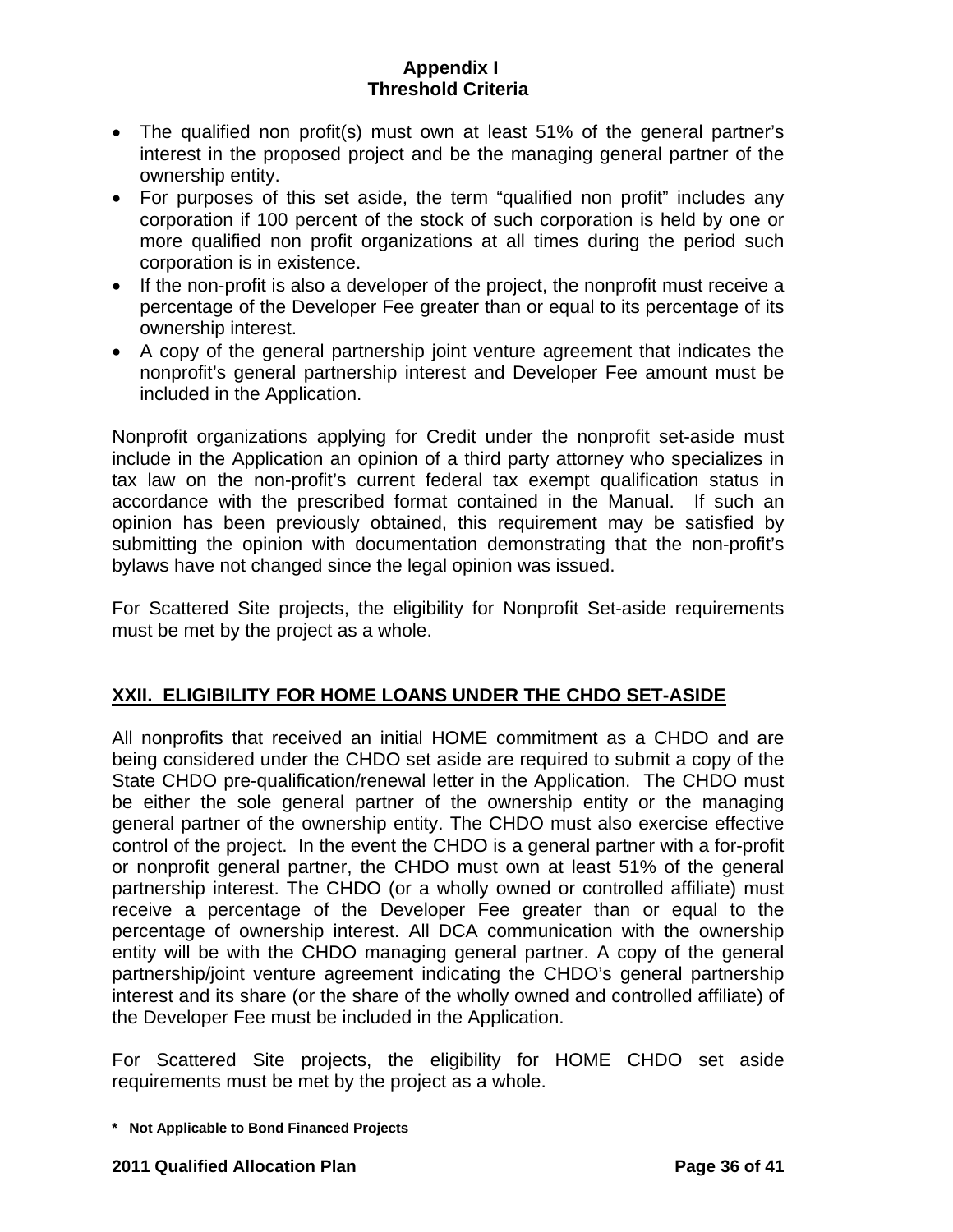## <span id="page-36-0"></span>**XXIII. ADDITIONAL HUD REQUIREMENTS\***

Projects which list HUD funds (HOME, 221 D(3) or D(4), HOPE VI, etc) as a source of construction and/or permanent financing, including PBRA, must meet additional Site and Neighborhood Standards (24 CFR §92.202 and 24 CFR §983.6) and Environmental Requirements as mandated by the HOME regulations. These requirements must be met in accordance with instructions set forth in the HOME Manual and Environmental Manual. However, applicants who have established agreements with HUD regarding different standards of review for site and neighborhood must meet those established standards. A copy of all documents relating to the different standards of review must be included with the application.

For Scattered Site projects, each non-contiguous parcel must meet the additional HOME requirements.

# **XXIV. REQUIRED LEGAL OPINIONS**

- A. A legal opinion regarding the acquisition Credit eligibility is required for projects involving acquisition and rehabilitation. If the project previously received Credits, the legal opinion should include sufficient documentation for DCA to confirm that the compliance period has ended.
- B. A legal opinion regarding Credit eligibility is required for projects operated as assisted living facilities.
- C. Nonprofit organizations applying for Credit under the nonprofit set-aside must include in the Application an opinion of a third party attorney who specializes in tax law on the non-profit's current federal tax exempt qualification status in accordance with the prescribed format contained in the Manual. If such an opinion has been previously obtained, this requirement may be satisfied by submitting the opinion with documentation demonstrating that the non-profit's bylaws have not changed since the legal opinion was issued.
- D. A legal opinion is required for those projects involving scattered site developments. The legal opinion should address the proposed site plan and must be included as part of the opinion.

For Scattered Site Projects, the non-contiguous parcel for which this criterion is applicable must meet the legal opinion requirements.

## **XXV. GEORGIA HOUSING SEARCH**

Applicants applying selected for funding under the Plan must list all available affordable Housing Units funded by DCA on the Georgia Housing Search website. Georgia Housing Search is a DCA sponsored database that assists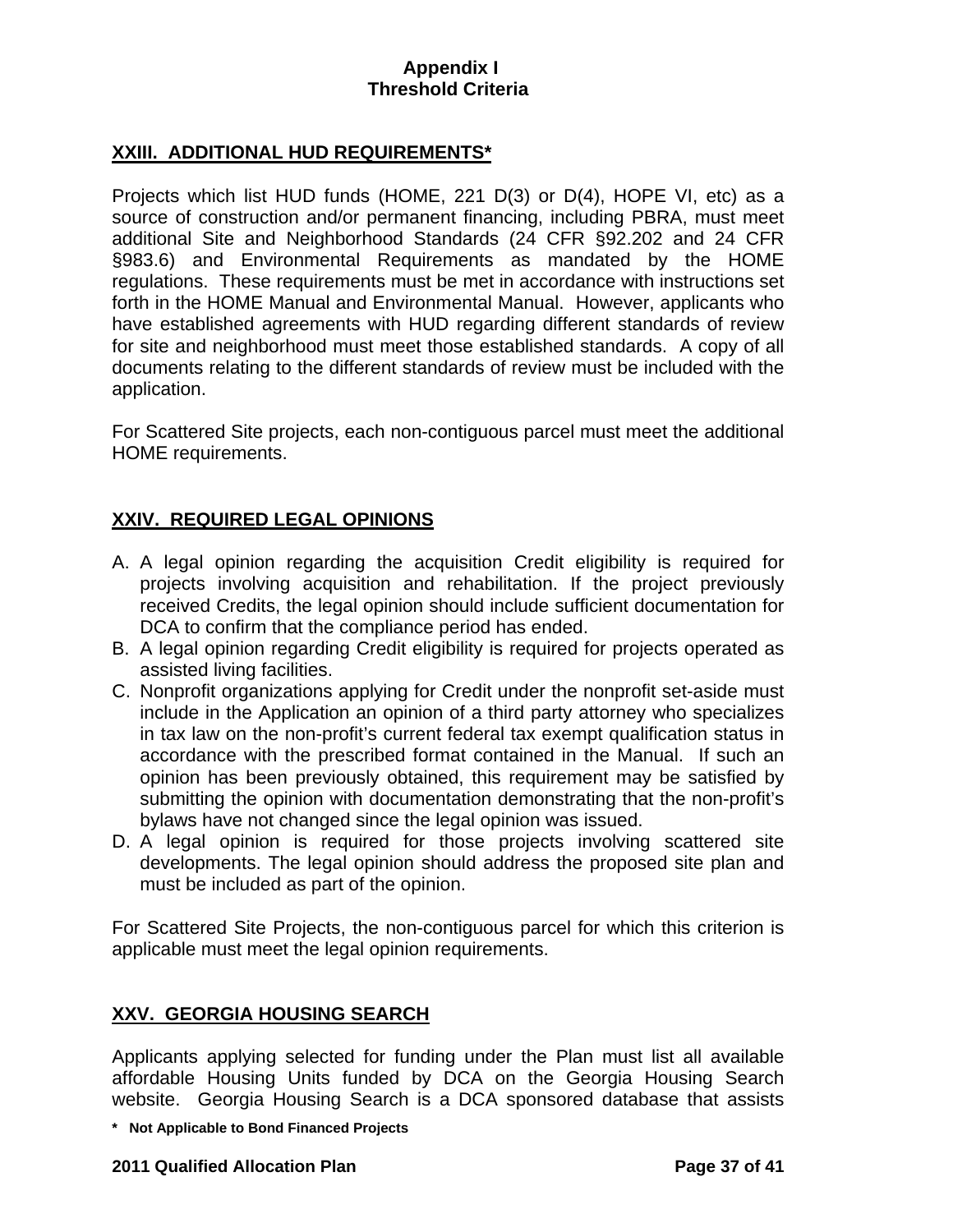<span id="page-37-0"></span>Georgia residents in locating available affordable housing units. Each listing must be updated and remain "active" as required by the system. This data base is maintained under the direction of the Georgia Emergency Management Office and under the authorization of the Governor's Office. The Georgia Disaster Relief Task Force also issuing Georgia Housing Search to facilitate the delivery and management of shelter and housing accommodation programs to support displaced citizens during a disaster. At this time, over 150,000 units are listed. This database should be utilized as a valuable tool for Managers in seeking tenants for low income housing tax credit properties. Georgia Housing search can be accessed through the following link:

### http://www.georgiahousingSearch.org

# **XVI. RELOCATION AND DISPLACEMENT OF TENANTS**

All projects, new construction and rehabilitation, must submit a DCA relocation survey which specifically addresses the development history and occupancy of the proposed project. **Failure to complete the survey prior to Application Submission will result in a Threshold failure** 

For all HOME Loan and Credits projects, the completed and executed tenant household data forms must be submitted with the Application for every unit in each building to be rehabilitated. The Applicant is responsible for the accuracy of the information on the data forms. Applications for HOME Loans that require relocation of existing tenants due to rehabilitation work will be accepted only with a relocation plan (including a sufficient budget) that in the opinion of DCA meets the requirements of the Uniform Relocation Act and any other applicable laws.

Funding sources other than the DCA HOME Loan must be used to finance the relocation costs. Applicants applying for Credits must disclose other funding sources (HOME, USDA 535, etc.) which may trigger URA or 104D requirements. When demolition of any structure occupied or vacant is involved it must be included as part of the relocation plan. For Credits projects, DCA will not allow permanent displacement of tenants, if avoidable. If the Applicant anticipates displacing tenants, the Applicant must include in the Application a detailed displacement plan, which sets forth the specifics of the displacement, including a projected budget, and an explanation of efforts planned by the Applicant to mitigate the impact of the displacement. Any displacement of tenants will be subject to DCA's prior written approval. In instances where tenants are temporary relocated in areas with limited replacement housing the plan must give detail phasing of rehabilitation process. To include projected start and end dates for each phase while detailing work to be performed on all units. Identify which units will require temporary relocation more than 30 days and less than 30 days.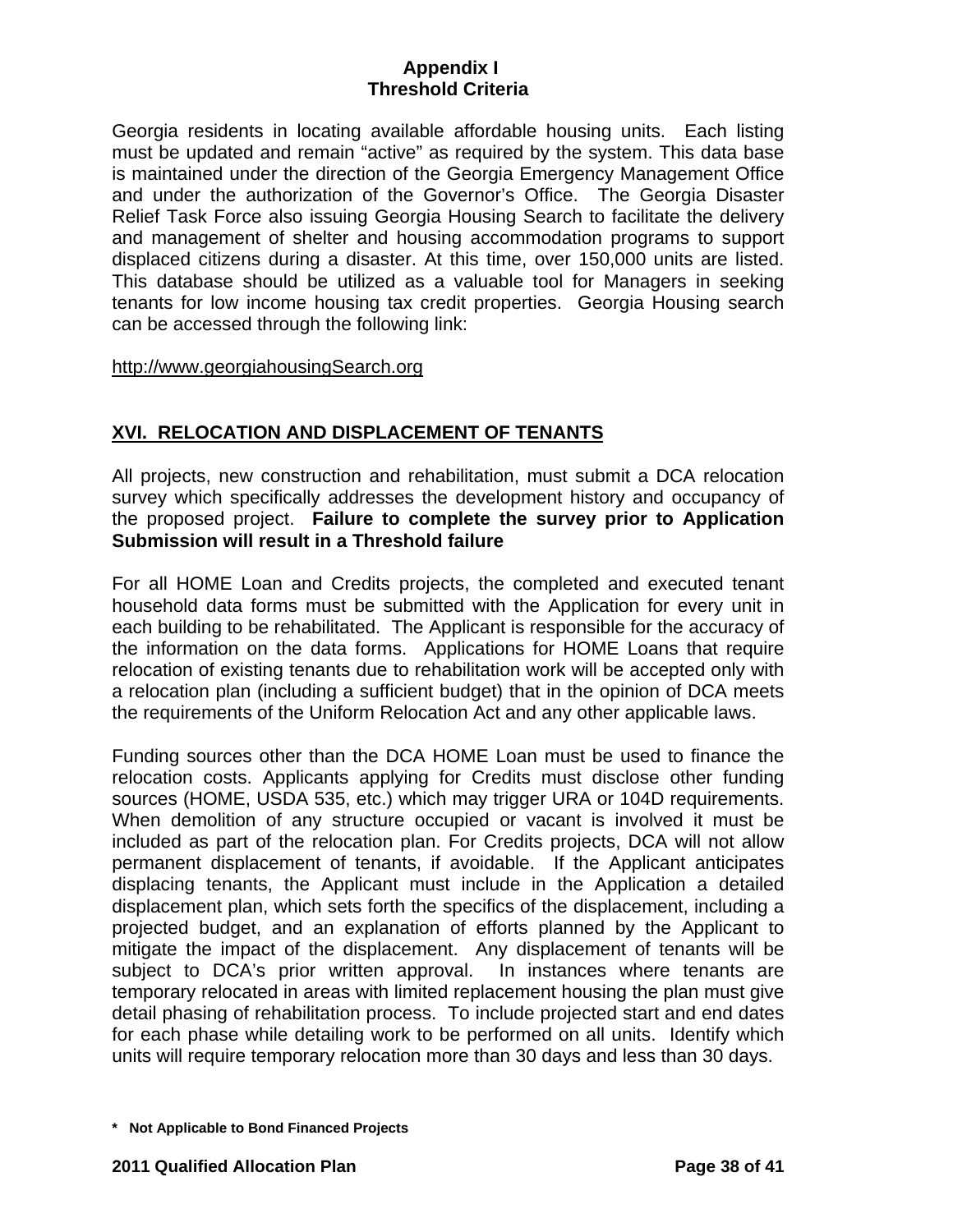<span id="page-38-0"></span>If new projected rents create rent burden tenants, rents must remain affordable one year after cost certification submission.

Applicants must include all documentation required in the DCA Relocation Manual at the time of Application. All forms must be reflective of the current year version; previous years forms will not be accepted. DCA will review the development budget to insure that sufficient cost have been included for relocation expenditures.

In the event condemnation proceedings are pending against a proposed project, DCA's relocation policies are applicable to all tenants residing at the property at the time of application.

Properties that have HOPE VI or other master relocation plans must submit those plans with their Application.

# **XXVII. MARKETING TO POPULATIONS WITH DISABILITIES OR THE HOMELESS**

This section is designed to foster development of affordable housing units for tenants with disabilities or homeless populations. All projects selected for funding (**regardless of their tenancy**) must demonstrate a willingness to initiate marketing of units to these populations. Each project selected for an award of credits must prepare and submit a Marketing Plan outlining how the project will market units to tenants with special needs. The Plan must be submitted prior to issuance of 8609s. At a minimum, Marketing Plans must include:

- The Marketing plan must incorporate outreach efforts to each service provider, homeless shelter or local disability advocacy organization in the county in which the project is located. The Georgia Homeless Assistance Directory should be used as the central resource to identify such providers locally. The Directory may be accessed at <http://www.georgiaplanning.com/shelters/>.
- Affirmatively market to persons with disabilities and the homeless.
- Must establish and maintain relationships between the management agent and community service providers.
- Include a referral and screening process that will be used to refer tenants to the projects, the screening criteria that will be used, and make reasonable accommodations to facilitate the admittance of persons with disabilities or the homeless into the project.

The Applicant agrees to provide reasonable accommodation for these tenants in the Property Management's tenant application. The leasing criteria must clearly facilitate admission and inclusion of the Targeted Population tenants and must not violate federal or state fair housing laws.

**\* Not Applicable to Bond Financed Projects** 

### **2011 Qualified Allocation Plan Page 39 of 41**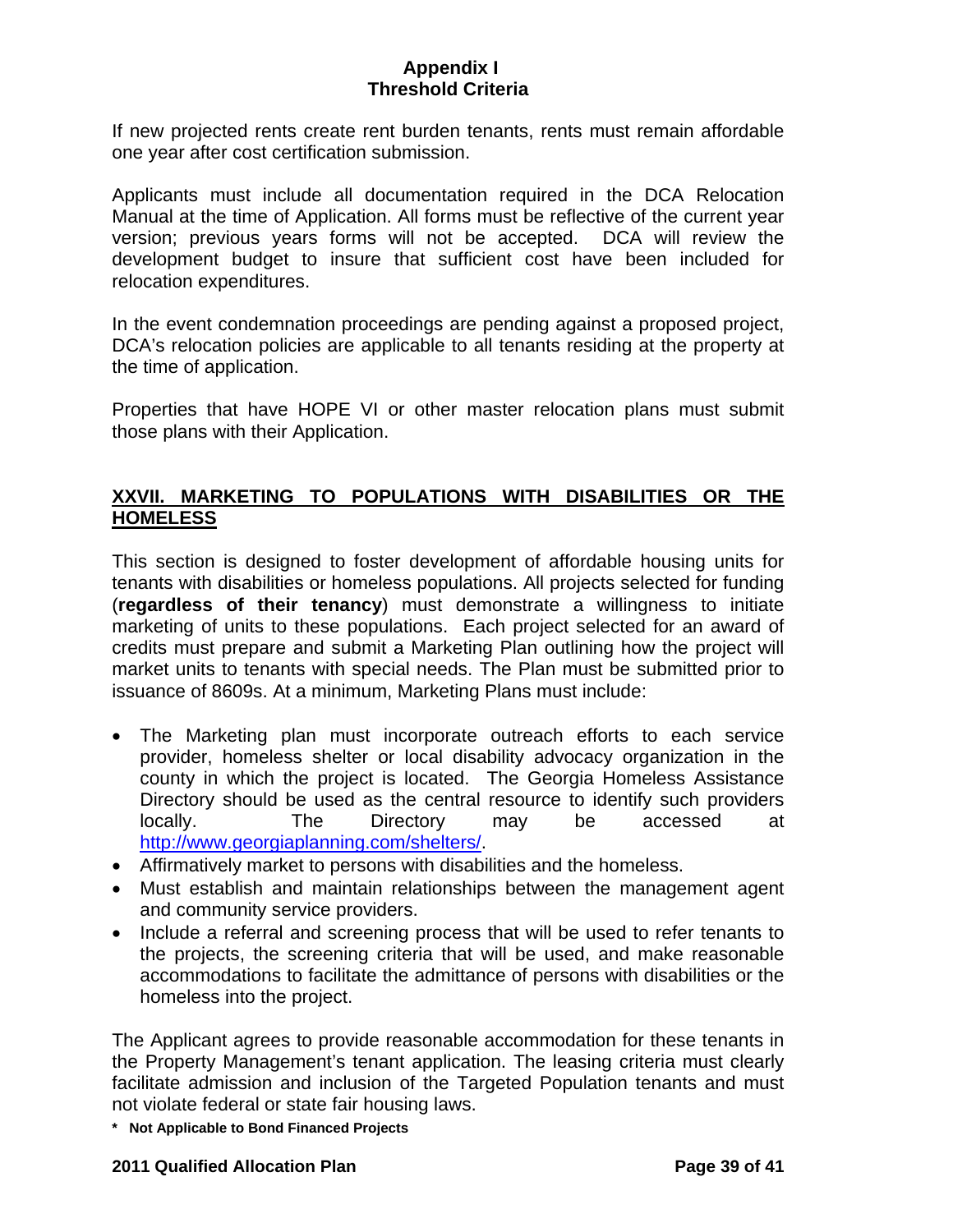<span id="page-39-0"></span>Applicants also must agree to designate these populations as having priority for units with rental assistance if allowable under their rental assistance agreements.

Owners may apply preferences required by state or local law only if they are consistent with HUD and applicable civil rights requirements.

## **XXVIII. OPTIMAL UTILIZATION OF RESOURCES**

While DCA promotes a variety of projects that may include the re-use of contaminated land, in-fill, adaptive reuse, preservation of affordable housing and historic sites and will consider mitigation of certain factors inherent in their location, DCA is required to take any actions necessary or convenient to ensure the complete, effective, efficient and lawful allocation of and utilization of the low income housing credit program (2011 QAP, Core Plan, Section 3, Legislative Requirements). Therefore, in spite of a project's score under the Plan, DCA will review any project proposed for reasonableness of costs and of credits utilized to accomplish these objectives, which may include a review of the degree to which the use of resources are being directed specifically toward the program goals of providing safe, decent and affordable housing that is also viable physically, operationally and economically over time.

DCA will evaluate project characteristics, such as, but not limited to, the following to ensure that this mandate is met:

- Property acquisition and rehabilitation cost versus the cost to demolish and build a similar property in the same market area
- Ratio of acquisition costs versus rehab hard costs
- DCA resources allocated to develop each unit
- Effectiveness and aesthetics versus the cost of a mitigation plan
- Efficient and marketable use of the site, considering size and lay-out, to accommodate the number and type of units and amenities proposed
- Undue enrichment of any development team member or contractor particularly where there are identities of interest
- Impact on affordable housing stock
- Other uses proximate to the site
- Market information generated by or available to DCA
- Property is already affordable and not a priority for receipt of resources
- Transaction appears to be primarily driven by the transfer of the property
- Insufficient Rehabilitation proposed
- Per unit costs not reasonable
- Excessive soft costs
- Other factors which are contrary to the policies and objectives of DCA
- **\* Not Applicable to Bond Financed Projects**

#### **2011 Qualified Allocation Plan Page 40 of 41**